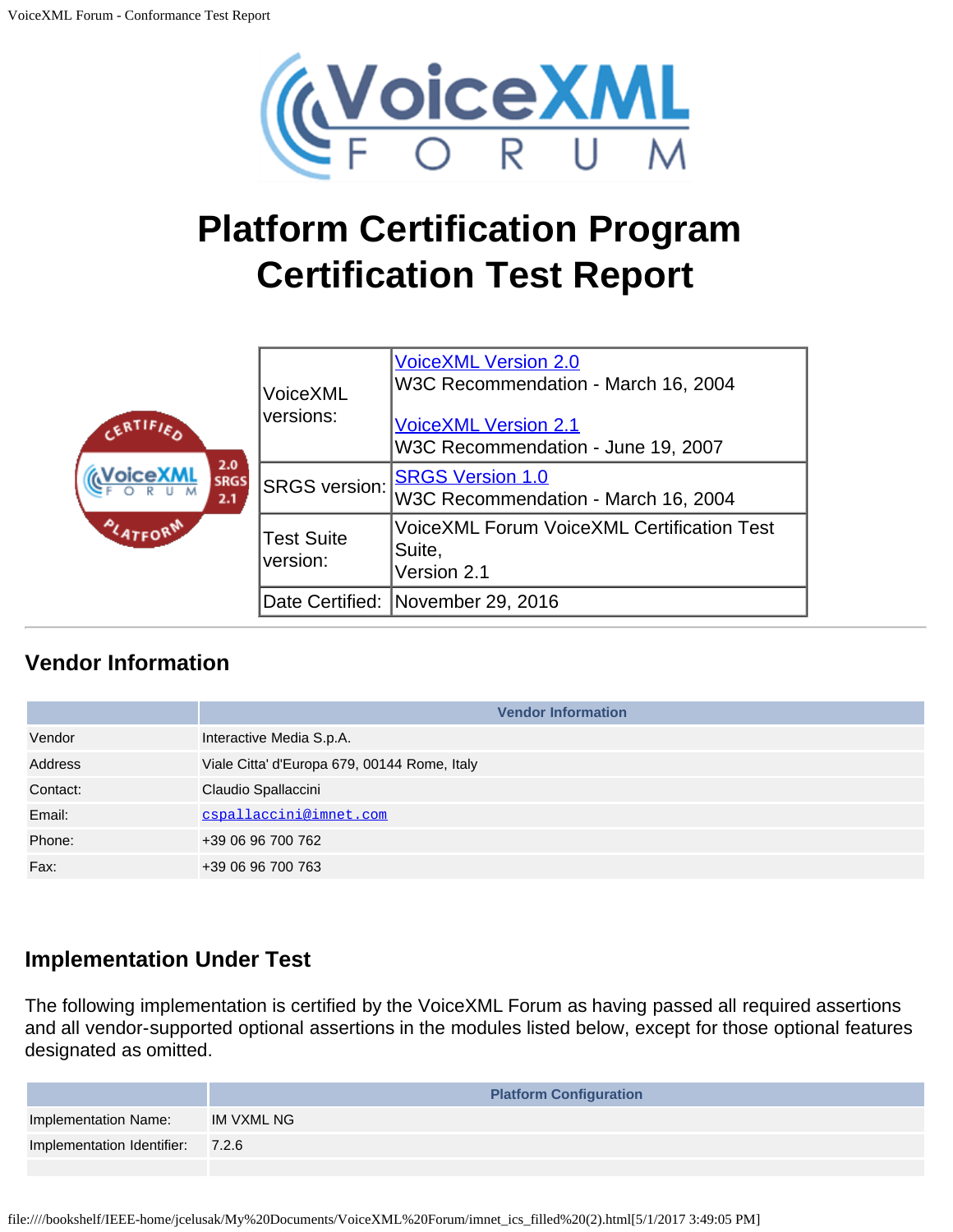| User Agent:                | IM VXML_NG/7.2.6                                                                                                                      |
|----------------------------|---------------------------------------------------------------------------------------------------------------------------------------|
|                            | Operating System Version: Red Hat Enterprise Linux 7.2                                                                                |
| Telephony Configuration:   | <b>SIP</b>                                                                                                                            |
| ASR Engine:                |                                                                                                                                       |
| <b>TTS Engine:</b>         |                                                                                                                                       |
| <b>Platform Placement:</b> | The tested platform was remote. The hardware and software tested were not in the test lab when tested, and<br>were accessed remotely. |

# **VoiceXML 2.0 Module**

## **Notes**

- 1. Check log files in /opt/imnet/log
- 2. Assertion 629: Ensure ASR is stopped when the test is executed (by directly configuring the platform to execute assertion 629 with ASR stopped or stopping service immediately after the "assertion 629" prompt is played).

## **Optional assertions**

| <b>Tested?</b> | ID  | Spec.<br><b>Reference</b> | <b>Abstract</b>                                                                                                                                                                                                                                                                                  | <b>Reason</b> |
|----------------|-----|---------------------------|--------------------------------------------------------------------------------------------------------------------------------------------------------------------------------------------------------------------------------------------------------------------------------------------------|---------------|
| No             | 207 | [2.2]                     | When the accept attribute of choice is set to "approximate", or is not set<br>and the accept attribute of its enclosing menu is set to "approximate",<br>then the text of the choice element defines an approximate recognition<br>phrase, as defined under "Grammar Generation" in section 2.2. |               |
| No             | 239 | [2.3.1]                   | The type attribute, if present, specifies the name of one of the following<br>builtin grammar types from Appendix P: boolean, date, digits, currency,<br>number, phone, time.                                                                                                                    |               |
| No             | 250 | [2.3.1.2]                 | A builtin URI of the form "builtin:grammar/ <type>" references a builtin<br/>speech grammar.</type>                                                                                                                                                                                              |               |
| No             | 251 | [2.3.1.2]                 | [optional] A builtin URI of the form "builtin:dtmf/ <type>" references a<br/>builtin DTMF grammar.</type>                                                                                                                                                                                        |               |
| No             | 252 | [2.3.1.2]                 | [optional] A field containing two builtin grammar elements, one referring<br>to the builtin speech grammar and the other referring to the builtin DTMF<br>grammar of the same type is equivlent to a field whose type attribute is<br>set to the equivalent type.                                |               |
| Yes            | 286 | [2.3.6]                   | If the caller is silent for finalsilence milliseconds during a recording, the<br>recording is terminated.                                                                                                                                                                                        |               |
| No             | 288 | [2.3.7]                   | A VoiceXML document can initiate a transfer to another entity using the<br>transfer tag, such that the Interpreter remains connected to the original<br>caller and interpretation resumes upon termination of the transfer.                                                                      |               |
| <b>No</b>      | 289 | [2.3.7]                   | A VoiceXML document can initiate a transfer to another entity using the<br>transfer tag, such that the Interpreter disconnects from the caller<br>immediately upon attempting the transfer and continues execution as it<br>would under termination of the Session.                              |               |
| <b>No</b>      | 290 | [2.3.7]                   | A bridged transfer can contain speech grammars such that the<br>interpreter listens to the original caller for the duration of the transfer,<br>terminating the transfer as soon as a spoken utterance matches an<br>active speech grammar.                                                      |               |
|                |     |                           |                                                                                                                                                                                                                                                                                                  |               |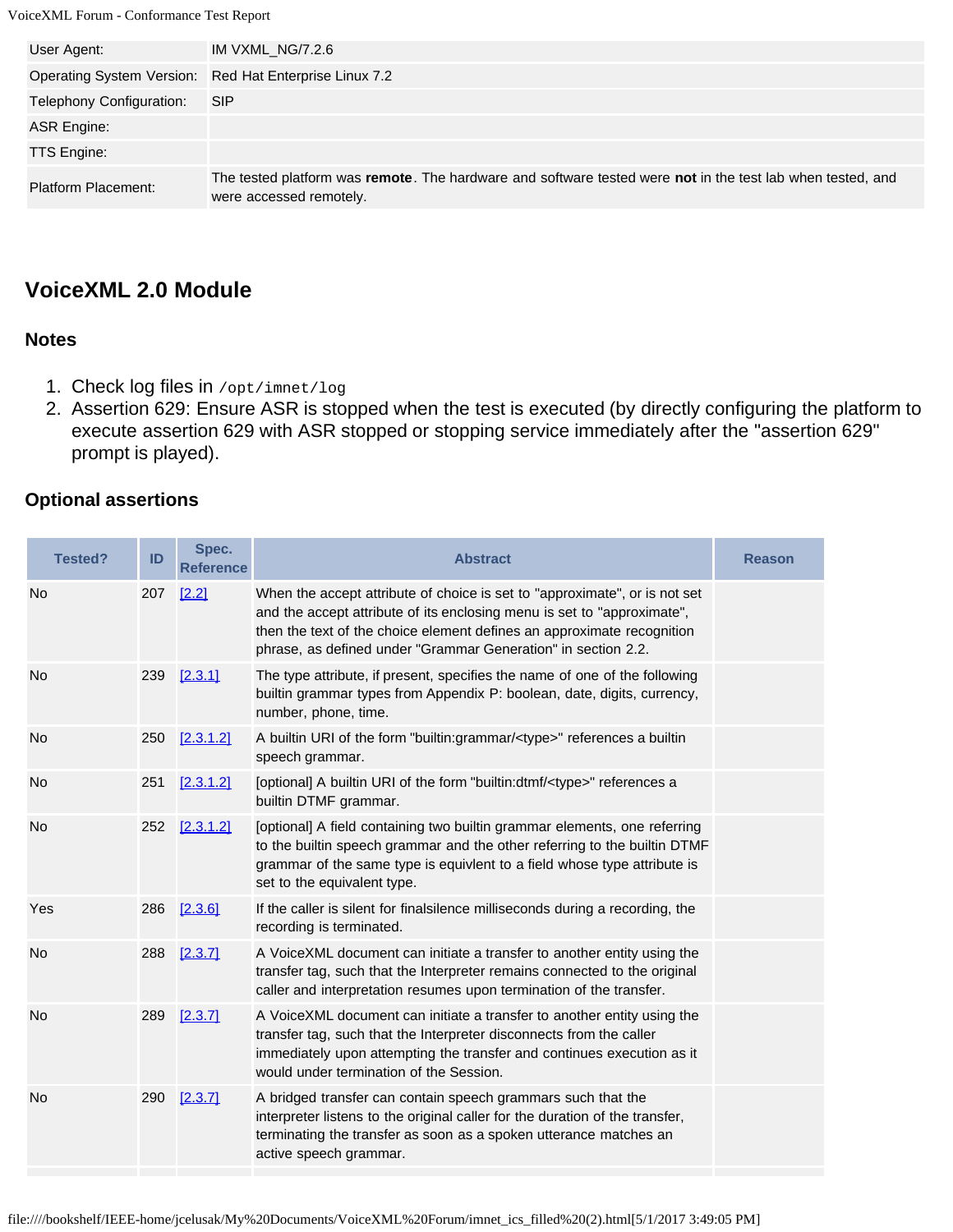| No  | 291 | [2.3.7]     | During a bridged transfer, any speech grammars outside the transfer<br>element are not active and cannot be matched.                                                                                                                                                  |  |
|-----|-----|-------------|-----------------------------------------------------------------------------------------------------------------------------------------------------------------------------------------------------------------------------------------------------------------------|--|
| No  |     | 292 [2.3.7] | A transfer element that specifies both a 'dest' and 'destexpr' attribute<br>results in an 'error.badfetch' upon loading of the document containing it.                                                                                                                |  |
| Yes | 293 | [2.3.7]     | A transfer element specifying a 'cond' attribute that evaluates to false<br>upon selection of the element by the FIA is not executed.                                                                                                                                 |  |
| No  | 294 | [2.3.7]     | A transfer element not specifying a 'bridge' attribute is executed as a<br>blind transfer.                                                                                                                                                                            |  |
| No  | 295 | [2.3.7]     | A bridged transfer specifying a 'connecttimeout' attribute with a W3C<br>time specification will terminate a transfer attempt if the destination entity<br>cannot be connected to within that period of time.                                                         |  |
| No  | 296 | [2.3.7]     | A bridged transfer specifying a 'maxtime' attribute with a W3C time<br>specification will terminate a transfer after that period of time has<br>elapsed after connecting to the destination entity if it has not already<br>been terminated for other reasons.        |  |
| No  | 297 | [2.3.7]     | A bridged transfer specifying a 'transferaudio' attribute with valid URI to<br>an audio file wil play that audio from the beginning of the transfer<br>attempt until the attempt is terminated or the destination entity is<br>connected to.                          |  |
| No  | 298 | [2.3.7]     | Upon a successful blind transfer, a 'connection.disconnect.transfer'<br>event is thrown and the transfer name variable remains undefined.                                                                                                                             |  |
| No  | 300 | [2.3.7]     | If the originating caller hangs up during a bridged transfer, a<br>'connection.disconnect.hangup' event is thrown and the transfer name<br>variable remains undefined.                                                                                                |  |
| No  | 301 | [2.3.7]     | If the Interpreter is unable to connect to the destination entity when<br>attempting a transfer because it is busy, the transfer name variable is<br>filled with the value 'busy'.                                                                                    |  |
| No  | 304 | [2.3.7]     | If a transfer is terminated because the original caller matches an active<br>DTMF grammar, the transfer name variable is filled with the value<br>'near_end_disconnect'.                                                                                              |  |
| No  | 305 | [2.3.7.2.2] | If a transfer is terminated because the destination entity disconnects, the<br>transfer name variable is filled with the value 'far_end_disconnect'.                                                                                                                  |  |
| No  | 307 |             | [2.3.7.2.2] If a bridge transfer is terminated by the Interpreter because the 'maxtime'<br>has expired without the transfer being terminated, the transfer name<br>variable is filled with the value 'maxtime_disconnect'.                                            |  |
| No  |     | 308 [2.3.7] | Upon termination of bridge transfer, the shadow variable<br>'name\$.duration' (where name is the name attribute of the transfer<br>element) is set to the number of seconds from the time the destination<br>entity was connected to and the transfer was terminated. |  |
| No  | 309 | [2.3.7.2]   | Upon termination of bridge transfer due to the caller matching an active<br>speech grammar ('near_end_disconnect'), the 'name\$.inputmode'<br>shadow variable is set to 'voice'.                                                                                      |  |
| No  | 310 | [2.3.7]     | Upon termination of bridge transfer due to the caller matching an active<br>DTMF grammar ('near_end_disconnect'), the 'name\$.inputmode' shadow<br>variable is set to 'dtmf'.                                                                                         |  |
| No  | 311 | [2.3.7]     | Upon termination of a bridge transfer due to the caller matching an<br>active speech grammar ('near_end_disconnect'), the 'name\$.utterance'<br>shadow variable is set to utterance text.                                                                             |  |
| No  | 379 | [4.1.5]     | When set to false, the bargein attribute on the prompt the user should<br>be unable to interrupt the playback of the contents of the prompt.                                                                                                                          |  |
| No  | 380 | [4.1.5]     | If bargein occurs during any prompt in a sequence, all subsequent<br>prompts are not played. This is required when barge-in is supported by a<br>platform.                                                                                                            |  |
|     |     |             |                                                                                                                                                                                                                                                                       |  |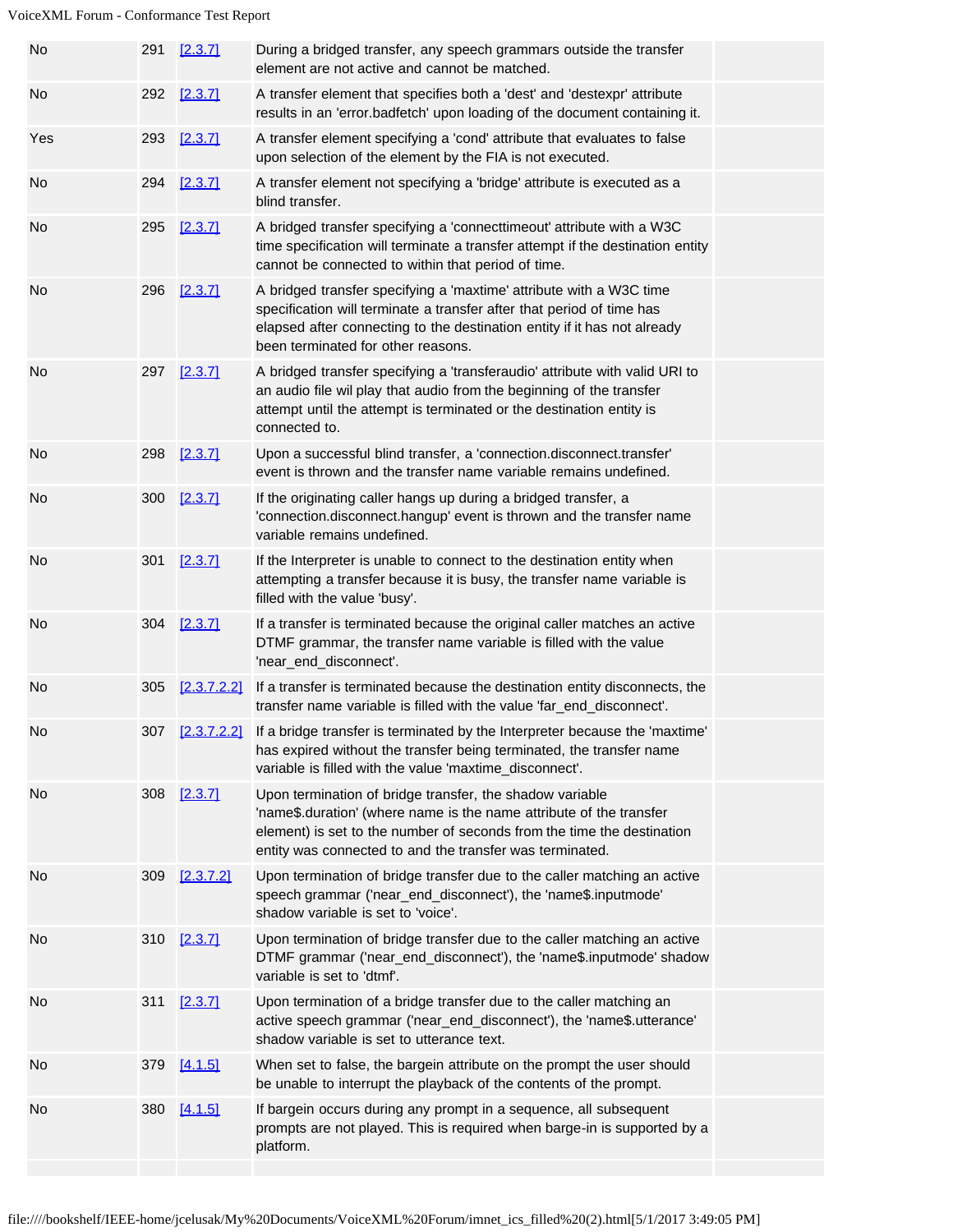| No  |            | 382 [4.1.5]  | If the bargein attribute is not specified, then the value of the bargein<br>property is used if set.                                                                                                                                                                                                                                                                                                                                                                                                             |  |
|-----|------------|--------------|------------------------------------------------------------------------------------------------------------------------------------------------------------------------------------------------------------------------------------------------------------------------------------------------------------------------------------------------------------------------------------------------------------------------------------------------------------------------------------------------------------------|--|
| Yes |            | 387 [4.1.5]  | A nomatch event will never be generated in the case of hotword barge-<br>in.                                                                                                                                                                                                                                                                                                                                                                                                                                     |  |
| No  | 409        | [5.1.4]      | session.connection.local.uri returns a URI which addresses the local<br>interpreter context device.                                                                                                                                                                                                                                                                                                                                                                                                              |  |
| No  | 410        | [5.1.4]      | session.connection.remote.uri returns a URI which addresses the remote<br>caller device.                                                                                                                                                                                                                                                                                                                                                                                                                         |  |
| No  | 411        | [5.1.4]      | session.connection.protocol.name returns the name of the connection<br>protocol.                                                                                                                                                                                                                                                                                                                                                                                                                                 |  |
| No  | 412        | [5.1.4]      | session.connection.protocol.version returns the version of the<br>connection protocol.                                                                                                                                                                                                                                                                                                                                                                                                                           |  |
| No  | 413        | [5.1.4]      | session.connection.redirect returns an array representing the connection<br>redirection paths. The first element is the original called number, the last<br>element is the last redirected number. Each element of the array<br>contains a uri, pi (presentation information), si (screening information),<br>and reason property. The reason property can be either "unknown",<br>"user busy", "no reply", "deflection during alerting", "deflection immediate<br>response", "mobile subscriber not reachable". |  |
| No  |            | 414 [5.1.4]  | session.connection.aai returns an application-to-application information<br>passed during connection setup.                                                                                                                                                                                                                                                                                                                                                                                                      |  |
| No  |            | 415 [5.1.4]  | session.connection.originator returns the local or remote property. (For<br>instance, the following ECMAScript would return true if the remote party<br>initiated the connection: var caller_initiate = connection.originator ==<br>connection.remote;                                                                                                                                                                                                                                                           |  |
| No  | 491        | [5.2.6]      | With universal grammars active, requesting to cancel playing of the<br>current prompt throws the cancel event.                                                                                                                                                                                                                                                                                                                                                                                                   |  |
| No  | 492        | [5.2.6]      | With universal grammars active, asking to exit throws the exit event.                                                                                                                                                                                                                                                                                                                                                                                                                                            |  |
| No  | 493        | [5.2.6]      | With universal grammars active, asking for help throws the help event.                                                                                                                                                                                                                                                                                                                                                                                                                                           |  |
| No  | 495        | [5.2.6]      | When the user has been transferred unconditionally to another line and<br>will not return the connection.disconnect.transfer event is thrown.                                                                                                                                                                                                                                                                                                                                                                    |  |
| Yes | 579        | [6.1.3]      | When an interpreter context does prefetch a resource, it must ensure<br>that the resource fetched is precisely the one needed.                                                                                                                                                                                                                                                                                                                                                                                   |  |
| No  | 601        | [6.3.4]      | The value of the bargein property controls whether barge-in is allowed<br>by default for prompts.                                                                                                                                                                                                                                                                                                                                                                                                                |  |
| No  | 624        | [2.3.7]      | A bridged transfer can contain DTMF grammars such that the interpreter<br>listens to the original caller for the duration of the transfer, terminating<br>the transfer as soon as DTMF input matches an active DTMF grammar.                                                                                                                                                                                                                                                                                     |  |
| No  |            | 1015 [2.3.6] | If no audio input is received from the user before the timeout period<br>expires, then record variable is not defined, and a timeout event is<br>thrown.                                                                                                                                                                                                                                                                                                                                                         |  |
| No  |            | 1021 [2.3.6] | Speech input not matching any active speech grammar is ignored (and<br>therefore does not terminate or otherwise affect recording).                                                                                                                                                                                                                                                                                                                                                                              |  |
| Yes | 1027 [2.3] |              | The form item object has a result variable, specified by the name<br>attribute. This variable may be given an initial value with the expr<br>attribute.                                                                                                                                                                                                                                                                                                                                                          |  |
| Yes | 1029 [2.3] |              | The form item transfer has a result variable, specified by the name<br>attribute. This variable may be given an initial value with the expr<br>attribute.                                                                                                                                                                                                                                                                                                                                                        |  |
| Yes | 1034 [2.3] |              | The form item 'object' has a guard condition specified with the cond<br>attribute. A form item is visited if it is not filled and its cond is not<br>specified or evaluates, after conversion to boolean, to true.                                                                                                                                                                                                                                                                                               |  |
| No  | 1041 [2.3] |              | The input item transfer may contain the filled element. Filled elements                                                                                                                                                                                                                                                                                                                                                                                                                                          |  |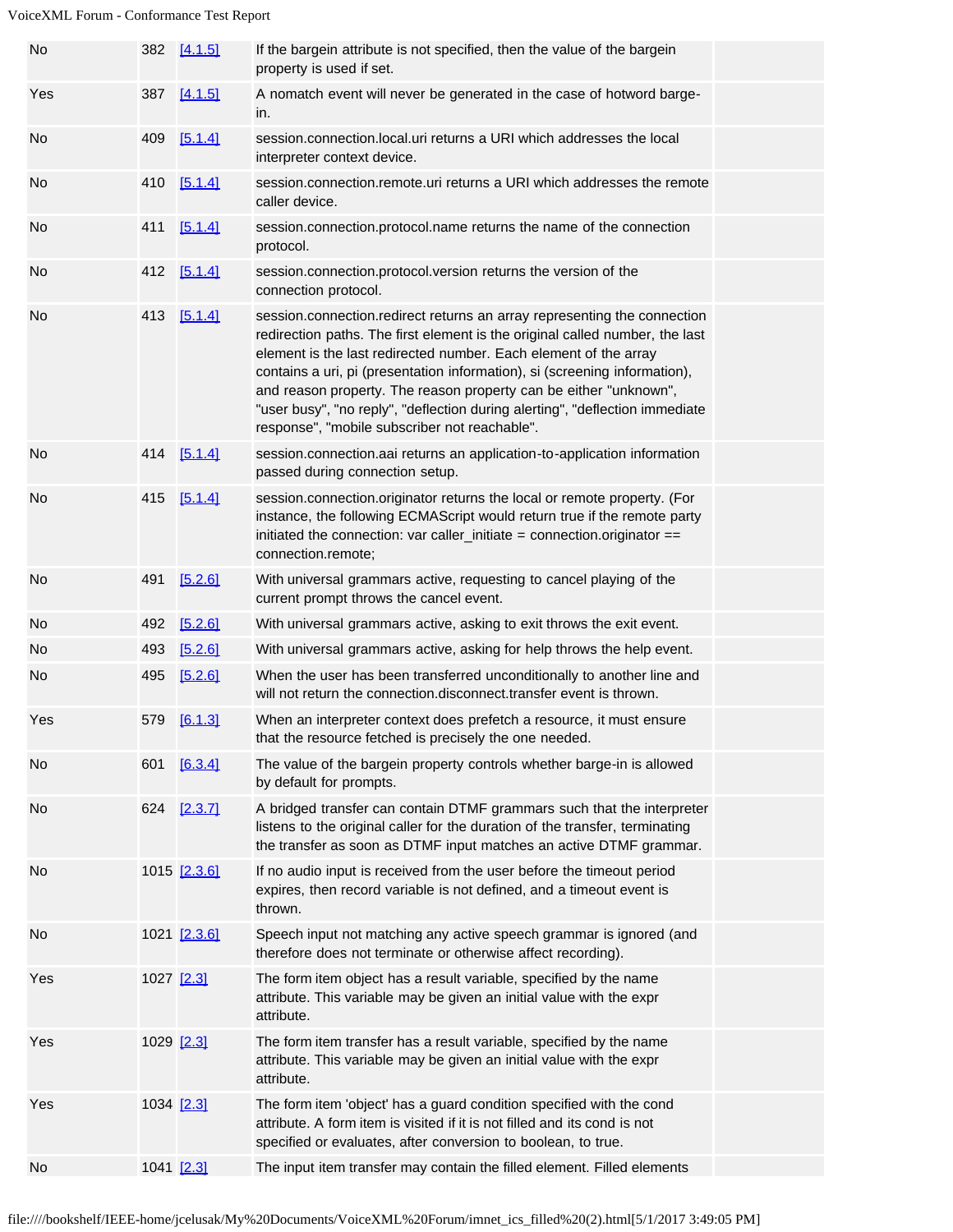|     |                  | contain an action to execute after the result input item variable is filled<br>in.                                                                                                                                                                                                                     |  |
|-----|------------------|--------------------------------------------------------------------------------------------------------------------------------------------------------------------------------------------------------------------------------------------------------------------------------------------------------|--|
| Yes | 1046 [2.3]       | The input item 'transfer' may contain the property element. Property<br>elements specify properties that are in effect for this input item.                                                                                                                                                            |  |
| Yes | 1049 [2.3]       | The input item 'object' may contain the prompt element. Prompt<br>elements specify prompts to play when visiting this input item.                                                                                                                                                                      |  |
| No  | 1051 [2.3]       | The input item 'transfer' may contain the prompt element. Prompt<br>elements specify prompts to play when visiting this input item.                                                                                                                                                                    |  |
| No  | 1054 [2.3]       | The input item 'transfer' may contain the grammar element. Grammar<br>elements specify allowable spoken and character input for this input<br>item.                                                                                                                                                    |  |
| Yes | 1057 [2.3]       | The input item 'object' may contain the catch element, which is in effect<br>for this input item.                                                                                                                                                                                                      |  |
| Yes | 1058 [2.3]       | The input item 'transfer' may contain the catch element, which is in effect<br>for this input item.                                                                                                                                                                                                    |  |
| No  | 1141 [2.3.7.2.2] | Upon termination of a bridged transfer due to the caller matching an<br>active DTMF grammar ('near_end_disconnect'), application.lastresult\$ is<br>assigned to the DTMF result.                                                                                                                       |  |
| No  | 1165 [2.3.7.2.2] | Upon termination of a bridged transfer due to the caller matching an<br>active speech grammar ('near_end_disconnect'),<br>application.lastresult\$.utterance is assigned the same value as the<br>transfer's utterance shadow.                                                                         |  |
| No  | 1166 [2.3.7.2.2] | If a bridged transfer is terminated due to a reason other than the caller<br>matching an active speech or DTMF grammar ('near_end_disconnect'),<br>application.lastresult\$ is undefined.                                                                                                              |  |
| Yes | 1172 [2.3.1.3]   | When the accept attribute of an option element is set to "approximate",<br>the user may say a subphrase of the specified PCDATA for the option to<br>be selected.                                                                                                                                      |  |
| No  | 1180 [2.3.7]     | A transfer element that specifies both a 'aai' and 'aaiexpr' attribute<br>results in an 'error.badfetch' upon loading of the document containing it.                                                                                                                                                   |  |
| No  | 1181 [2.3.7.3]   | If the destination URI is malformed, a error connection baddestination<br>error is thrown.                                                                                                                                                                                                             |  |
| No  | 1182 [2.3.7.3]   | If the destination URI type is not supported, a error unsupported uri error<br>is thrown.                                                                                                                                                                                                              |  |
| No  | 1183 [2.3.7.3]   | If the platform does not support blind transfers, a<br>error.unsupported.transfer.blind error is thrown.                                                                                                                                                                                               |  |
| No  | 1184 [2.3.7.3]   | If the caller has insufficient permission to perform a call transfer (e.g. not<br>allowed to make long distance calls, not permitted to make any<br>transfers, etc.), destination URL is malformed, a<br>error.connection.noauthorization error is thrown.                                             |  |
| No  | 1185 [5.1.4]     | The name (session.connection.protocol.name) also represents the<br>subobject name for protocol specific information. For instance, if<br>session.connection.protocol.name is 'q931',<br>session.connection.protocol.q931.uui might specify the user-to-user<br>information property of the connection. |  |
| No  | 1186 [2.3.7.3]   | If the platform does not support bridge transfers, a<br>error.unsupported.transfer.bridge error is thrown.                                                                                                                                                                                             |  |
| No  | 1200 [2.3.7]     | (SIP version of assertion 288) A VoiceXML document can initiate a<br>transfer to another entity using the transfer tag, such that the Interpreter<br>remains connected to the original caller and interpretation resumes upon<br>termination of the transfer.                                          |  |
| No  | 1201 [2.3.7]     | (SIP version of assertion 295) A bridged transfer specifying a<br>'connecttimeout' attribute with a W3C time specification will terminate a                                                                                                                                                            |  |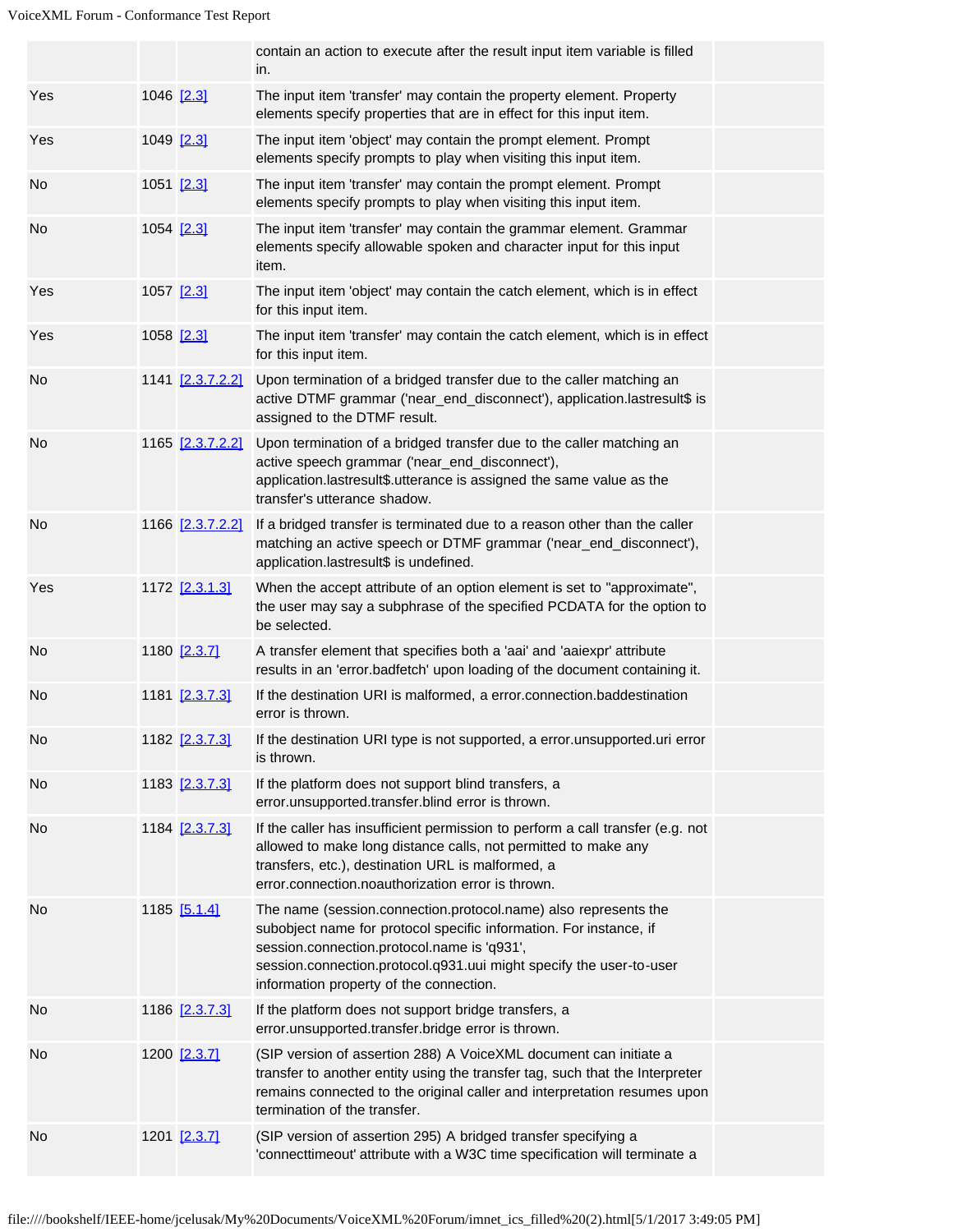|     |              | transfer attempt if the destination entity cannot be connected to within<br>that period of time.                                                                                                                                                                                                   |
|-----|--------------|----------------------------------------------------------------------------------------------------------------------------------------------------------------------------------------------------------------------------------------------------------------------------------------------------|
| No. | 1202 [2.3.7] | (SIP version of assertion 289) A VoiceXML document can initiate a<br>transfer to another entity using the transfer tag, such that the Interpreter<br>disconnects from the caller immediately upon attempting the transfer and<br>continues execution as it would under termination of the Session. |
| No. | 2000 [2.3.7] | During a bridged transfer, any DTMF grammars outside the transfer<br>element are not active and cannot be matched.                                                                                                                                                                                 |
| No. | 2001 [2.3]   | The input item 'transfer' may contain the grammar element specifying<br>allowable DTMF input for this input item.                                                                                                                                                                                  |

# **Required assertions**

| ID             | Spec.<br><b>Reference</b> | <b>Abstract</b>                                                                                                                                                                                                                 |
|----------------|---------------------------|---------------------------------------------------------------------------------------------------------------------------------------------------------------------------------------------------------------------------------|
| $\mathbf{1}$   | [1.2.5]                   | For each HTTP request, the interpreter identifies itself using the User-Agent header in the format<br>"name/version".                                                                                                           |
| $\overline{2}$ | [1.2.5]                   | The interpreter must be able to freely sequence TTS and audio output.                                                                                                                                                           |
| 7              | [1.2.5]                   | The interpreter must be able to receive speech recognition grammar data dynamically.                                                                                                                                            |
| 8              | [1.2.5]                   | The interpreter must be able to record audio received from the user.                                                                                                                                                            |
| 11             | [1.3]                     | If a URI does not refer to a document, the current document is assumed.                                                                                                                                                         |
| 12             | [1.3]                     | If a URI does not refer to a dialog, the first dialog is assumed.                                                                                                                                                               |
| 18             | [1.3.1]                   | A menu contains choices that can define transitions when matched.                                                                                                                                                               |
| 19             | [1.3.1]                   | A subdialog invokes a new dialog that once done, returns to the original context.                                                                                                                                               |
| 20             | [1.3.1]                   | Upon return to the calling context all variable instances, grammars, and state information are restored.                                                                                                                        |
| 24             | [1.3.3]                   | An application root document's variables are defined and reachable via the application scope upon the<br>loading of a document that specifies it as the application root.                                                       |
| 25             | [1.3.3]                   | An application root document's variables are not reinitialized as the user transitions between documents that<br>both specify it as the application root.                                                                       |
| 26             | [1.3.3]                   | An application root document's variables are no longer reachable from the application scope when the user<br>transitions to a document not in that application.                                                                 |
| 27             | [1.3.3]                   | An application root document's grammars are active during each time the interpreter listens, until it is<br>unloaded.                                                                                                           |
| 28             | [1.3.4]                   | A dialog can receive input matching a single grammar such that no other grammars are active.                                                                                                                                    |
| 29             | [1.3.4]                   | A dialog can receive input matching one of several active grammars.                                                                                                                                                             |
| 30             | [1.3.4]                   | A user can direct interpretation in scenarios where grammars outside the current dialog are active, by<br>matching one of these grammars, at which point execution transitions to the dialog containing the matched<br>grammar. |
| 32             | [1.3.5]                   | The platform can throw a semantic error upon encountering an error in VoiceXML semantics.                                                                                                                                       |
| 36             | [1.3.5]                   | Catch elements are inherited by enclosing elements by copy.                                                                                                                                                                     |
| 37             | [1.3.6]                   | A link specifies a grammar that is active whenever a user is in the scope of the link.                                                                                                                                          |
| 41             | [1.5]                     | A document may have meta elements.                                                                                                                                                                                              |
| 42             | [1.5]                     | A document may have var elements.                                                                                                                                                                                               |
| 43             | [1.5]                     | A document may have script elements.                                                                                                                                                                                            |
| 44             | [1.5]                     | A document may have property elements.                                                                                                                                                                                          |
| 45             | [1.5]                     | A document may have catch elements.                                                                                                                                                                                             |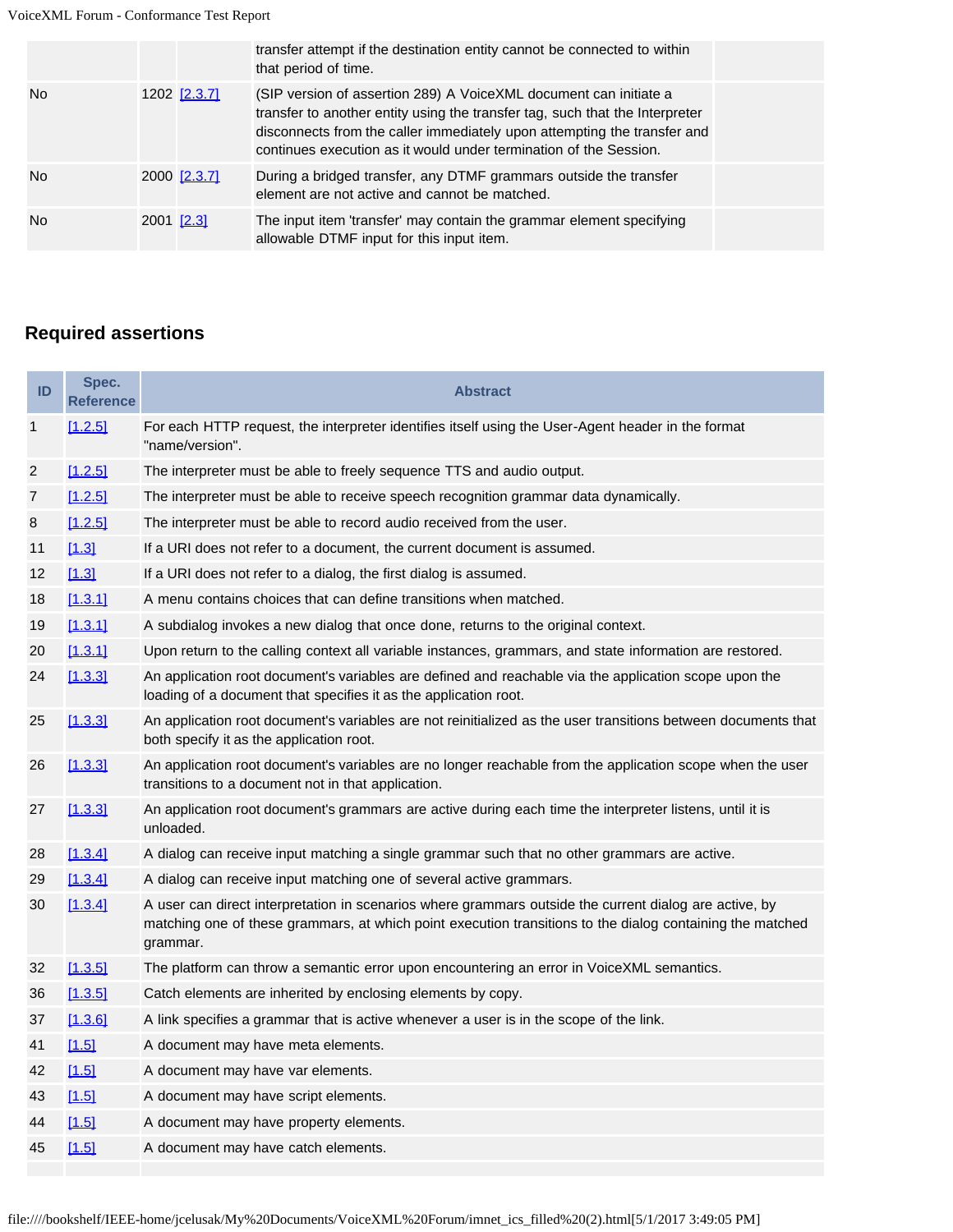| 46  | [1.5]              | A document may have link elements.                                                                                                                                                                                                             |
|-----|--------------------|------------------------------------------------------------------------------------------------------------------------------------------------------------------------------------------------------------------------------------------------|
| 48  | [1.5.1]            | The next dialog is determined by the previous dialog.                                                                                                                                                                                          |
| 50  | [1.5.1]            | The version attribute is required on the vxml tag.                                                                                                                                                                                             |
| 52  | [1.5.1]            | The xml:base attribute must be allowed on the vxml tag.                                                                                                                                                                                        |
| 53  | [1.5.1]            | The xml:lang attribute must be allowed on the vxml tag.                                                                                                                                                                                        |
| 54  | [1.5.1]            | The application attribute must be allowed on the vxml tag.                                                                                                                                                                                     |
| 55  | [1.5.1]            | The value of xml:lang must be inherited down the document hierarchy by elements which also define the<br>xml:lang attribute and do not have an alternative value.                                                                              |
| 56  | [1.5.2]            | The interpreter supports having an application root document and an application leaf document.                                                                                                                                                 |
| 58  | [1.5.2]            | When a leaf document causes a root document to be loaded, none of the dialogs in the root document are<br>executed.                                                                                                                            |
| 59  | [1.5.2]            | Application root document variables are available for use by the leaf document.                                                                                                                                                                |
| 61  | [1.5.2]            | Common ECMAScript code can be defined in the application root and used in leaf documents.                                                                                                                                                      |
| 62  | [1.5.2]            | Application root catch handlers are default handlers for leaf documents.                                                                                                                                                                       |
| 72  | [1.5.2]            | When transitioning between two leaf documents that both specify the same application fully resolved URI<br>then the transition must preserve the application root document's variables for use by the second leaf<br>document.                 |
| 73  | [1.5.2]            | A transition from an application leaf document to its own application root document caused by a 'goto' must<br>preserve the application root document's variables for use by the root document.                                                |
| 74  | [1.5.2]            | If a transition occurs as the result of a submit between an application leaf document and its own application<br>root document the application root document's variables must be re-initialized.                                               |
| 75  | [1.5.2]            | If a transition occurs from an application root document to itself then it must reinitialize the application root<br>document's variables.                                                                                                     |
| 76  | [1.5.2]            | If a transition occurs from an application root document to a different application root document it must<br>initialize the new application root document and use the new application root document's variables.                               |
| 77  | [1.5.2]            | When a subdialog is invoked the original document and root document must be preserved for the completion<br>of the subdialog.                                                                                                                  |
| 80  | [1.5.2]            | If a document refers to a non-existent application root document, an error badfetch event is thrown.                                                                                                                                           |
| 82  | [1.5.3]            | A document may contain a subdialog element.                                                                                                                                                                                                    |
| 83  | [1.5.3]            | A document may contain a return element.                                                                                                                                                                                                       |
| 84  | [1.5.3]            | Subdialogs add a new executable context when they are invoked.                                                                                                                                                                                 |
| 85  | [1.5.3]            | A subdialog can be a new dialog within the existing document.                                                                                                                                                                                  |
| 86  | [1.5.3]            | A subdialog can be a new dialog within a new document.                                                                                                                                                                                         |
| 87  | [1.5.3]            | A subdialog can be composed of several documents.                                                                                                                                                                                              |
| 88  | [1.5.3]            | A subdialog's new context may itself invoke a subdialog.                                                                                                                                                                                       |
| 89  | [1.5.4]            | A VoiceXML interpreter may continue executing even after it no longer has a connection to the user.                                                                                                                                            |
| 93  | [2.1]              | A form may contain form items, which are subdivided into input items ( <field>, <record>, <transfer>,<br/><object>, <subdialog>) and control items (<block> and <initial>).</initial></block></subdialog></object></transfer></record></field> |
| 96  | [2.1]              | A form may contain <var> elements.</var>                                                                                                                                                                                                       |
| 97  | [2.1]              | A form may contain event handlers: <catch>, <error>, <help>, <noinput>, and <nomatch>.</nomatch></noinput></help></error></catch>                                                                                                              |
| 98  | [2.1]              | A form may contain <filled> elements.</filled>                                                                                                                                                                                                 |
| 99  | [2.1]              | A form may specify an id attribute.                                                                                                                                                                                                            |
| 100 | [2.1]              | A form may specify a scope attribute which specifies the default scope of the form's grammars.                                                                                                                                                 |
| 111 | [2.1.6.2.3]        | FIA ends when it encounters a <goto>.</goto>                                                                                                                                                                                                   |
| 112 | <u>[2.1.6.2.3]</u> | FIA ends when it encounters a <submit>.</submit>                                                                                                                                                                                               |
| 113 | [2.1.6.2.3]        | FIA ends when it encounters an <exit>.</exit>                                                                                                                                                                                                  |
| 114 |                    | [2.1.6.2.3] FIA ends when it encounters a <return>.</return>                                                                                                                                                                                   |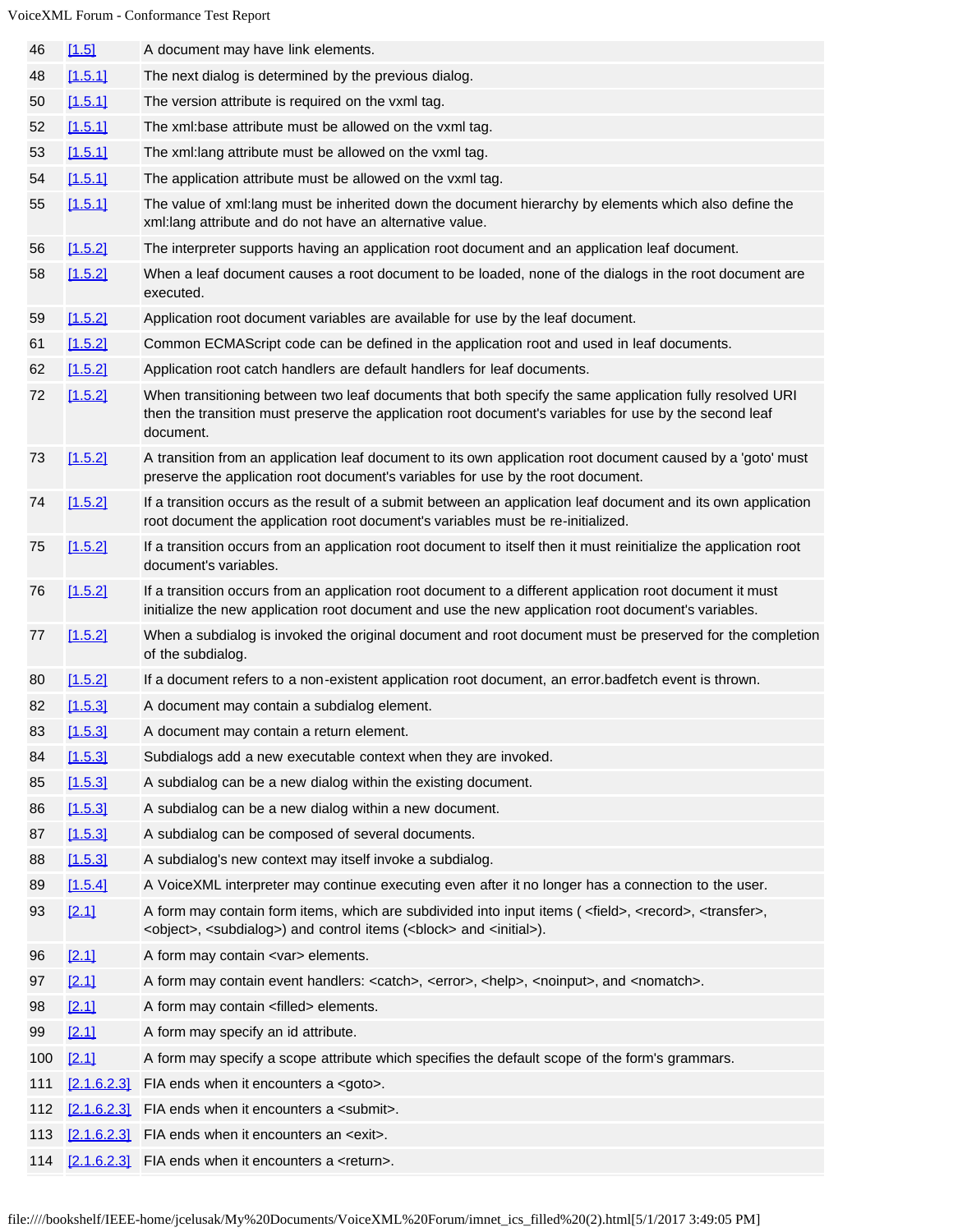| 138 | [2.1.6.1]          | The value of the name attribute of a form item defines a dialog-scoped variable that holds the value of the<br>form item, i.e., dialog.name is a reference to the form item variable.                                                                                                                                                                            |
|-----|--------------------|------------------------------------------------------------------------------------------------------------------------------------------------------------------------------------------------------------------------------------------------------------------------------------------------------------------------------------------------------------------|
| 143 | [2.1.6.1]          | A form item variable does not need to have a name attribute.                                                                                                                                                                                                                                                                                                     |
| 145 | [2.1.5]            | A form may have one or more initial form items.                                                                                                                                                                                                                                                                                                                  |
| 147 | [2.1.5]            | If a form has a form level grammar, its input items can be filled in any order.                                                                                                                                                                                                                                                                                  |
| 148 | [2.1.5]            | If a form has a form level grammar, more than one input item can be filled as a result of any one user<br>utterance.                                                                                                                                                                                                                                             |
| 149 | [2.1.5]            | A form-level grammar can fill the following form items: <field>, <record>, <transfer>, <object> and<br/><subdialog>.</subdialog></object></transfer></record></field>                                                                                                                                                                                            |
| 152 | [2.1.6.2.1]        | For all types of form item, if the form item is assigned a value, that form item is not eligible to be visited by<br>the FIA (unless/until it is subsequently set to undefined).                                                                                                                                                                                 |
| 153 | [2.1.6.2.1]        | Using the clear tag on a form item variable will make it eligible to be visited by the FIA (provided that it does<br>not have a cond attribute evaluating to false).                                                                                                                                                                                             |
| 154 | [2.1.6.2.1]        | Using the goto nextitem will force the FIA to immediately transition to the chosen form item.                                                                                                                                                                                                                                                                    |
| 163 | <u>[2.1.6.2.1]</u> | If the last main FIA loop resulted in a goto nextitem or goto expritem then the specified form item is selected.                                                                                                                                                                                                                                                 |
| 165 | [2.1.6.2.1]        | If the last main FIA loop did not result in a goto nextitem and there is no form item which is eligible to be<br>visited then an implicit exit is generated.                                                                                                                                                                                                     |
| 183 | [2.1.6.2.3]        | If in the collect phase an event occurs the appropriate catch element is identified and executed in the<br>process phase.                                                                                                                                                                                                                                        |
| 185 | [2.1.6.2.3]        | If an event handler, executed after an event is thrown while processing a form item, transfers control with a<br><goto> or <submit>, the FIA resumes in the new form at the initialisation phase.</submit></goto>                                                                                                                                                |
| 186 | [2.1.6.2.3]        | If an event handler, executed after an event is thrown while processing a form item, does not transfer control<br>with a <goto> or <submit> the FIA resumes in the current form at the selection phase.</submit></goto>                                                                                                                                          |
| 187 | <u>[2.1.6.2.3]</u> | If an input from the collect phase matches a link than the associated link's transition is executed if present.                                                                                                                                                                                                                                                  |
| 188 | [2.1.6.2.3]        | If an input from the collect phase matches a link than the associated link's event is thrown if present.                                                                                                                                                                                                                                                         |
| 189 |                    | $[2.1.6.2.3]$ If a link throws an event the event is processed in the context of the current form item.                                                                                                                                                                                                                                                          |
| 190 | [2.1.6.2.3]        | If an input matches a grammar in a form other than the current form, then the FIA terminates and the other<br>form is initialized.                                                                                                                                                                                                                               |
|     | 192 [2.1.6.2.3]    | If an input matches a grammar in a form other than the current form then that form's FIA starts with this input<br>in its process phase.                                                                                                                                                                                                                         |
| 195 |                    | [2.1.6.2.3] If an input matches a grammar in the form then each identified filled action is executed in document order.                                                                                                                                                                                                                                          |
| 197 | [2.1.6.2.3]        | While executing a filled, processing of filled actions continues after a <reprompt>.</reprompt>                                                                                                                                                                                                                                                                  |
| 198 | [2.1.6.2.3]        | If an event is thrown during the execution of a <filled>, event handler selection starts in the scope of the<br/><filled>, which could be a form item or the form itself, and then proceeds outward by enclosing dialog<br/>scopes.</filled></filled>                                                                                                            |
| 200 | [2.2]              | If a menu is given an id attribute, the menu can be referenced using goto.                                                                                                                                                                                                                                                                                       |
| 201 | [2.2]              | If a menu's scope attribute is set to "dialog", the menu's grammars are active only when the user transitions<br>into the menu.                                                                                                                                                                                                                                  |
| 202 | [2.2]              | If a menu's scope attribute is set to "document", the menu's grammars are active over the whole document<br>(or if the menu is in the application root document, any loaded document in the application).                                                                                                                                                        |
| 203 | $[2.2]$            | If a menu's dtmf attribute is set to "true", the first nine choices that have not explicitly specified a value for<br>the dtmf attribute are given the implicit ones "1", "2", etc. Remaining choices that have not explicitly specified<br>a value for the dtmf attribute will not be assigned DTMF values (and thus cannot be matched via a DTMF<br>keypress). |
| 204 | [2.2]              | The dtmf attribute of choice can specify a sequence of DTMF digits. Whitespace is ignored.                                                                                                                                                                                                                                                                       |
| 205 | $[2.2]$            | When the DTMF associated with the choice is matched, the appropriate action is taken based on the next,<br>expr, event or eventexpr attribute.                                                                                                                                                                                                                   |
| 206 | $[2.2]$            | When the accept attribute of choice is set to "exact", or is not set and the accept attribute of its enclosing<br>menu is set to "exact", or neither choice's accept attribute nor menu's is set, then the text of the choice<br>element defines the exact phrase to be recognized. The user must say the entire phrase in the same order                        |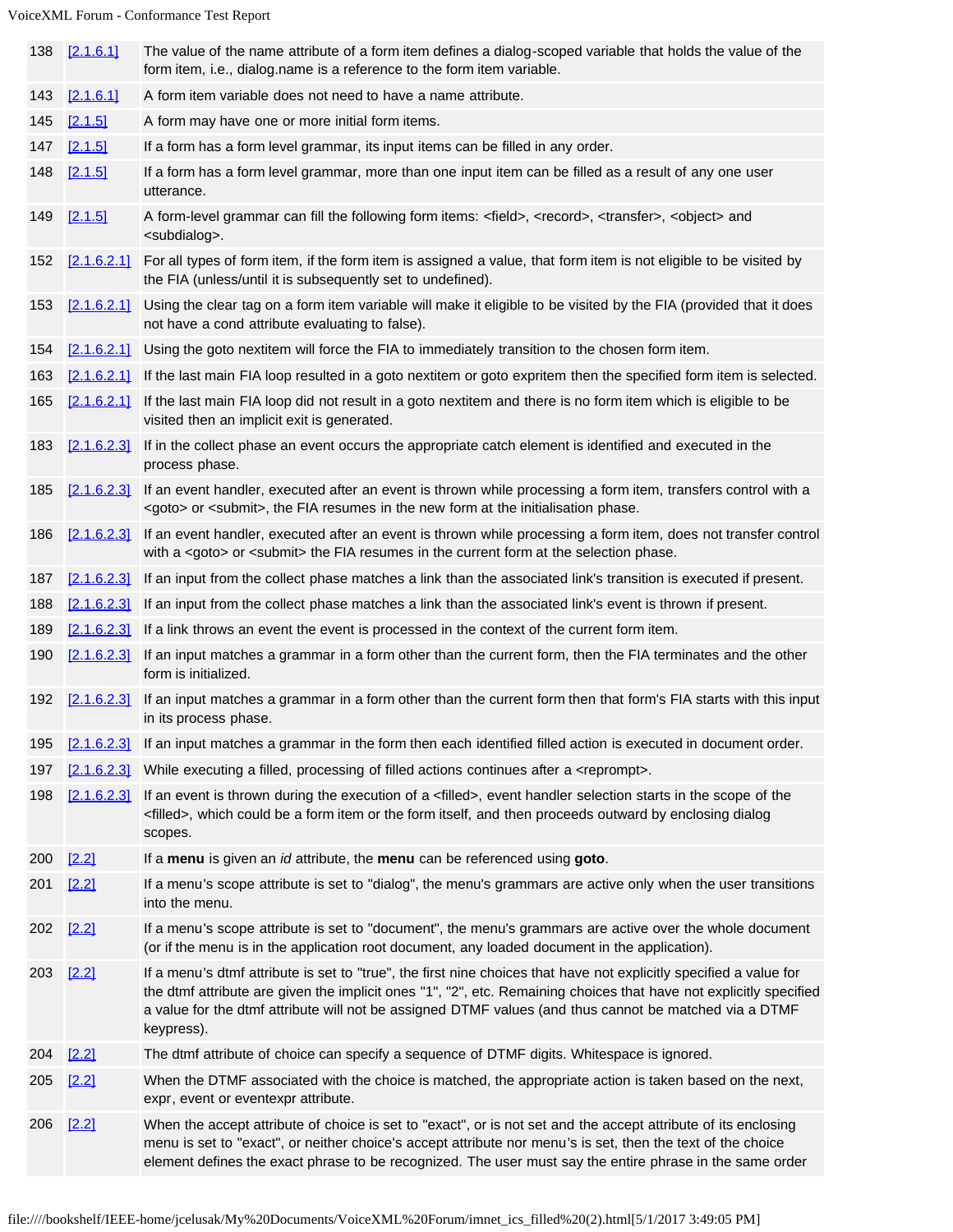|     |             | in which it occurs in the choice element phrase for matching this element.                                                                                                                                                                                                                           |
|-----|-------------|------------------------------------------------------------------------------------------------------------------------------------------------------------------------------------------------------------------------------------------------------------------------------------------------------|
|     | 208 [2.2]   | Exactly one of the next, expr, event, and eventexpr attributes must be specified. Otherwise an<br>error.badfetch event is thrown.                                                                                                                                                                    |
| 209 | $[2.2]$     | When the grammar associated with a choice element is matched, the URI associated with the "next" or<br>"expr" element is fetched and transitioned to.                                                                                                                                                |
| 210 | [2.2]       | When the grammar associated with a choice element is matched, the event associated with the event or<br>eventexpr attribute is thrown.                                                                                                                                                               |
| 211 | $[2.2]$     | When "next" or the result of "expr" is not a correct URI, error.badfetch is thrown.                                                                                                                                                                                                                  |
|     | 212 [2.2]   | The message attribute defines a string that is available as the variable _message inside a catch element that<br>catches the event being thrown.                                                                                                                                                     |
| 213 | $[2.2]$     | The messageexpr attribute is an ECMAScript expression evaluating to the variable _message inside the<br>catch element which catches the event being thrown.                                                                                                                                          |
| 214 | [2.2.2]     | Exactly one of message or messageexpr may be specified; otherwise, an error.badfetch event is thrown.                                                                                                                                                                                                |
| 215 | [2.2]       | If a grammar element is specified in choice, then the external grammar is used instead of an automatically<br>generated grammar.                                                                                                                                                                     |
| 216 | $[2.2]$     | The enumerate element without content inside a prompt lists all the choices, following the order in which<br>they appear in the menu.                                                                                                                                                                |
| 217 | [2.2]       | The enumerate element with content defines a template specifier that will list all the choices. Two special<br>variables are defined                                                                                                                                                                 |
| 218 | [2.2]       | An enumerate element can be used inside prompts associated with a menu element.                                                                                                                                                                                                                      |
| 219 | [2.2]       | An enumerate element can be used inside catch element elements associated with a menu element.                                                                                                                                                                                                       |
| 220 | [2.2]       | An enumerate element can be used inside prompts associated with a field element that contain option<br>elements.                                                                                                                                                                                     |
| 221 | $[2.2]$     | An enumerate element can be used inside catch element elements associated with a field element that<br>contain option elements.                                                                                                                                                                      |
| 222 | [2.2]       | If an enumerate element is used elsewhere, an error.semantic event is thrown.                                                                                                                                                                                                                        |
| 223 | [2.2]       | Grammar matches within menu will update the application.lastresult\$ array.                                                                                                                                                                                                                          |
| 224 | $[2.2]$     | If the event handler called after matching a choice with an event or eventexpr attribute does not cause the<br>interpreter to exit or transition control, then the FIA will clear the form item variable of the menu's anonymous<br>field, causing the menu to be executed again.                    |
|     | 232 [2.3.1] | The variable associated with the name attribute of the field holds the recognition result.                                                                                                                                                                                                           |
| 233 | [2.3.1]     | The named variable associated with the field must be unique among form items in the form; otherwise,<br>error.badfetch is thrown.                                                                                                                                                                    |
| 234 | [2.3.1]     | If specified, the value of the expr attribute is evaluated and serves as the form item variable's initial value.                                                                                                                                                                                     |
| 235 | [2.3.1]     | The default value of the expr attribute is ECMAScript undefined.                                                                                                                                                                                                                                     |
| 236 | [2.3.1]     | If the form item is initialized to a value via evaluation of the expr attribute, the form item will not be visited<br>unless the form item variable is cleared.                                                                                                                                      |
| 237 | [2.3.1]     | If the cond attribute is present and its value evaluates to boolean false, the field is not visited.                                                                                                                                                                                                 |
| 238 | [2.3.1]     | The form item can also be visited if the cond attribute is not specified.                                                                                                                                                                                                                            |
| 240 | [2.3.1]     | The value of the slot attribute defines the name of the grammar slot used to populate the form item variable<br>of the field.                                                                                                                                                                        |
| 241 | [2.3.1]     | If the slot attribute is absent, the interpreter uses the value associated with the name attribute of the field to<br>map the grammar slot to the form item variable.                                                                                                                                |
| 242 | [2.3.1]     | If the value of the modal attribute is false, all active grammars are turned on while collecting this field.                                                                                                                                                                                         |
| 243 | [2.3.1]     | If the value of the modal attribute is true, then only the field's grammars are enabled, and all other grammars<br>are temporarily disabled.                                                                                                                                                         |
| 244 | [2.3.1]     | The field element exposes a shadow variables named confidence, utterance, inputmode, and interpretation.<br>The values of the utterance and inputmode shadow variables correspond to the values of the corresponding<br>properties of the first object in the application-scoped lastresult\$ array. |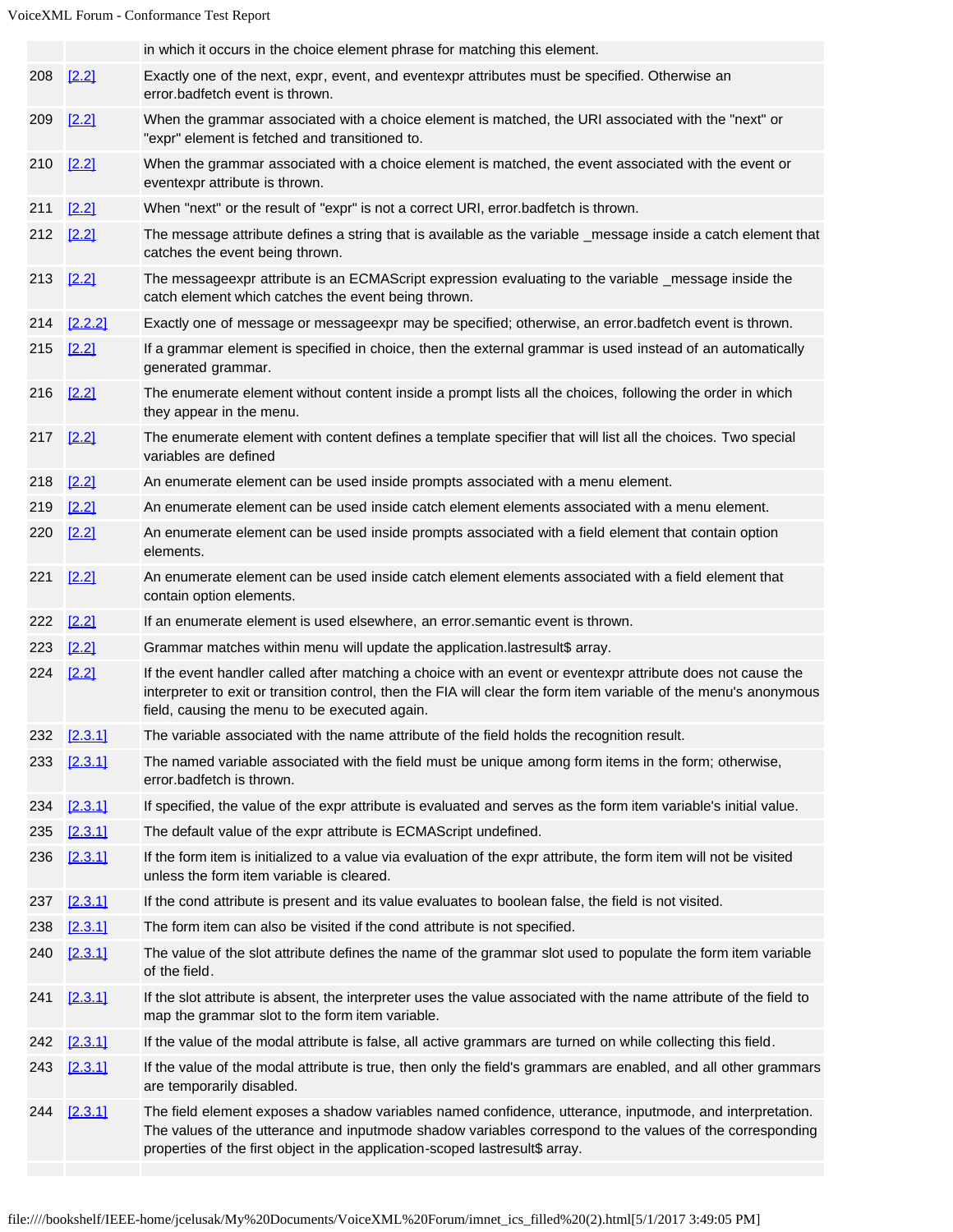|     | 245 [2.3.1] | The confidence shadow variable is the confidence level for the name field of this interpretation and may<br>range from 0.0-1.0. A value of 0.0 indicates minimum confidence, and a value of 1.0 indicates maximum<br>confidence.        |
|-----|-------------|-----------------------------------------------------------------------------------------------------------------------------------------------------------------------------------------------------------------------------------------|
| 246 | [2.3.1.1]   | A field may contain a grammar element whose src attribute can specify an absolute or relative URI.                                                                                                                                      |
| 247 | [2.3.1.1]   | A grammar can be specified inline.                                                                                                                                                                                                      |
| 248 | [2.3.1.1]   | error.badfetch is thrown if a grammar specifies a src attribute and an inline grammar.                                                                                                                                                  |
| 254 | [2.3.1.3]   | The PCDATA contained by an option element within a field generates a speech grammar.                                                                                                                                                    |
| 255 | [2.3.1.3]   | When an option is chosen, the value attribute determines the interpretation value for the field's shadow<br>variable and for application.lastresult\$.                                                                                  |
| 256 | [2.3.1.3]   | The dtmf attribute of an option element defines the DTMF sequence required for the option to be selected.                                                                                                                               |
| 257 | [2.3.1.3]   | When the accept attribute of an option element is set to "exact", the PCDATA of the option defines the exact<br>phrase to be recognized for the option to be selected.                                                                  |
| 258 | [2.3.1.3]   | Both option and grammar elements may be specified within a field.                                                                                                                                                                       |
| 259 | [2.3.2]     | The interpreter executes content contained in the block.                                                                                                                                                                                |
| 260 | [2.3.2]     | The interpreter visits the block when the cond attribute evaluates to true and the form item variable<br>associated with the block is undefined.                                                                                        |
| 261 | [2.3.2]     | The interpreter ignores the block when the form item variable associated with the block is defined via expr.                                                                                                                            |
| 262 | [2.3.2]     | The interpreter ignores the block when the form item variable associated with the block is set via an assign.                                                                                                                           |
| 263 | [2.3.4]     | The interpreter executes the subdialog associated with the src or srcexpr attribute.                                                                                                                                                    |
| 267 | [2.3.4]     | If the called subdialog is in a separate document then variables from the calling document, and dialog scope<br>are inaccessible to the subdialog.                                                                                      |
| 268 | [2.3.4]     | The variables passed to the subdialog via the <param/> element are accessible as variables within the dialog<br>scope of the invoked subdialog. A <param/> overrides the corresponding <var> expr attribute which is<br/>ignored.</var> |
| 269 | [2.3.4]     | The interpreter throws error badfetch after the specified fetchtimeout when the URL associated with the src<br>or srcexpr attribute points to a non-existent resource.                                                                  |
| 270 | [2.3.4]     | Exactly one of "src" or "srcexpr" must be specified; otherwise, an error.badfetch event is thrown.                                                                                                                                      |
| 271 | [2.3.4]     | If the subdialog returns a namelist, the filled element contained by the subdialog is executed upon return<br>from the subdialog.                                                                                                       |
|     | 272 [2.3.5] | If an object element refers to an unknown object, the error.unsupported.objectname event is thrown.                                                                                                                                     |
| 273 | [2.3.6]     | Any DTMF keypress matching an active grammar terminates recording.                                                                                                                                                                      |
| 274 | [2.3.6]     | DTMF keypresses not matching an active grammar are ignored (and therefore do not terminate or otherwise<br>affect recording).                                                                                                           |
| 275 | [2.3.6]     | If the termination grammar matched is a local DTMF grammar, the recording is placed in the record variable.                                                                                                                             |
| 277 | [2.3.6]     | The variable associated with the name attribute references the recorded audio, and the audio can be played<br>back using audio expr.                                                                                                    |
| 278 | [2.3.6]     | The variable associated with the name attribute of the record element can be submitted via the namelist of<br>the submit element. The submitted audio is valid.                                                                         |
| 279 | [2.3.6]     | If a recording is created, the name\$.duration shadow variable holds the duration (positive integer) of the<br>recording in milliseconds.                                                                                               |
| 281 | [2.3.6]     | The name\$.size variable holds the size (positive integer) of the recording in bytes.                                                                                                                                                   |
| 282 | [2.3.6]     | If the dtmfterm attribute is true, and the user terminates the recording by pressing a DTMF key which doesn't<br>match any active DTMF grammar, then the name\$.termchar shadow variable is set to the key pressed.                     |
| 283 | [2.3.6]     | If the dtmfterm attribute is false, and user presses a key which does not match any active DTMF grammar,<br>then recording is not terminated and the name\$.termchar shadow variable is undefined when the recording<br>terminates      |
| 284 | [2.3.6]     | name\$.maxtime shadow variable is true if the recording was terminated because the duration specified by<br>the maxtime attribute was reached.                                                                                          |
|     | 312 [2.4]   | When <filled> is a child of a <form>, and the mode attribute is set to "any", the filled is executed when any of</form></filled>                                                                                                        |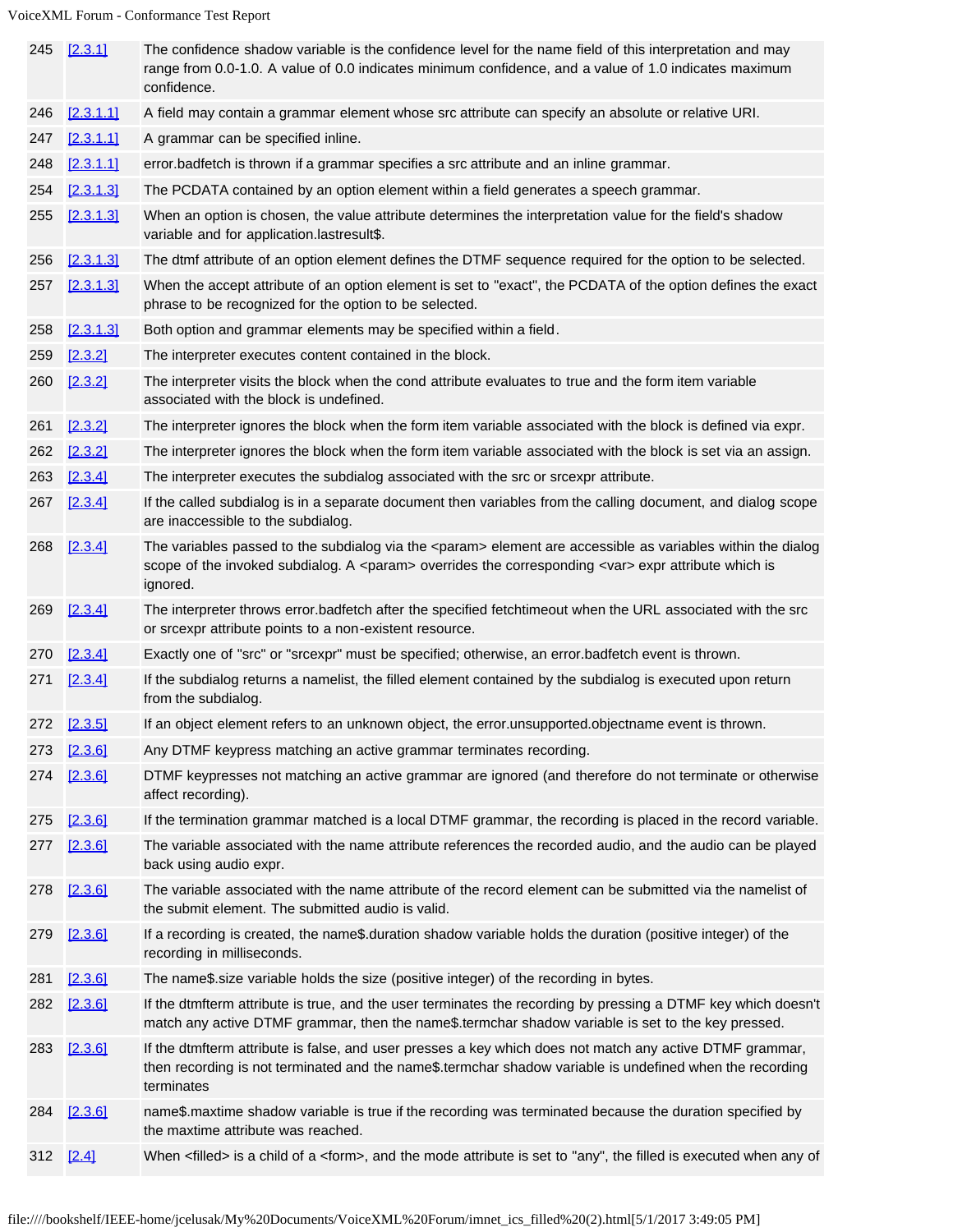|           |           | the form items specified in the namelist has been filled.                                                                                                                                                                                                                |
|-----------|-----------|--------------------------------------------------------------------------------------------------------------------------------------------------------------------------------------------------------------------------------------------------------------------------|
| 313 [2.4] |           | When <filled> is a child of a <form>, and the mode attribute is set to "all", the filled is executed when all of<br/>the form items specified in the namelist have been filled.</form></filled>                                                                          |
| 314       | [2.4]     | A <filled> element within an input item cannot specify a mode.</filled>                                                                                                                                                                                                  |
| 315       | $[2.4]$   | A <filled> element within an input item cannot specify a namelist.</filled>                                                                                                                                                                                              |
| 316       | [2.4]     | Control items may not be specified in the namelist of the <filled> element.</filled>                                                                                                                                                                                     |
| 317       | [2.5]     | A link element may have one or more grammars that are scoped to the element containing the link.                                                                                                                                                                         |
| 319       | [2.5]     | When a link specifying next or expr is matched, the interpreter transitions to the document or dialog specified<br>by next or expr.                                                                                                                                      |
| 320       | [2.5]     | A link can be a child of vxml, form, or of the form items field and initial.                                                                                                                                                                                             |
| 321       | [2.5]     | A link at the form level has grammars active while the user is in that form.                                                                                                                                                                                             |
| 322 [2.5] |           | If an application root document has a document-level link, its grammars are active no matter what document<br>of the application is being executed.                                                                                                                      |
| 323       | [2.5]     | A link at the vxml level has grammars that are active throughout the document.                                                                                                                                                                                           |
| 324 [2.5] |           | If execution is in a modal form item, then link grammars at the form or document level are not active. [Not<br>application?]                                                                                                                                             |
| 325       | [2.5]     | When a link that specifies event or eventexpr is matched, the specified event is thrown.                                                                                                                                                                                 |
| 326       | [2.5]     | Events thrown as a result of matching a link are thrown at the current location in the execution, not at the<br>location where the link is specified.                                                                                                                    |
| 327       | $[2.5]$   | When a link is matched, application.lastresult\$ is assigned.                                                                                                                                                                                                            |
| 328       | [2.5]     | A link may specify a message or messageexpr attribute providing additional context about the event being<br>thrown. The message is available as the value of the _message variable within the scope of the catch<br>element the interpreter selects to handle the event. |
| 329       | $[2.5]$   | A link may specify a dtmf attribute that identifies the sequence of DTMF digits that cause the interpreter to<br>activate the link.                                                                                                                                      |
| 330       | [2.5]     | Exactly one of next, expr, event or eventexpr must be specified; otherwise, an error.badfetch event is<br>thrown.                                                                                                                                                        |
| 331       | [2.5]     | Exactly one of message or messageexpr may be specified; otherwise, an error.badfetch event is thrown.                                                                                                                                                                    |
| 332       | [3.1.1]   | During a dialog, the interpreter can receive input from the user via the user's spoken utterance, such that the<br>spoken utterance is one of those described by an active grammar.                                                                                      |
| 337       | [3.1.1.2] | A grammar element can specify a 'src' attribute specifying a URI which returns the data of a grammar.                                                                                                                                                                    |
| 338       | [3.1.1.2] | A document containing a grammar element specifying both a 'src' attribute and an inline grammar<br>description causes the Interpreter to throw an 'error.badfetch' event upon fetching of the document.                                                                  |
| 344       | [3.1.2]   | During a dialog, the Interpreter can receive input from the user via a set of dual tone multi frequency (DTMF)<br>key presses, such that the sequence of presses is one of those described by an active grammar.                                                         |
| 345       | [3.1.2]   | A DTMF grammar can be specified using the XML form of the SRGS grammar format, as described in the<br>SRGS specification.                                                                                                                                                |
| 346       | [3.1.2]   | A "xml:lang" attribute can be specified on a DTMF grammar, but has no effect upon the grammar handling.                                                                                                                                                                  |
| 348       | [3.1.3]   | A grammar element specifying a "scope" attribute as a child of a field item throws an "error.badfetch" upon<br>parsing. [This tests scope="dialog".]                                                                                                                     |
| 357       | [3.1.3]   | A grammar element specifying a "scope" attribute as a child of a link element throws an "error.badfetch"<br>upon parsing.                                                                                                                                                |
| 359       | [3.1.3]   | A grammar element specifying a "scope" attribute as a child of a menu element throws an "error.badfetch"<br>upon parsing.                                                                                                                                                |
| 361       | [3.1.6]   | If a grammar matches but does not return a semantic interpretation, the raw text string for the utterance will<br>be used.                                                                                                                                               |
| 362       | [3.1.6.1] | If a form-level grammar matches and returns a semantic interpretation for a field name or slot that is a non-<br>scalar ECMAScript variable, the field will be filled with that non-scalar ECMAScript value. The selected<br>property may be a compound object.          |
|           |           |                                                                                                                                                                                                                                                                          |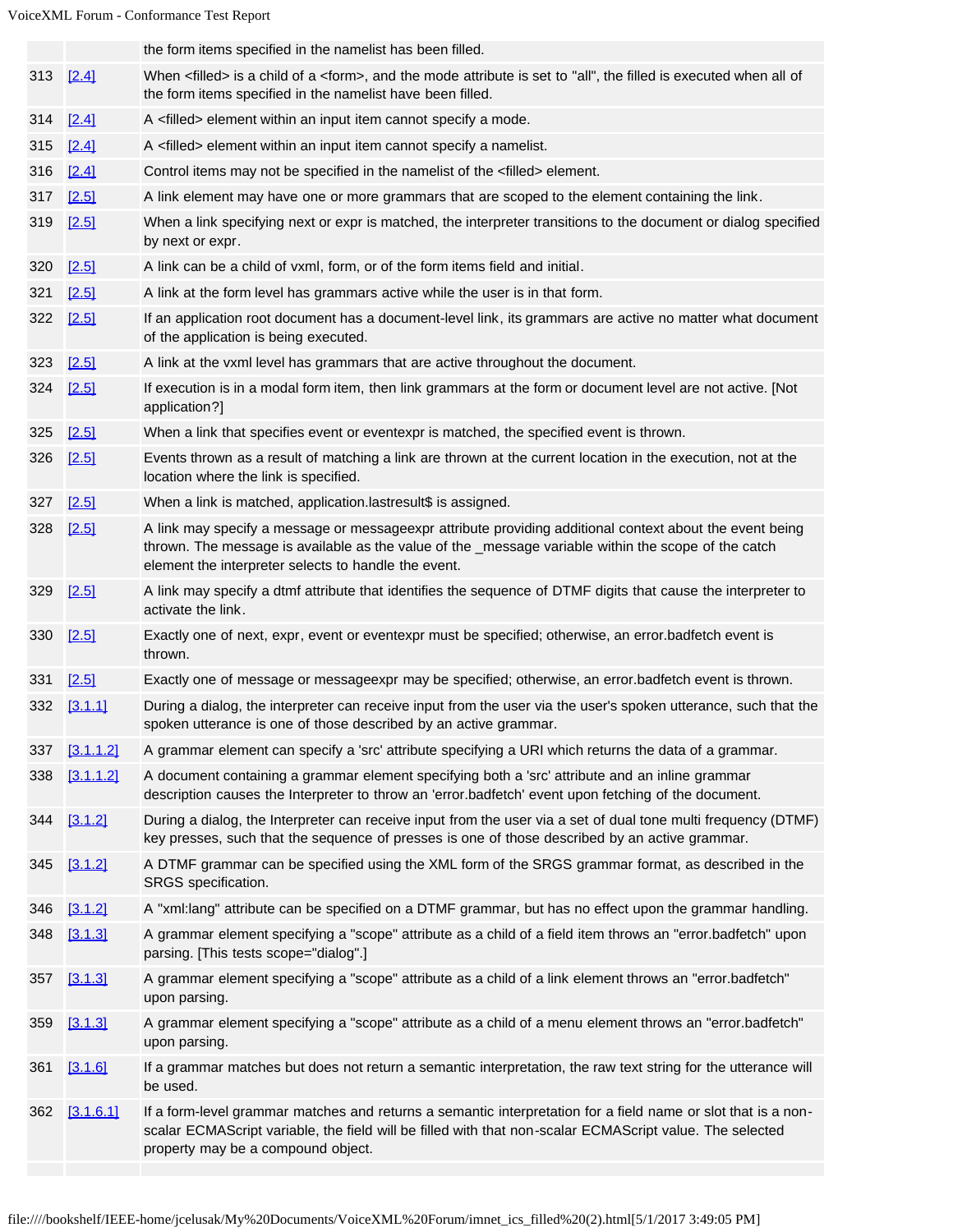| 363 | [3.1.6.1] | The slot attribute of the field element can be used to select a sub-property of the result.                                                                                                                  |
|-----|-----------|--------------------------------------------------------------------------------------------------------------------------------------------------------------------------------------------------------------|
| 364 | [3.1.6.1] | A specific slot value can fill more than one field if the slot names of the fields are the same.                                                                                                             |
| 365 | [3.1.6.2] | If the result from a field-level grammar is a simple result, it is assigned to the input item variable.                                                                                                      |
| 366 | [3.1.6.2] | If the result from a field-level grammar is a structure and the slot name matches a property, this property is<br>assigned to the input item variable.                                                       |
| 367 | [3.1.6.2] | If the result from a field-level grammar is neither a simple result nor a structure with a property that matches<br>the slot name, the entire semantic result is assigned to the input item variable.        |
| 369 | [4.1.3]   | The interpreter fetches and plays the URI associated with the src attribute of the audio element.                                                                                                            |
| 370 | [4.1.3]   | If src and expr are specified on an audio element, error badfetch is thrown.                                                                                                                                 |
| 371 | [4.1.3]   | The interpreter evaluates, fetches, and plays the URI associated with the expr attribute of the audio element.                                                                                               |
| 372 | [4.1.3]   | If expr is set to ECMAScript undefined the audio element is ignored.                                                                                                                                         |
| 373 | [4.1.3]   | If the URI associated with src is unavailable, the interpreter renders the content contained by the audio<br>element.                                                                                        |
| 374 | [4.1.3]   | If the URI associated with expr is unavailable, the interpreter renders the content contained by the audio<br>element.                                                                                       |
| 375 | [4.1.3]   | If the URI associated with src is unavailable, and the audio element doesn't contain content, no error is<br>thrown.                                                                                         |
| 376 | [4.1.3]   | If the URI associated with expr is unavailable, and the audio element doesn't contain content, no error is<br>thrown.                                                                                        |
| 377 | [4.1.4]   | If the expr attribute specifies a valid ECMAScript expression, the value element evaluates it correctly.                                                                                                     |
| 378 | [4.1.4]   | If the expr attribute specifies an invalid ECMAScript expression, error.semantic is thrown.                                                                                                                  |
| 381 | [4.1.5]   | When the bargein attribute is set to false on a prompt, any DTMF input buffered in a transition state is<br>deleted from the buffer                                                                          |
| 388 | [4.1.7]   | If the interval specified by the timeout attribute of the prompt element is exceeded, the platform will throw a<br>noinput event. The default is the value specified by the timeout property                 |
| 389 | [4.1.7]   | If several prompts are queued before a field input, the timeout of the last prompt is used.                                                                                                                  |
| 390 | [5.1]     | VoiceXML variables and ECMAScript variables are contained in the same variable space.                                                                                                                        |
| 391 | [5.1]     | VoiceXML variables can be used in a script. Variables defined in a script can be used in VoiceXML.                                                                                                           |
| 392 | [5.1]     | script can appear everywhere that var can appear.                                                                                                                                                            |
|     | 393 [5.1] | Variable names that violate ECMAScript rules cause an error.semantic event to be thrown.                                                                                                                     |
| 394 | [5.1.1]   | Variables declared without an explicit initial value are initialized to ECMAScript undefined.                                                                                                                |
| 395 | [5.1.1]   | Variables must be declared prior to use. Assigning to an undeclared variable does not automatically create<br>it. Instead, it results in error.semantic being thrown.                                        |
| 396 | [5.1.1]   | In a form, variables declared by var and by form items are initialized every time the form is entered. These<br>initializations take place in document order.                                                |
| 397 | [5.1.2]   | Variables can be declared in application, document, dialog and anonymous scopes. Variables declared at<br>one scope are visible at that scope and all more local scopes.                                     |
| 398 | [5.1.2]   | Variables in session scope can be read but not written by VoiceXML documents.                                                                                                                                |
| 399 | [5.1.2]   | var and script elements that are children of the application root document's vxml element create their<br>variables at application scope. They are no longer accessible when another application is entered. |
| 400 | [5.1.2]   | var and script elements that are children of the document's vxml element create their variables at<br>document scope. They are no longer accessible when another document is entered.                        |
| 401 | [5.1.2]   | var and script elements that are children of a form element (but not in an anonymous scope) create their<br>variables at dialog scope. They are no longer accessible when another dialog is entered.         |
| 402 | [5.1.2]   | var and script elements that are children of block, filled and catch elements (including synonyms for<br>catch, such as nomatch) create their variables at anonymous scope.                                  |
| 403 | [5.1.2]   | Each block, filled and catch element has its own new and separate anonymous scope. The scope is no<br>longer accessible once the element is exited.                                                          |
|     |           |                                                                                                                                                                                                              |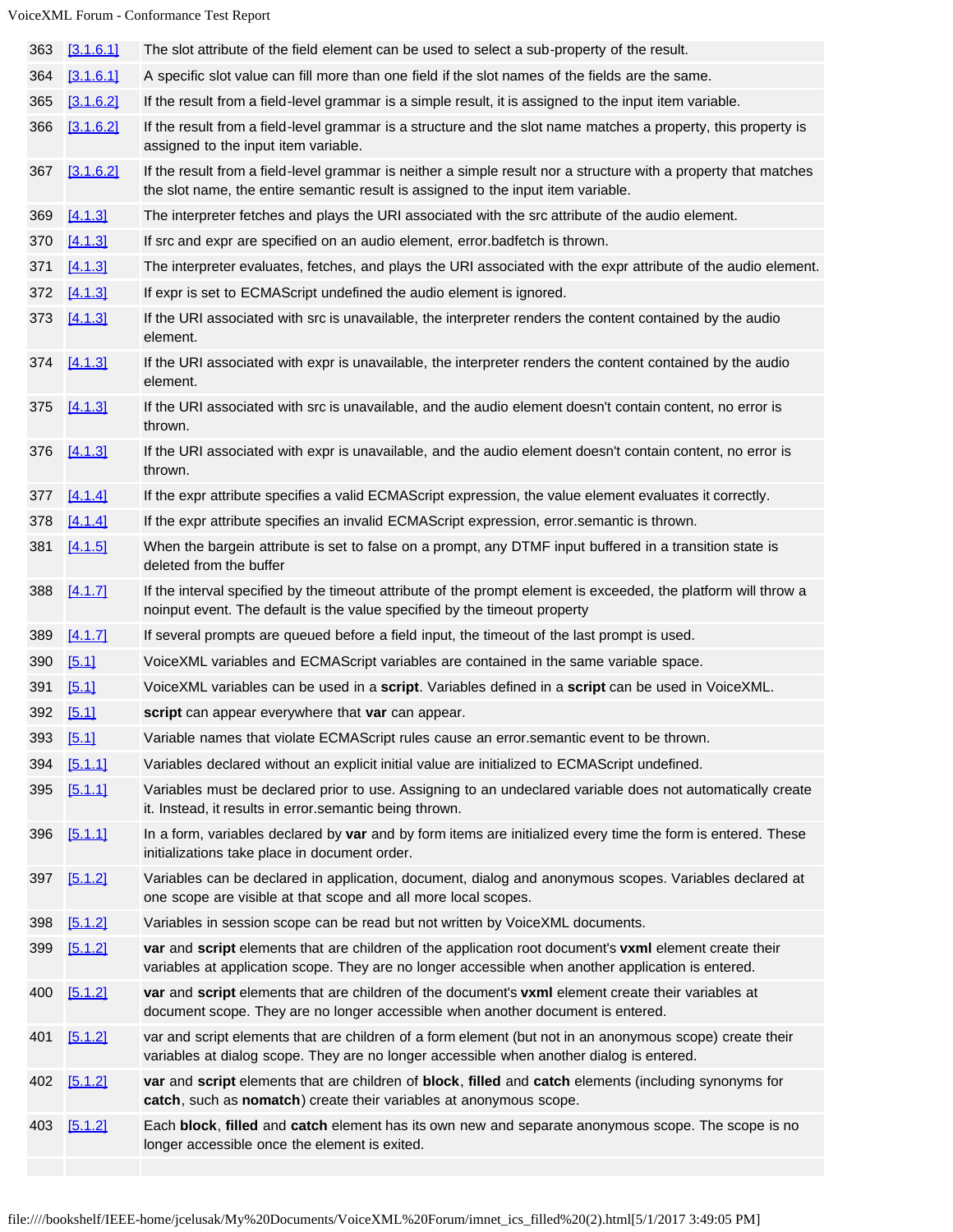|     | 404 [5.1.2] | Scopes are not cleared when they become inaccessible. Instead, the old scope object is left to exist (or to<br>be garbage collected) and a new one is created and linked into the scope hierarchy. References to<br>previously-existing scope objects will continue to access the old scope objects.                                                       |
|-----|-------------|------------------------------------------------------------------------------------------------------------------------------------------------------------------------------------------------------------------------------------------------------------------------------------------------------------------------------------------------------------|
| 405 | [5.1.2]     | Each scope contains a predefined variable whose name is the same as the scope that refers to the scope<br>itself.                                                                                                                                                                                                                                          |
| 406 | [5.1.2]     | "session", "application", "document", and "dialog" are not reserved words.                                                                                                                                                                                                                                                                                 |
| 407 | [5.1.2]     | When executing in a document that does not have a separate application root document, the application and<br>document scopes are the same; that is, a single scope has variables named both "application" and<br>"document" that are references to the scope itself. This includes execution in an application root document's<br>var and script elements. |
| 408 | [5.1.3]     | Variable references match the closest enclosing scope.                                                                                                                                                                                                                                                                                                     |
| 416 | [5.1.5]     | application.lastresult\$ contains an array of elements, or ECMAScript undefined.                                                                                                                                                                                                                                                                           |
| 418 | [5.1.5]     | Each element of application.lastresult\$ contains "confidence", "utterance", "inputmode" and "interpretation"<br>properties.                                                                                                                                                                                                                               |
| 419 | [5.1.5]     | The "confidence" property of an element of application.lastresult\$ will be a number, not less than 0.0 and not<br>greater than 1.0.                                                                                                                                                                                                                       |
| 420 | [5.1.5]     | The "utterance" property of an element of application.lastresult\$ will be a string.                                                                                                                                                                                                                                                                       |
| 421 | [5.1.5]     | The "inputmode" property of an element of application.lastresult\$ will be either "dtmf" or "voice".                                                                                                                                                                                                                                                       |
| 422 | [5.1.5]     | The "interpretation" property of an element of application.lastresult\$ will contain the interpretation as<br>described in section 3.1.5.                                                                                                                                                                                                                  |
| 423 | [5.1.5]     | The elements of application.lastresult\$ will be sorted from highest confidence score to lowest, with ties<br>resolved by sorting by the precedence relationship among the grammars producing the interpretations.                                                                                                                                         |
| 424 | [5.1.5]     | Different elements in application.lastresult\$ will always differ in their utterance, interpretation, or both.                                                                                                                                                                                                                                             |
| 425 | [5.1.5]     | The number of elements in application.lastresult\$ is never more than the value of the property "maxnbest",<br>and never less than one, unless the value of application.lastresult\$ itself is undefined.                                                                                                                                                  |
| 426 | [5.1.5]     | If the value of application.lastresult\$ is not undefined, application.lastresult\$ itself will contain the properties<br>confidence, utterance, inputmode and intepretation corresponding to those of application.lastresult\$[0].                                                                                                                        |
| 428 | [5.1.5]     | application.lastresult\$ is not changed after a noinput.                                                                                                                                                                                                                                                                                                   |
| 430 | [5.2]       | Catch elements are inherited as if by copy. This affects scope resolution, further thrown events, and relative<br>URL references.                                                                                                                                                                                                                          |
|     | 431 [5.2.1] | The interpreter throws the named event.                                                                                                                                                                                                                                                                                                                    |
| 432 | [5.2.1]     | The interpreter observes event counting when an application-defined event is thrown.                                                                                                                                                                                                                                                                       |
| 433 | [5.2.1]     | If neither event nor eventexpr are specified then an error badfetch event is thrown.                                                                                                                                                                                                                                                                       |
| 434 | [5.2.1]     | If both event and eventexpr are specified then an error badfetch event is thrown.                                                                                                                                                                                                                                                                          |
| 435 | [5.2.1]     | If both message and messageexpr are specified then an error.badfetch event is thrown.                                                                                                                                                                                                                                                                      |
| 436 | [5.2.2]     | A VoiceXML interpreter must execute the content within the selected event handler.                                                                                                                                                                                                                                                                         |
| 437 | [5.2.2]     | Anonymous scope variables _event and _message are available within the event handler.                                                                                                                                                                                                                                                                      |
| 438 | [5.2.2]     | Assuming no cond or count attribute specified, given a field level event handler, the interpreter must select it<br>when the corresponding event is thrown.                                                                                                                                                                                                |
| 439 | [5.2.2]     | Assuming no cond or count attribute specified and no field-level event handler, given a form-level event<br>handler, the interpreter must select it when the corresponding event is thrown.                                                                                                                                                                |
| 440 | [5.2.2]     | Assuming no cond or count attribute specified and no field- or form-level event handler, given a document-<br>level event handler, the interpreter must select it when the corresponding event is thrown.                                                                                                                                                  |
| 441 | [5.2.2]     | Assuming no cond or count attribute specified and no field-, form-, or document-level event handler, given<br>an application-level event handler, the interpreter must select it when the corresponding event is thrown.                                                                                                                                   |
| 442 | [5.2.2]     | If the cond attribute of the most inner-scoped event handler evaluates to false, the interpreter must not<br>select it and instead select the next qualifying event handler.                                                                                                                                                                               |
|     | 443 [5.2.2] | The cond attribute of an event handler must be evaluated in the context of the scope where the event is<br>thrown.                                                                                                                                                                                                                                         |
|     |             |                                                                                                                                                                                                                                                                                                                                                            |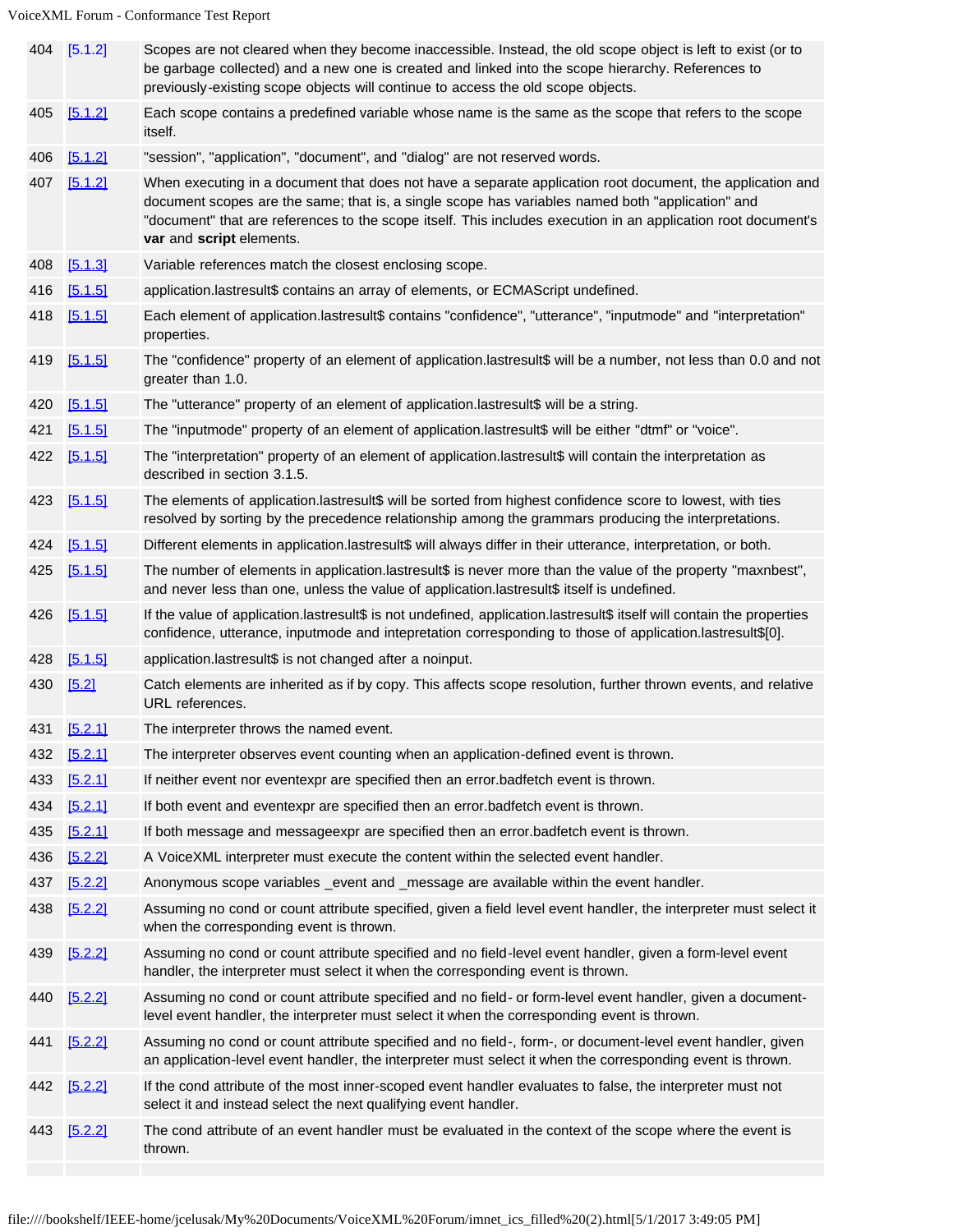|     | 444 [5.2.2] | The interpreter executes the event handler with highest count attribute not greater than the actual event<br>count.                                                                                                                               |
|-----|-------------|---------------------------------------------------------------------------------------------------------------------------------------------------------------------------------------------------------------------------------------------------|
| 446 | [5.2.2]     | Event count matching takes precedence over scoping, ie on the second occurrence of an event a root<br>document level handler with count=2 takes precedence over a field level handler with count=1                                                |
| 448 | [5.2.2]     | The interpreter maintains a separate count for each event when multiple events specified in the event<br>attribute of the catch element.                                                                                                          |
| 449 | [5.2.2]     | If unspecified, the count attribute of the catch element defaults to 1.                                                                                                                                                                           |
| 450 | [5.2.2]     | The interpreter selects the first handler in document order when two or more event handlers have the same<br>count attribute and scope.                                                                                                           |
| 451 | [5.2.2]     | The interpreter executes a handler that speciifies a space-delimited list of events in the event attribute when<br>the corresponding events are thrown.                                                                                           |
| 452 | [5.2.2]     | An event handler catches all events if the event attribute not specified.                                                                                                                                                                         |
| 453 | [5.2.2]     | An event handler catches all events for which the event attribute specifies a token prefix of the event (NB<br>token prefix matching is done after removing trailing dots.)                                                                       |
|     | 454 [5.2.2] | An event handler does not catch events for which the event attribute specifies a string prefix of the event<br>which is not a token prefix.                                                                                                       |
| 455 | [5.2.3]     | Exactly one of "next", "expr", "event" or "eventexpr" must be specified; otherwise, an error.badfetch event is<br>thrown. Exactly one of "message" or "messageexpr" may be specified; otherwise, an error.badfetch event is<br>thrown.            |
| 457 | [5.2.3]     | When event or eventexpr is specified, and the link is matched, the corresponding event is thrown.                                                                                                                                                 |
| 458 | [5.2.3]     | When next or expr is specified, and the link is matched, the interpreter navigates to the specified URI.                                                                                                                                          |
| 460 | [5.2.3]     | The noinput element is executed when an noinput event is thrown.                                                                                                                                                                                  |
| 461 | [5.2.3]     | The noinput element obeys the same selection and execution rules as a catch element whose event attribute<br>is set to "noinput".                                                                                                                 |
|     | 462 [5.2.3] | The noinput element has exactly equal precedence to a catch element that specifies the noinput event, ie the<br>choice between a catch element and a noinput element at the same scope level and count is made on the<br>basis of document order. |
| 464 | [5.2.3]     | The nomatch element is executed when a nomatch event is thrown.                                                                                                                                                                                   |
| 465 | [5.2.3]     | The nomatch element obeys the same selection and execution rules as a catch element whose event<br>attribute is set to "nomatch".                                                                                                                 |
|     | 466 [5.2.3] | The nomatch element has exactly equal precedence to a catch element that specifies the nomatch event, ie<br>the choice between a catch element and a nomatch element at the same scope level and count is made on<br>the basis of document order. |
| 468 | [5.2.3]     | The error element is executed when an error event is thrown.                                                                                                                                                                                      |
| 469 | [5.2.3]     | The error element is executed when a more specific error event is thrown (e.g. error.badfetch)                                                                                                                                                    |
| 470 | [5.2.4]     | The error element is executed when an application-defined event prefixed with "error" is thrown.                                                                                                                                                  |
| 471 | [5.2.3]     | The error element has exactly equal precedence to a catch element that specifies the error event, ie the<br>choice between a catch element and an error element at the same scope level and count is made on the<br>basis of document order.      |
| 472 | [5.2.3]     | The error element obeys the same selection rules as a catch element whose event attribute is set to "error".                                                                                                                                      |
| 473 | [5.2.3]     | The error element obeys the same execution rules as a catch element whose event attribute is set to "error".                                                                                                                                      |
| 474 | [5.2.3]     | The help element is executed when an help event is thrown.                                                                                                                                                                                        |
| 475 | [5.2.3]     | The help element obeys the same selection and execution rules as a catch element whose event attribute is<br>set to "help".                                                                                                                       |
| 476 | [5.2.3]     | The help element has exactly equal precedence to a catch element that specifies the help event, ie the<br>choice between a catch element and a help element at the same scope level and count is made on the basis<br>of document order.          |
| 478 | [5.2.4]     | An event handler catches all events if the event attribute consists of a single dot (".").                                                                                                                                                        |
| 479 | [5.2.4]     | Event handlers which specify more specific event names, eg event.foo.bar have equal precedence with<br>event handlers that specify less specific event names, eg event.foo                                                                        |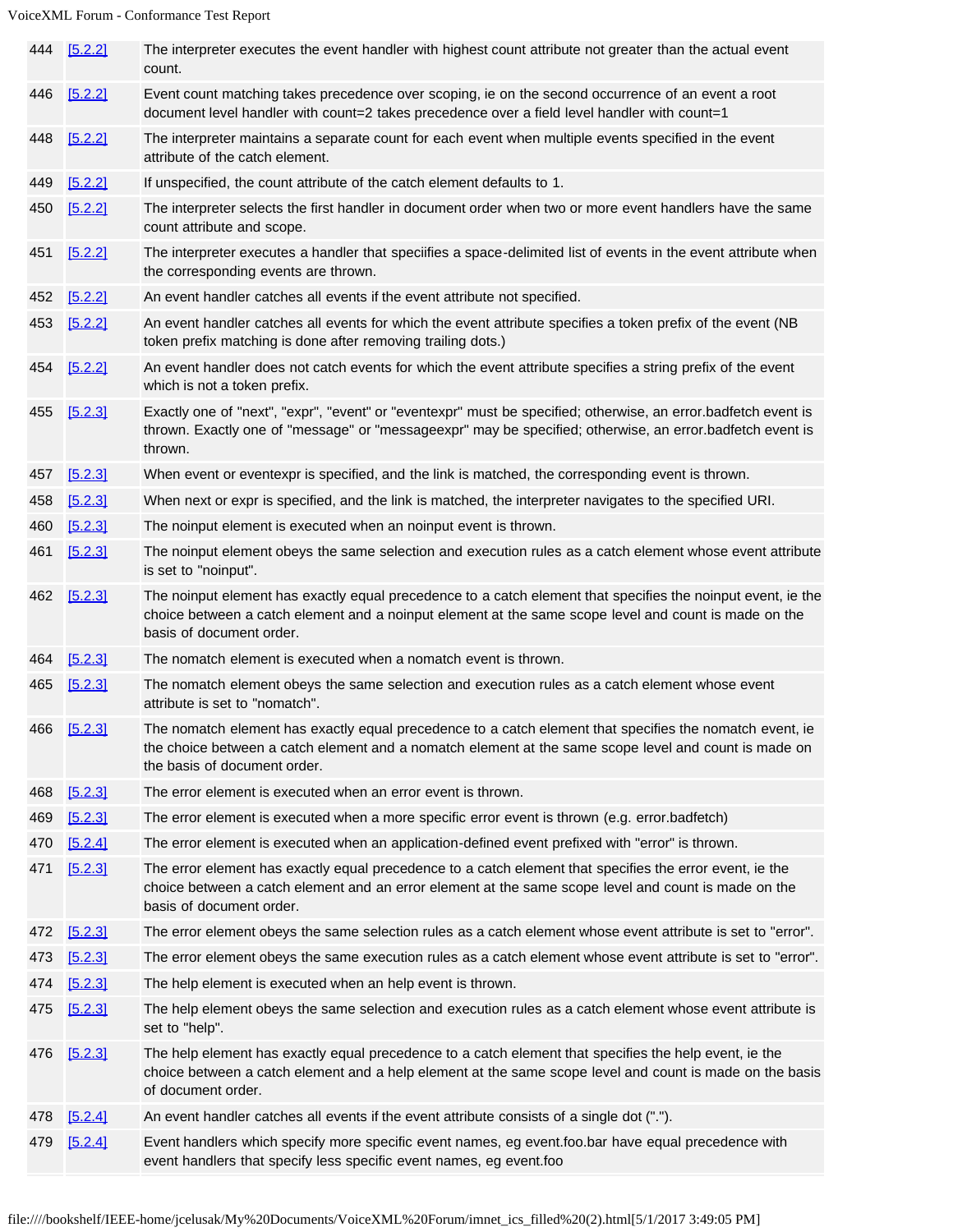| 480 | [5.2.4]     | Event handlers are executed in the context in which the event was thrown. Check for the existence of<br>variables in the scope in which the event was thrown.                                                |
|-----|-------------|--------------------------------------------------------------------------------------------------------------------------------------------------------------------------------------------------------------|
| 481 | [5.2.4]     | Event handlers are executed in the context in which the event was thrown. Check that URLs (audio/@src,<br>goto/@next, script/@src, etc) are resolved relative to the document in which the event was thrown. |
| 482 | [5.2.5]     | The interpreter must support a default cancel event handler. No audio is provided, the interpreter does not<br>reprompt and does not exit.                                                                   |
| 483 | [5.2.5]     | The interpreter must support a default exit event handler. No audio is provided and the interpreter exits.                                                                                                   |
| 484 | [5.2.5]     | The interpreter must support a default error event handler. The interpreter provides platform-specific audio<br>and exits.                                                                                   |
| 485 | [5.2.5]     | The interpreter must support a default help event handler. The interpreter provides platform-specific audio<br>and reprompts.                                                                                |
| 486 | [5.2.5]     | The interpreter must support a default noinput event handler. No audio is provided and the interpreter<br>reprompts.                                                                                         |
| 487 | [5.2.5]     | The interpreter must support a default nomatch event handler. The interpreter provides platform-specific<br>audio and reprompts.                                                                             |
| 488 | [5.2.5]     | The interpreter must support a default maxspeechtimeout event handler. The interpreter provides platform-<br>specific audio and reprompts.                                                                   |
| 489 | [5.2.5]     | The interpreter must support a default connection.disconnect event handler. No audio is provided and the<br>interpreter exits.                                                                               |
| 490 | [5.2.5]     | For any other unhandled event, the interpreter provides platform-specific audio and exits                                                                                                                    |
| 494 | [5.2.6]     | When the user hangs up the connection.disconnect.hangup event is thrown.                                                                                                                                     |
| 497 | [5.2.6]     | The nomatch event is thrown if the user says something and is not recognized.                                                                                                                                |
| 498 | [5.2.6]     | The maxspeechtimeout event is thrown if the user's input exceeds the maxspeechtimeout property.                                                                                                              |
| 499 | [5.2.6]     | If the interpreter encounters a syntax error while loading a document (eg no vxml element), it throws<br>error.badfetch in the requesting document.                                                          |
| 500 | [5.2.6]     | If an invalid URL is specified for a document fetch, the interpreter throws error.badfetch.http.404 in the<br>requesting document.                                                                           |
| 501 | [5.2.6]     | If a document fetch times out, the interpreter throws error.badfetch in the requesting document.                                                                                                             |
| 502 | [5.2.6]     | If a server returns HTTP error code 4xx the event error.badfetch.http.4xx should be thrown in the requesting<br>document.                                                                                    |
|     | 503 [5.2.6] | If a server returns HTTP error code 5xx the event error.badfetch.http.5xx should be thrown in the requesting<br>document                                                                                     |
| 505 | [5.2.6]     | If an unsupported language is specified for speech recognition, the interpreter throws<br>error.unsupported.language.                                                                                        |
| 506 | [5.2.6]     | If an unsupported language is specified for speech synthesis, the interpreter throws<br>error.unsupported.language.                                                                                          |
| 508 | [5.2.6]     | If an unsupported grammar format is specified, the interpreter throws error unsupported format.                                                                                                              |
| 509 | [5.3]       | If an executable element generates an error, the error is thrown immediately. Subsequent executable<br>elements in that block of procedural logic are not executed.                                          |
| 510 | [5.3.1]     | A variable declared at document scope is accessible within an anonymous scope contained within the same<br>document.                                                                                         |
| 511 | [5.3.1]     | Declaring a variable at an anonymous scope, the variable is not accessible within another anonymous<br>scope.                                                                                                |
| 512 | [5.3.1]     | A variable declared at a higher scope (e.g. document) is shadowed by a variable at a lower scope (e.g.<br>anonymous).                                                                                        |
| 513 | [5.3.1]     | When declaring the same variable multiple times with different initial values in the same scope, declarations<br>will apply in document order.                                                               |
| 514 | [5.3.2]     | When expr is set to a valid expression in an assign, the named variable is set correctly.                                                                                                                    |
| 515 | [5.3.2]     | If name is set to an undefined variable in an assign, error.semantic is thrown.                                                                                                                              |
|     |             |                                                                                                                                                                                                              |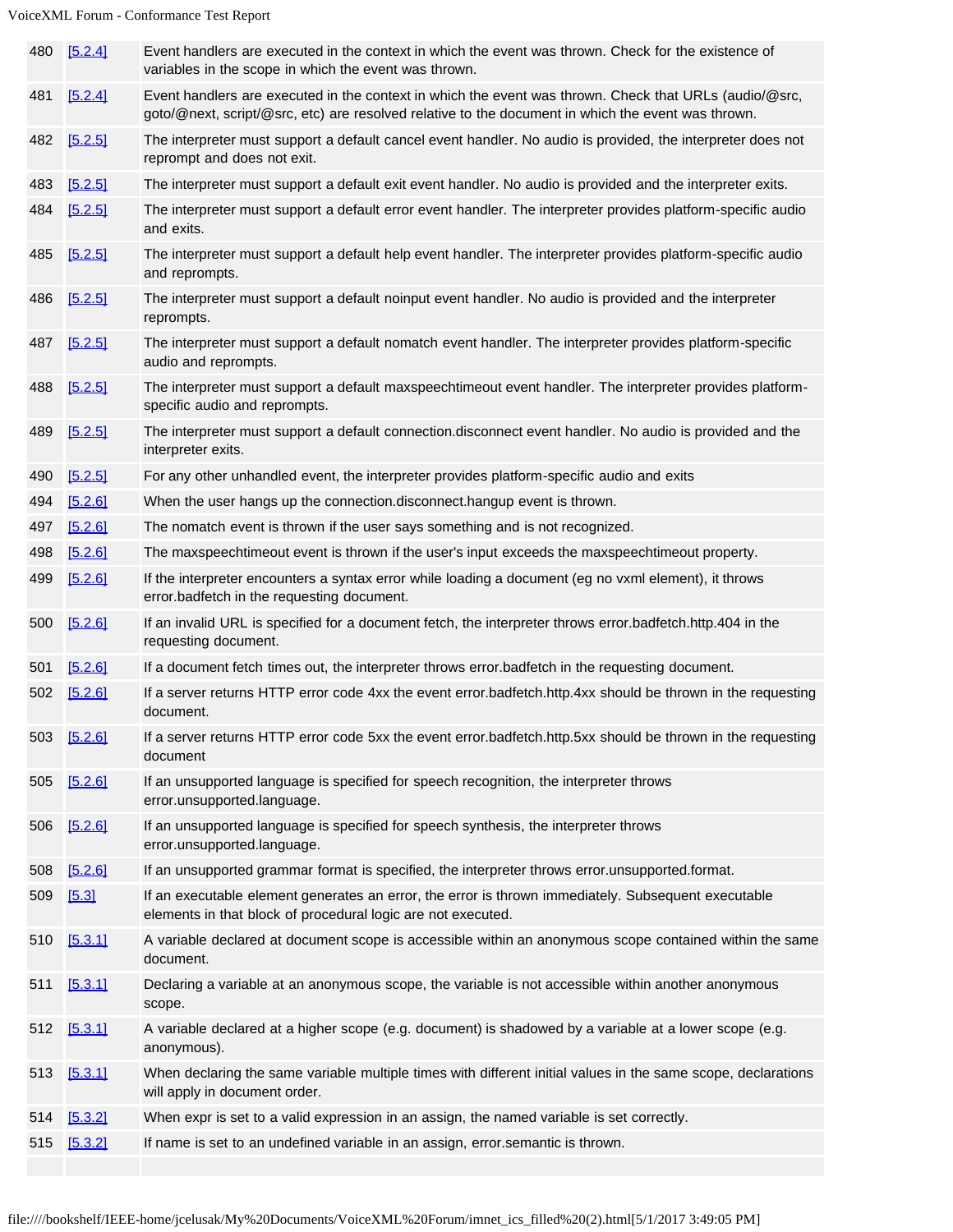| 516 | [5.3.2] | If expr contains an undefined variable in an assign, error semantic is thrown.                                                                                                                                                                                   |
|-----|---------|------------------------------------------------------------------------------------------------------------------------------------------------------------------------------------------------------------------------------------------------------------------|
| 517 | [5.3.2] | If expr contains a semantic error (e.g.it contains a non-existent function named x), an error semantic is<br>thrown.                                                                                                                                             |
| 518 | [5.3.3] | When the namelist attribute of the clear element specifies a specific set of one or more form item variables,<br>only those form items are cleared.                                                                                                              |
| 519 | [5.3.3] | When the namelist attribute of the clear element is omitted, all form items in the current form are cleared.                                                                                                                                                     |
| 520 | [5.3.3] | If variables that are not form item variables are specified in the "namelist" attribute of the clear element,<br>those variables are set to ECMAScript undefined.                                                                                                |
| 521 | [5.3.4] | if parent cond of if element evaluates to false, the interpreter executes the content following the else element<br>up to the closing if tag.                                                                                                                    |
| 522 | [5.3.4] | if parent cond of if element evaluates to true, the interpreter does not execute the content following the else<br>element up to the closing if tag.                                                                                                             |
| 523 | [5.3.5] | If a prompt element appears in executable content, the "count" attribute is ignored, but the "cond" element is<br>respected.                                                                                                                                     |
| 524 | [5.3.5] | Wherever prompt is allowed, PCDATA is treated as if it had been wrapped in prompt /prompt.                                                                                                                                                                       |
| 525 | [5.3.6] | Execution of a reprompt element causes the FIA to perform normal selection and queueing of prompts after<br>execution of a catch element.                                                                                                                        |
| 526 | [5.3.7] | Setting next to a fully-qualified URL (excluding fragment identifier) that points to an existing VoiceXML<br>document causes the INTERPRETER to transition to that document and begin execution of the first form.                                               |
| 527 | [5.3.7] | Setting next to a relative URL (excluding fragment identifier) that points to an existing VoiceXML document<br>causes the INTERPRETER to transition to that document and begin execution of the first form.                                                      |
| 528 | [5.3.7] | Setting next to a fully-qualified URL including fragment identifier that points to an existing VoiceXML<br>document and form causes the INTERPRETER to transition to the document and begin execution of the<br>specified form.                                  |
| 529 | [5.3.7] | Setting next to a relative URL including fragment identifier that points to an existing VoiceXML document<br>and form causes the INTERPRETER to transition to that document and begin execution of the specified<br>form.                                        |
| 530 | [5.3.7] | Setting expr to an ECMAScript expression that evaluates to a fully-qualified URL (excluding fragment<br>identifier) that points to an existing VoiceXML document causes the INTERPRETER to transition to that<br>document and begin execution of the first form. |
| 531 | [5.3.7] | Setting next to a URL that points to a non-existent VoiceXML document causes the interpreter to throw a<br>catchable error.badfetch event.                                                                                                                       |
| 532 | [5.3.7] | Setting expr to a URL that points to a non-existent VoiceXML document causes the INTERPRETER to<br>thrown a catchable error badfetch event.                                                                                                                      |
| 533 | [5.3.7] | Setting next to a fragment identifier that identifies an existing form in the current document causes the<br>INTERPRETER to transition to that form with the state of the current document and application in tact.                                              |
| 534 | [5.3.7] | Setting next to a non-fragment URL of the current document causes the INTERPRETER to transition to the<br>first form of the current document and reset the state of the document including any variables.                                                        |
| 535 | [5.3.8] | The URI referenced by submit's next or expr attribute is always fetched, even if it is just a fragment.                                                                                                                                                          |
| 536 | [5.3.8] | If submit has a namelist attribute, all and only those variables are submitted.                                                                                                                                                                                  |
| 537 | [5.3.8] | If submit has no namelist attribute, all and only the named input items in the current form are submitted.                                                                                                                                                       |
| 538 | [5.3.8] | Both declared VoiceXML variables and declared ECMAScript variables can be submitted. This includes<br>properties of ECMAScript objects.                                                                                                                          |
| 539 | [5.3.8] | Interpreters must support GET and POST as submit methods. GET must be the default.                                                                                                                                                                               |
| 541 | [5.3.8] | When an ECMAScript variable is submitted, its value is first converted to a string.                                                                                                                                                                              |
| 542 | [5.3.8] | Specifying a URL that points to a non-existent resources causes the INTERPRETER to throw a catchable<br>error.badfetch event.                                                                                                                                    |
| 543 | [5.3.8] | Exactly one of "next" or "expr" must be specified; otherwise, an error.badfetch event is thrown.                                                                                                                                                                 |
| 544 | [5.3.9] | Executing exit must terminate all loaded documents and return control to the interpreter context.                                                                                                                                                                |
| 545 | [5.3.9] | If both "expr" and "namelist" attributes of exit are specified, an error badfetch event is thrown.                                                                                                                                                               |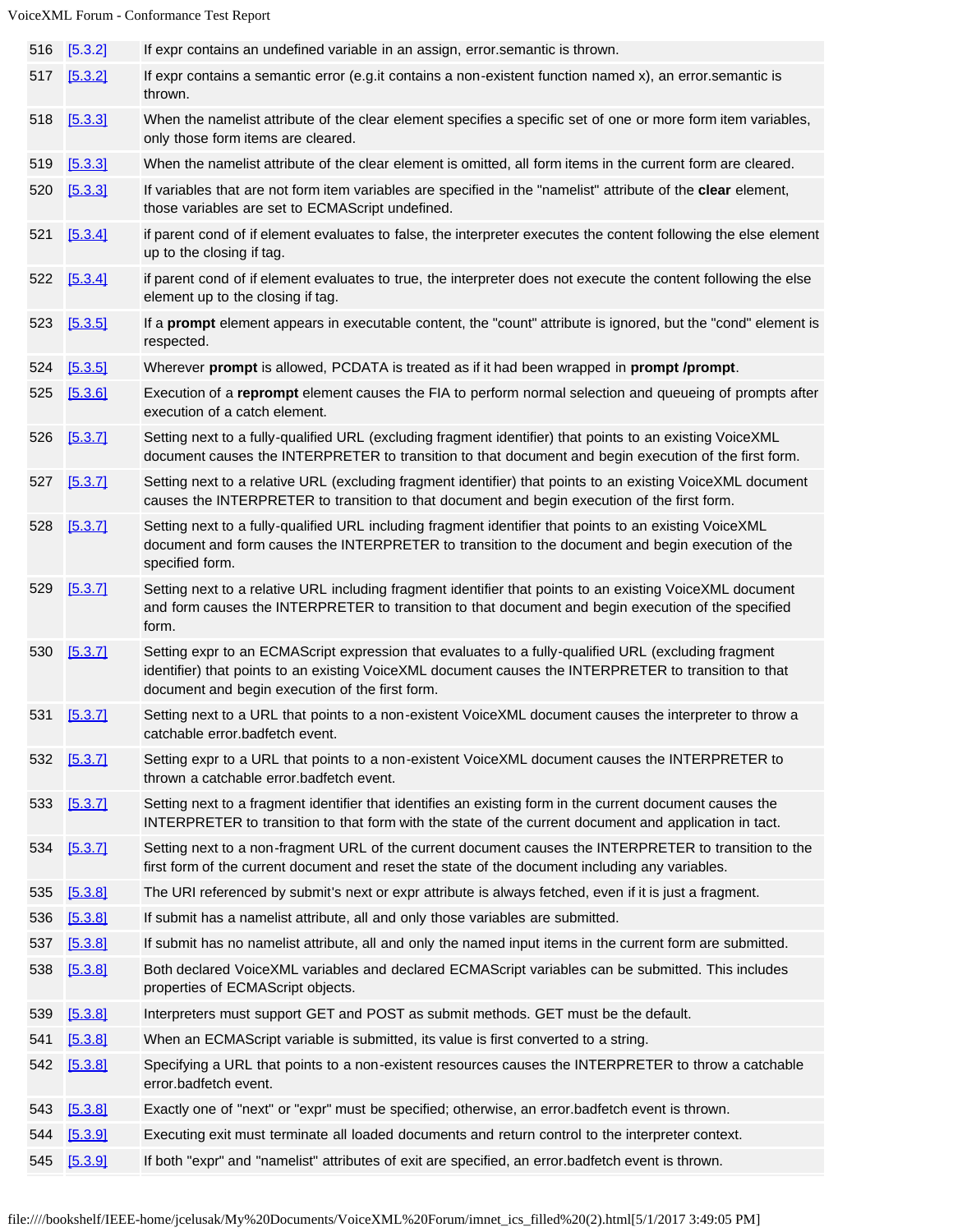| 546 | [5.3.10] | When return is executed while not inside a subdialog context, an error semantic event is thrown.                                                                                                                                                                                                    |
|-----|----------|-----------------------------------------------------------------------------------------------------------------------------------------------------------------------------------------------------------------------------------------------------------------------------------------------------|
| 547 | [5.3.10] | Exactly one of "event", "eventexpr" or "namelist" may be specified; otherwise, an error.badfetch event is<br>thrown.                                                                                                                                                                                |
| 549 | [5.3.10] | The interpreter throws throws error semantic if a return element is encountered when not executing in the<br>context of a subdialog.                                                                                                                                                                |
| 550 | [5.3.10] | If the namelist attribute is specified, the specified variables become properties of an ECMAScript object<br>accessible via the name attribute of the calling subdialog element.                                                                                                                    |
| 551 | [5.3.10] | If the event or eventexpr attribute is specified, the named event is thrown at the invocation point.                                                                                                                                                                                                |
| 552 | [5.3.11] | When the interpreter executes a disconnect element, it must drop the call.                                                                                                                                                                                                                          |
| 553 | [5.3.11] | When the interpreter executes a disconnect element, it must throw a catchable<br>connection.disconnect.hangup event.                                                                                                                                                                                |
| 554 | [5.3.11] | When the caller hangs up, the interpreter must throw a catchable connection.disconnect.hangup event.                                                                                                                                                                                                |
| 555 | [5.3.13] | ECMAScript expressions within the PCDATA in log must be evaluated in document order.                                                                                                                                                                                                                |
| 556 | [5.3.12] | A script element is executed in the scope of its containing element.                                                                                                                                                                                                                                |
| 557 | [5.3.12] | When a script element declared in a block element contains a function, an attempt to call that function from<br>another block causes the INTERPRETER to throw an error (error.semantic?)                                                                                                            |
| 558 | [5.3.12] | A variable declared using the var element is accessible to a script declared at equal more local scope.                                                                                                                                                                                             |
| 559 | [5.3.12] | A variable declared within an inline or externally referenced script block is accessible from a var or assign<br>element declared at equal or more local scope.                                                                                                                                     |
| 560 | [5.3.12] | When the script element specifies a src attribute that references a URL that references a non-existent<br>resource, the interpreter throws error.badfetch.                                                                                                                                          |
| 561 | [5.3.12] | Either an "src" attribute or an inline script (but not both) must be specified; otherwise, an error badfetch event<br>is thrown.                                                                                                                                                                    |
| 562 | [5.3.13] | The use of the log element has no side-effects on interpretation.                                                                                                                                                                                                                                   |
| 563 | [6.1.1]  | The interpreter context is always required to honor the safe fetchhint.                                                                                                                                                                                                                             |
| 564 | [6.1.1]  | When transitioning from one dialog to another if the referenced URI names a document (e.g.<br>"doc.vxml#dialog"), or if query data is provided (through POST or GET), then the new document goes<br>through its initialization phase . Applies to subdialog, goto, submit, link, or choice element. |
| 565 | [6.1.1]  | If a URI reference in a goto transition contains only a fragment (e.g., "#my_dialog"), then no document is<br>fetched, and no initialization of that document is performed.                                                                                                                         |
| 566 | [6.1.1]  | If a URI reference in a submit transition is accompanied by a query string or by a namelist attribute there will<br>a fetch and the new document is initialized.                                                                                                                                    |
| 567 | [6.1.1]  | If the URI reference to the root document contains a query string or a namelist attribute, the root document is<br>fetched.                                                                                                                                                                         |
| 568 | [6.1.1]  | If specified, fetchaudio plays during a long fetch.                                                                                                                                                                                                                                                 |
| 569 | [6.1.1]  | If fetchaudio is not specified, but a non-empty fetchaudio property exists, fetchaudio plays during a long<br>fetch.                                                                                                                                                                                |
| 570 | [6.1.1]  | If not specified, and the fetchaudio property is not set, fetchaudio does not play during a long fetch.                                                                                                                                                                                             |
| 571 | [6.1.1]  | If an error occurs retrieving fetchaudio from its URI, no badfetch event is thrown and no audio is played<br>during the fetch.                                                                                                                                                                      |
| 572 | [6.1.1]  | If content is not returned within the specified fetchtimeout, an error badfetch event is thrown.                                                                                                                                                                                                    |
| 573 | [6.1.1]  | If content is returned within the specified fetchtimeout, document processing proceeds as normal.                                                                                                                                                                                                   |
| 574 | [6.1.2]  | If maxage is specified and the resource age is greater than the maxage, the interpreter must revalidate<br>against the server                                                                                                                                                                       |
| 576 | [6.1.2]  | If maxstale attribute is specified and the resource age has exceeded its expiration time by more than the<br>maxstale time, the interpreter must revalidate against the server.                                                                                                                     |
| 577 | [6.1.2]  | Setting maxage of zero forces the interpreter to do revalidate the resource against the server.                                                                                                                                                                                                     |
| 580 | [6.1.3]  | If the interpreter prefetches a resource, and the URI is computed with an expr attribute, the interpreter<br>context must not move the fetch up before any assignments to the expression's variables.                                                                                               |
|     |          |                                                                                                                                                                                                                                                                                                     |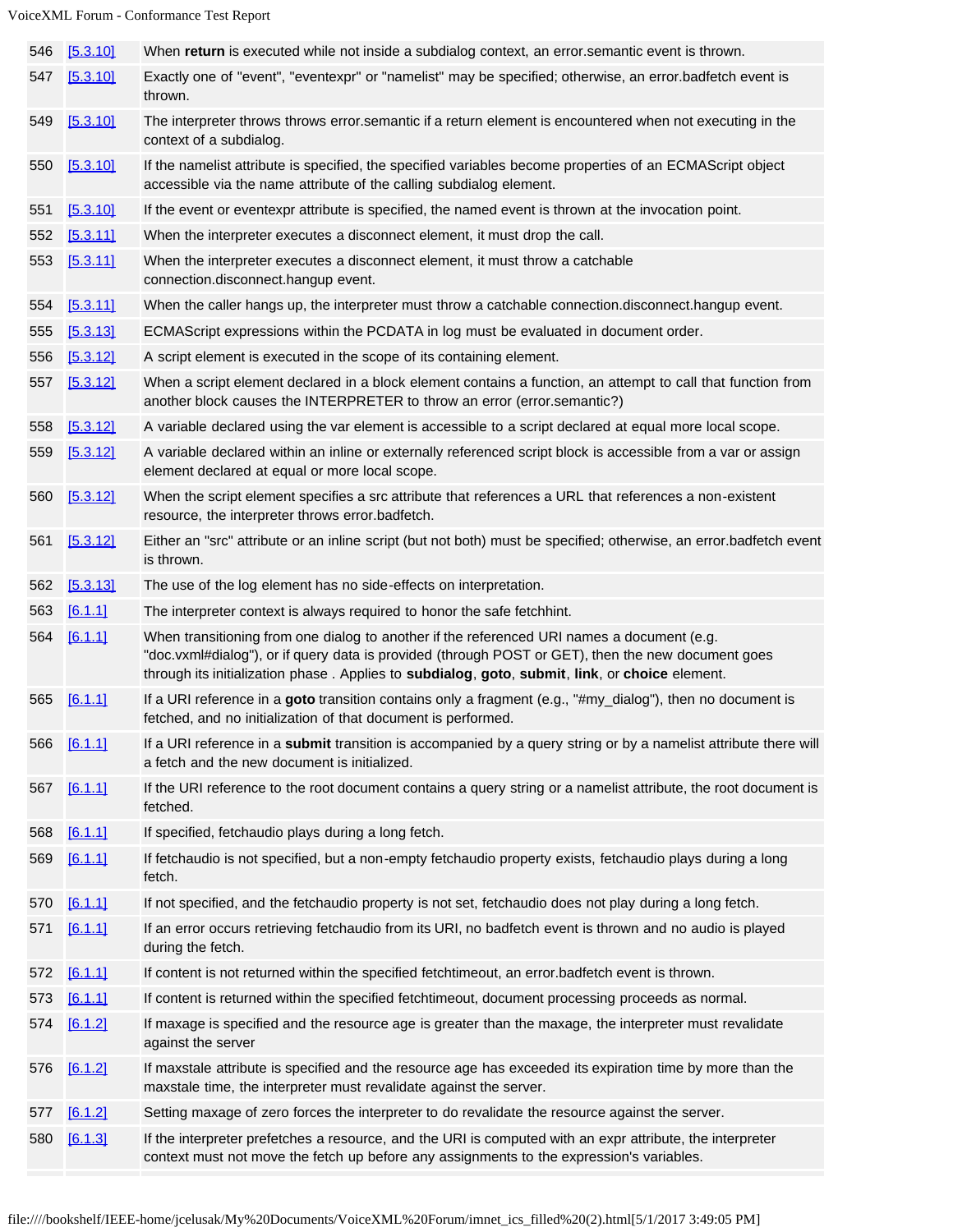|     | 585 [6.2.1] | The interpreter must successfully parse and execute a VoiceXML document containing zero or more meta<br>elements with name and content attributes.                                                                                                                                                                          |
|-----|-------------|-----------------------------------------------------------------------------------------------------------------------------------------------------------------------------------------------------------------------------------------------------------------------------------------------------------------------------|
| 586 | [6.2.1]     | The interpreter must successfully parse and execute a VoiceXML document containing zero or more meta<br>elements with name and http-equiv attributes.                                                                                                                                                                       |
| 587 | [6.2.1]     | Exactly one of "name" or "http-equiv" must be specified; otherwise, an error.badfetch event is thrown.                                                                                                                                                                                                                      |
| 589 | [6.2.2]     | An interpreter MUST successfully parse and execute a VoiceXML document containing a metadata element<br>containing any valid schema including the recommended general metadata properties defined in the Dublin<br>Core Metadata Initiative.                                                                                |
| 591 | [6.3]       | A property specified at a more local scope (e.g. form) takes precedence over the same property specified at<br>an outer scope (e.g. document).                                                                                                                                                                              |
| 592 | [6.3.2]     | When the "confidencelevel" property is specified, the interpreter rejects results (throwing a nomatch event)<br>when the confidence level of recognizer is less than that of the property.                                                                                                                                  |
| 595 | [6.3.2]     | When the "speedvsaccuracy" property is specified with value M, the recognizer is at least as fast as when<br>the specified value is N, such that $M < N$ , given the same input and other context.                                                                                                                          |
| 596 | [6.3.2]     | When the "completetimeout" property is specified, the recognizer will wait the specified number of seconds<br>of silence before determining that the user has finished speaking a matching utterance (or will not speak).                                                                                                   |
| 597 | [6.3.2]     | When the "incompletetimeout" property is specified, the recognizer will wait the specified number of seconds<br>of silence before determining that the user has finished speaking and the utterance does not match a<br>grammar.                                                                                            |
| 598 | [6.3.3]     | When the "interdigittimeout" property is specified, and the recognizer has received DTMF input but could<br>possibly match a grammar if more digits were entered, it will wait the specified number of seconds before<br>determining that no more digits will be entered.                                                   |
| 599 | [6.3.3]     | When the "termtimeout" property is specified, and the recognizer has received DTMF input matching a<br>grammar and the termchar is non-empty, the user can enter an optional termchar DTMF. If the user fails to<br>enter this optional DTMF within termtimeout, the recognition ends and the recognized value is returned. |
| 603 | [6.3.4]     | The value of the timeout property controls the default time after which a noinput event is thrown by the<br>platform.                                                                                                                                                                                                       |
| 604 | [6.3.5]     | If any of the various *fetchhint properties is set to "safe", content of that time is never fetched until it is<br>needed.                                                                                                                                                                                                  |
| 605 | [6.3.5]     | A cached resource of a certain type must be reloaded if the *maxage property for its type is less than its<br>current age.                                                                                                                                                                                                  |
| 606 | [6.3.5]     | A cached resource of a certain type must be reloaded if the *maxstale property for its type is less than its<br>current staleness.                                                                                                                                                                                          |
| 607 | [6.3.5]     | Fetchaudio will not begin playing until the amount of time specified in the fetchaudiodelay property has<br>elapsed.                                                                                                                                                                                                        |
| 608 | [6.3.5]     | Fetchaudio, once it begins playing, will not be interrupted until at least the amount of time specified in the<br>fetchaudiominimum property.                                                                                                                                                                               |
| 611 | [6.4]       | Exactly one of "expr" or "value" on param must be specified; otherwise, an error.badfetch event is thrown.                                                                                                                                                                                                                  |
| 612 | [6.4]       | When param is contained in a subdialog element, the values specified by it are used to initialize dialog var<br>elements in the subdialog that is invoked.                                                                                                                                                                  |
| 613 | [6.5]       | Time designations follow those used in W3C's Cascading Style Sheet recommendation. The valid time unit<br>identifiers are ms (milliseconds, the default) and s (seconds).                                                                                                                                                   |
| 614 | [2.3.2]     | When the block cond attribute evaluates to false, the interpreter does not execute the element or its<br>contents.                                                                                                                                                                                                          |
| 620 | [5.3.8]     | Variables associated with the namelist should be URI escaped.                                                                                                                                                                                                                                                               |
| 621 | [2.3.4]     | When the element's cond attribute evaluates to false, the interpreter does not execute the element or its<br>contents.                                                                                                                                                                                                      |
| 623 | [4.1]       | When the prompt element's cond attribute evaluates to false, the interpreter does not execute the element or<br>its contents.                                                                                                                                                                                               |
| 626 | [1.2.5]     | An implementation platform must support text-to-speech                                                                                                                                                                                                                                                                      |
| 627 | [1.2.5]     | Audio files are referred to by URI                                                                                                                                                                                                                                                                                          |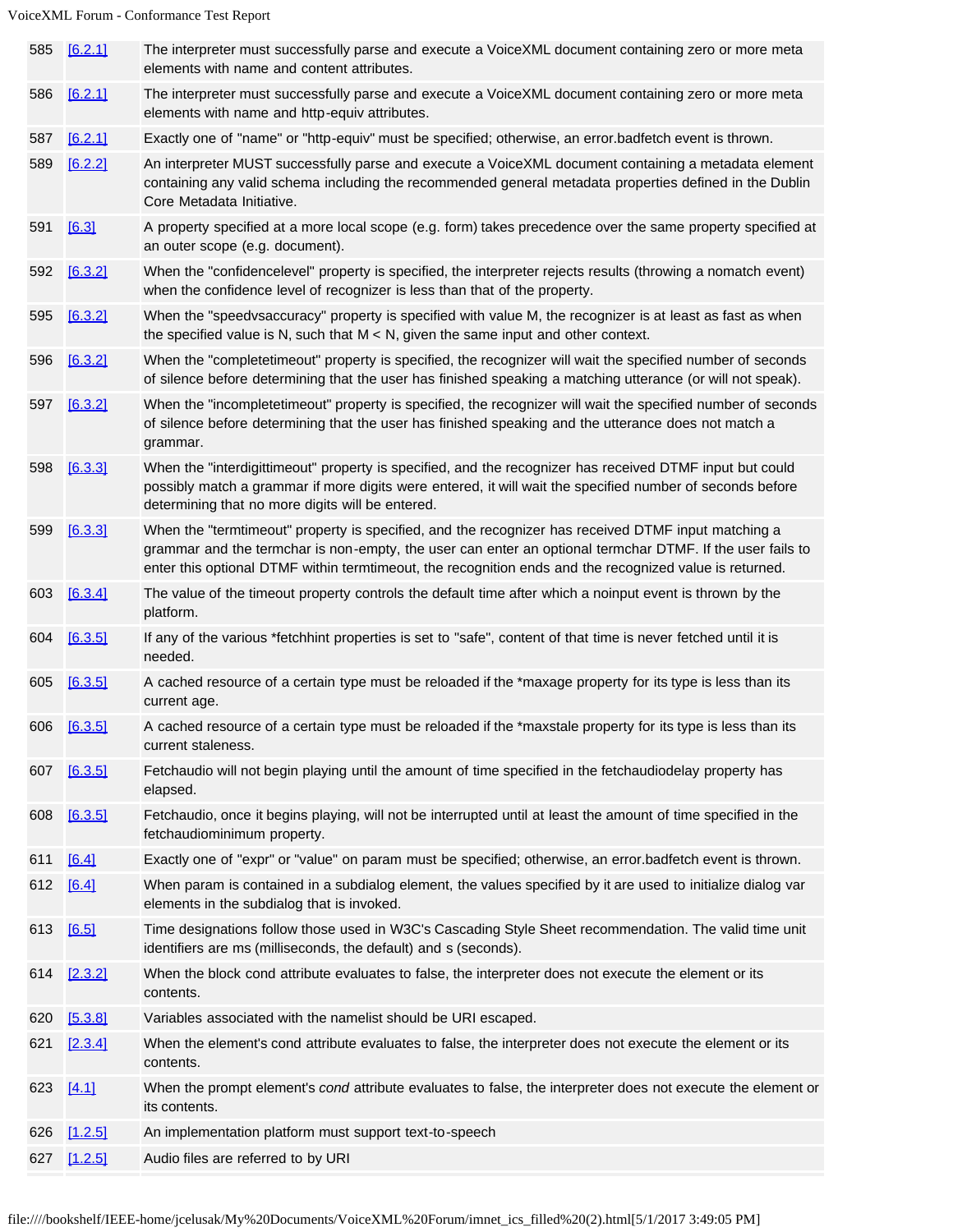| 628 | [1.2.5]      | The implementation must report characters (DTMF entered by the user)                                                                                                                                                                                               |
|-----|--------------|--------------------------------------------------------------------------------------------------------------------------------------------------------------------------------------------------------------------------------------------------------------------|
| 629 | [1.2.5]      | If an audio input resource is not available, an error noresource event must be thrown                                                                                                                                                                              |
| 632 | [1.3.1]      | Each field may specify a grammar that defines the allowable inputs for that field.                                                                                                                                                                                 |
| 633 | [1.3.5]      | Handling Platform generated events                                                                                                                                                                                                                                 |
| 634 | [1.3.5]      | Handling Interpreter generated events                                                                                                                                                                                                                              |
| 638 | [1.5.1]      | If the xml:base attribute is defined all relative references will use the defined base URI.                                                                                                                                                                        |
| 640 | [1.5.1]      | vxml- xml: lang can be omitted and a platform specific default shall be used                                                                                                                                                                                       |
| 649 | [1.5.2]      | Transition to doc with application attr same (with query string)                                                                                                                                                                                                   |
| 650 | [1.5.2]      | Transition to doc with application attr same (with fragment)                                                                                                                                                                                                       |
| 654 | [1.5.3]      | Subdialog results are accessed through properties of the variable defined by the name attribute of the<br>subdialog element.                                                                                                                                       |
| 655 | [1.5.3]      | If subdialog execution is transferred to another subdialog using goto, when the second dialog returns, control<br>is returned directly to the dialog.                                                                                                              |
|     | 656 [1.5.3]  | If subdialog execution calls a second subdialog execution, when the second dialog returns, control is<br>returned directly to the calling subdialog dialog.                                                                                                        |
|     | 1001 [5.3.7] | Exactly one of "next", "expr", "nextitem" or "expritem" must be specified; otherwise, an error.badfetch event<br>is thrown                                                                                                                                         |
|     | 1002 [5.3.7] | Setting expr to an ECMAScript expression that evaluates to a relative URL (excluding fragment identifier)<br>that points to an existing VoiceXML document causes the INTERPRETER to transition to that document and<br>begin execution of the first form.          |
|     | 1003 [5.3.7] | Setting expr to an ECMAScript expression that evaluates to a fully-qualified URL including fragment<br>identifier that points to an existing VoiceXML document causes the INTERPRETER to transition to that<br>document and begin execution of the specified form. |
|     | 1004 [5.3.7] | Setting expr to an ECMAScript expression that evaluates to a relative URL including fragment identifier that<br>points to an existing VoiceXML document causes the INTERPRETER to transition to that document and<br>begin execution of the specified form.        |
|     | 1005 [5.3.7] | Setting nextitem to an existent form item of the current form causes the INTERPRETER to transition to that<br>specified form item and continue execution.                                                                                                          |
|     | 1006 [5.3.7] | Setting expritem to an ECMAScript expression that evaluates to an existent form item of the current form<br>causes the INTERPRETER to transition to that specified form item and continue execution.                                                               |
|     | 1007 [5.3.7] | Setting nextitem to a non-existent form item (in the current form) causes the INTERPRETER to thrown a<br>catchable error.badfetch event                                                                                                                            |
|     | 1008 [5.3.7] | Setting expritem to an ECMAScript expression that evaluates to a non-existent form item (in the current<br>form) causes the interpreter to throw a catchable error.badfetch event.                                                                                 |
|     | 1010 [2.3.6] | If the modal attribute is set to false, and DTMF input matches an active non-local grammar, then the<br>recording is terminated, the record variable is undefined and control is transfered to the element containing<br>the matched grammar.                      |
|     | 1011 [2.3.6] | If the modal attribute is set to true, DTMF input cannot match any non-local grammars.                                                                                                                                                                             |
|     | 1012 [2.3.6] | If the expr attribute evaluates to a defined value, then the record element is not visited.                                                                                                                                                                        |
|     | 1013 [2.3.6] | If the cond attribute is specified and evaluates after conversion to boolean to true, then the record element is<br>visited.                                                                                                                                       |
|     | 1014 [2.3.6] | If the cond attribute is specified and evaluates after conversion to boolean to false, then the record element<br>is not visited.                                                                                                                                  |
|     | 1016 [2.3.6] | Recording is terminated when user hangs up and a disconnect event is thrown. If audio has been collected,<br>then the audio recorded up until hangup is available through the record variable.                                                                     |
|     | 1017 [2.3.6] | The value of the record variable 'name' is also available as dialog.'name'.                                                                                                                                                                                        |
|     | 1018 [2.3.6] | If the beep attribute is set to true, then a tone is emitted prior to recording.                                                                                                                                                                                   |
|     | 1019 [2.3.6] | If DTMF input is received before the end of playback of record prompts, or the end of the timeout period,<br>then no audio is collected, the record variable remains undefined.                                                                                    |
|     | 1022 [5.1.2] | New session variables cannot be declared by VoiceXML documents.                                                                                                                                                                                                    |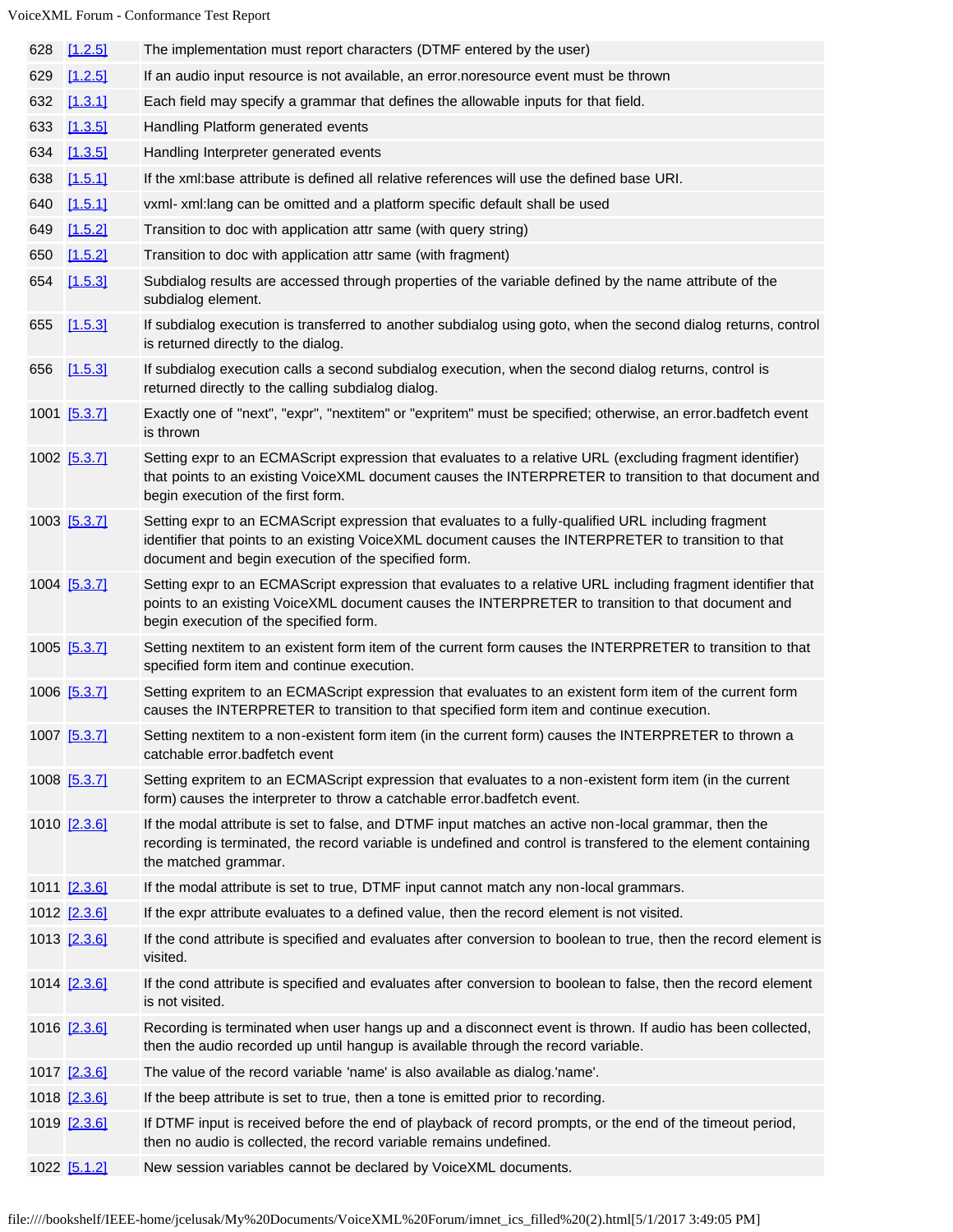| 1025 [2.3] |  | The form item initial has a result variable, specified by the name attribute. This variable may be given an<br>initial value with the expr attribute.                                                            |
|------------|--|------------------------------------------------------------------------------------------------------------------------------------------------------------------------------------------------------------------|
| 1026 [2.3] |  | The form item subdialog has a result variable, specified by the name attribute. This variable may be given an<br>initial value with the expr attribute.                                                          |
| 1032 [2.3] |  | The form item 'initial' has a guard condition specified with the cond attribute. A form item is visited if it is not<br>filled and its cond is not specified or evaluates, after conversion to boolean, to true. |
| 1037 [2.3] |  | The input item 'field' may contain the filled element. Filled elements contain an action to execute after the<br>result input item variable is filled in.                                                        |
| 1038 [2.3] |  | The input item subdialog may contain the filled element. Filled elements contain an action to execute after<br>the result input item variable is filled in.                                                      |
| 1040 [2.3] |  | The input item record may contain the filled element. Filled elements contain an action to execute after the<br>result input item variable is filled in.                                                         |
| 1042 [2.3] |  | The input item 'field' may contain the property element. Property elements specify properties that are in<br>effect for this input item.                                                                         |
| 1043 [2.3] |  | The input item 'subdialog' may contain the property element. Property elements specify properties that are in<br>effect for this input item.                                                                     |
| 1045 [2.3] |  | The input item record may contain the property element. Property elements specify properties that are in<br>effect for this input item.                                                                          |
| 1047 [2.3] |  | The input item 'field' may contain the prompt element. Prompt elements specify prompts to play when visiting<br>this input item.                                                                                 |
| 1048 [2.3] |  | The input item 'subdialog' may contain the prompt element. Prompt elements specify prompts to play when<br>visiting this input item.                                                                             |
| 1050 [2.3] |  | The input item 'record' may contain the prompt element. Prompt elements specify prompts to play when<br>visiting this input item.                                                                                |
| 1053 [2.3] |  | The input item 'record' may contain the grammar element. Grammar elements specify allowable DTMF input<br>for this input item.                                                                                   |
| 1055 [2.3] |  | The input item 'field' may contain the catch element, which is in effect for this input item.                                                                                                                    |
| 1056 [2.3] |  | The input item subdialog may contain the catch element, which is in effect for this input item.                                                                                                                  |
| 1059 [2.3] |  | The input item 'record' may contain the catch element, which is in effect for this input item.                                                                                                                   |
| 1061 [2.3] |  | An 'initial' element may contain catch elements.                                                                                                                                                                 |
| 1062 [2.1] |  | A form may contain form-level <grammar> elements.</grammar>                                                                                                                                                      |
| 1063 [2.1] |  | A form may contain <link/> elements.                                                                                                                                                                             |
| 1064 [2.1] |  | A form may contain <property> elements.</property>                                                                                                                                                               |
| 1065 [2.1] |  | A form may contain <script></script>                                                                                                                                                                             |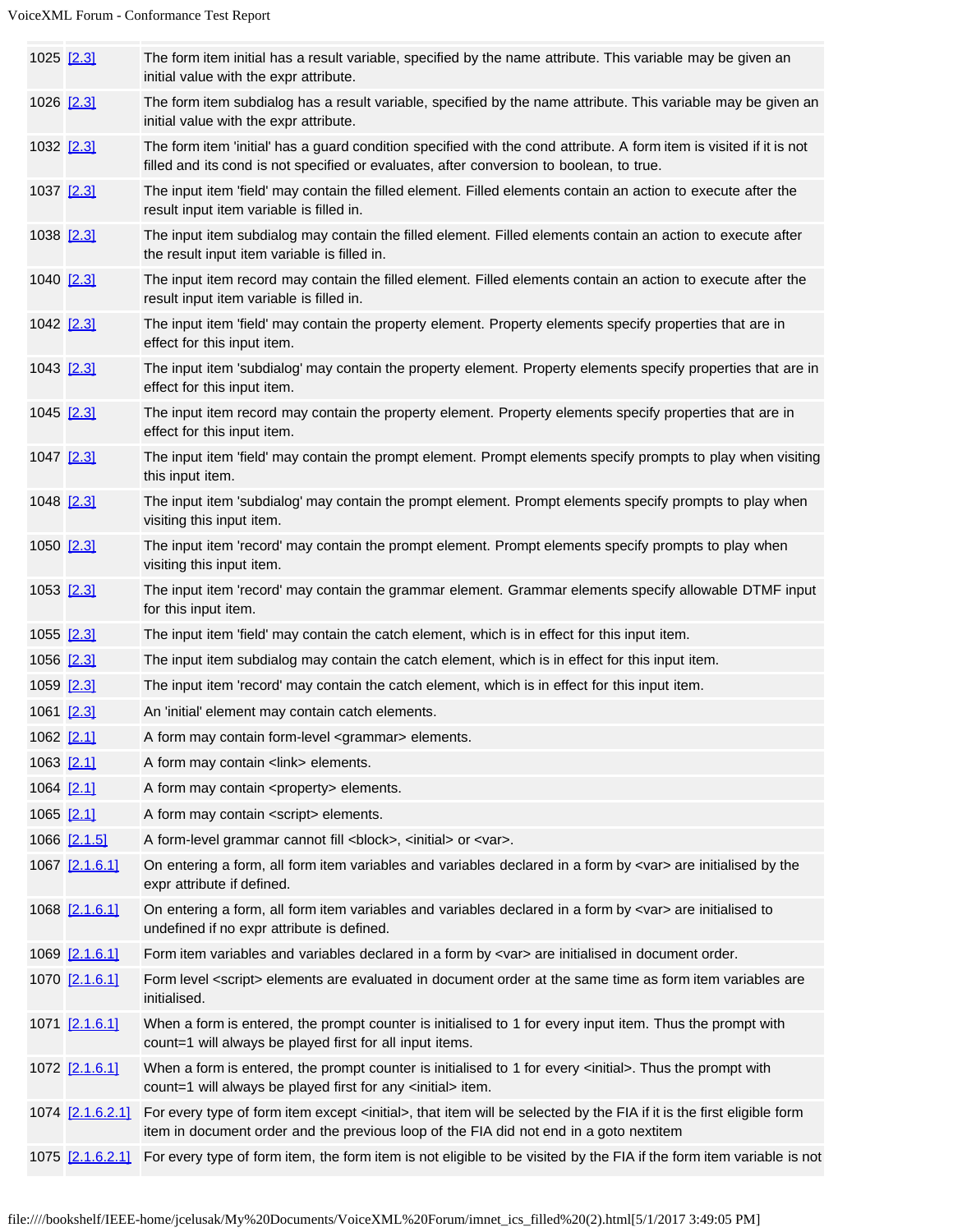|                         | undefined. This applies even if there is a cond attribute that evaluates to true.                                                                                                                                                                                                                                                 |
|-------------------------|-----------------------------------------------------------------------------------------------------------------------------------------------------------------------------------------------------------------------------------------------------------------------------------------------------------------------------------|
|                         | 1076 [2.1.6.2.1] For every type of form item, the form item is not eligible to be visited by the FIA if the form item has a cond                                                                                                                                                                                                  |
|                         | attribute evaluating to false.                                                                                                                                                                                                                                                                                                    |
|                         | 1077 [2.1.6.2.1] For every type of form item, the form item is eligible to be visited by the FIA if the form item has a cond<br>attribute evaluating to true and the form item variable is undefined.                                                                                                                             |
|                         | 1078 [2.1.6.2.1] For every type of form item, the form item is eligible to be visited by the FIA if the form item has no cond<br>attribute and the form item variable is undefined.                                                                                                                                               |
|                         | 1080 [2.1.6.2.1] For every type of form item, the cond attribute is evaluated in the dialog scope.                                                                                                                                                                                                                                |
| 1081 [3.1.4]            | If no grammars are active when an input is expected, the platform must throw an error.semantic event. The<br>error will be thrown in the context of the executing element.                                                                                                                                                        |
|                         | 1082 [2.1.6.2.3] If execution of a block throws an event, the appropriate event handler is executed.                                                                                                                                                                                                                              |
|                         | 1083 [2.1.6.2.3] If a document scope menu grammar is matched while processing another form, control transitions to the<br>target of the the matched <choice> element's next or expr attribute.</choice>                                                                                                                           |
|                         | 1084 [2.1.6.2.3] If a document scope menu grammar is matched while processing another form, the matched <choice><br/>element's event or eventexpr is thrown.</choice>                                                                                                                                                             |
|                         | 1085 [2.1.6.2.3] If a document scope menu grammar is matched while processing another form and the matched <choice><br/>element's event or eventexpr is thrown and the event handler does not transition to a new form, the FIA<br/>resumes in the <menu> after clearing the menu's anonymous form item variable.</menu></choice> |
|                         | 1086 [2.1.6.2.3] After a field level grammar is matched, a form level <filled> element will be queued for execution if the field<br/>item variable is specified in the namelist of the <filled> element and the mode is "any".</filled></filled>                                                                                  |
|                         | 1087 [2.1.6.2.3] After a field level grammar is matched, a form level <filled> element will be queued for execution if the field is<br/>the only entry in the namelist and the mode is "all".</filled>                                                                                                                            |
|                         | 1088 [2.1.6.2.3] After a field level grammar is matched, a form level <filled> element will be queued for execution if the<br/>namelist is empty and the mode is "any".</filled>                                                                                                                                                  |
| 1089 [2.1.6.2.3]        | After a field level grammar is matched, a form level <filled> element will be queued for execution if the<br/>namelist is empty, the mode is "all" and the field is the only input item in the form.</filled>                                                                                                                     |
|                         | 1090 [2.1.6.2.3] After a field level grammar is matched, a form level <filled> element will not be queued for execution if the<br/>field item variable is not specified in the (non-empty) namelist of the <filled> element.</filled></filled>                                                                                    |
| 1091 [2.1.6.2.3]        | After a field level grammar is matched, a form level <filled> element will not be queued for execution if the<br/>namelist of the <filled> element references other input items in addition to this field and the mode is "all".</filled></filled>                                                                                |
|                         | 1092 [2.1.6.2.3] After a field level grammar is matched, a form level <filled> element will not be queued for execution if the<br/>namelist is empty, the mode is "all" and the form has other input items.</filled>                                                                                                              |
|                         | 1093 [2.1.6.2.3] If a form level grammar is matched, field level <filled> elements are queued for execution if and only if the<br/>field has just been assigned a value by this input.</filled>                                                                                                                                   |
|                         | 1094 [2.1.6.2.3] After a form level grammar is matched, a form level <filled> element will be queued for execution if all the<br/>fields listed in the namelist of the <filled> have just been assigned a value.</filled></filled>                                                                                                |
|                         | 1095 [2.1.6.2.3] After a form level grammar is matched, a form level <filled> element will be queued for execution if at least<br/>one of the fields listed in the namelist of the <filled> has just been assigned a value and the mode is "any".</filled></filled>                                                               |
| 1096 [2.1.6.2.3]        | After a form level grammar is matched, a form level <filled> element will be queued for execution if the<br/>namelist is empty, the mode is "all" and all input item variables have just been assigned a value.</filled>                                                                                                          |
| 1097 <u>[2.1.6.2.3]</u> | After a form level grammar is matched, a form level <filled> element will be queued for execution if the<br/>namelist is empty, the filled mode is "any" and at least one input item variable has just been assigned a<br/>value.</filled>                                                                                        |
| 1098 [2.1.6.2.3]        | After a form level grammar is matched, a form level <filled> element will not be queued for execution if the<br/>mode is "all" and at least one of the fields listed in the namelist of the <filled> has not just been assigned a<br/>value.</filled></filled>                                                                    |
| 1099 [2.1.6.2.3]        | After a form level grammar is matched, a form level <filled> element will not be queued for execution if none<br/>of the fields listed in the namelist of the <filled> has just been assigned a value and the mode is "any".</filled></filled>                                                                                    |
| 1100 [2.1.6.2.3]        | After a form level grammar is matched, a form level <filled> element will not be queued for execution if the<br/>namelist is empty, the mode is "all" and at least one input item variables has not just been assigned a value.</filled>                                                                                          |
|                         | 1101 [2.1.6.2.3] After a form level grammar is matched, a form level <filled> element will not be queued for execution if the</filled>                                                                                                                                                                                            |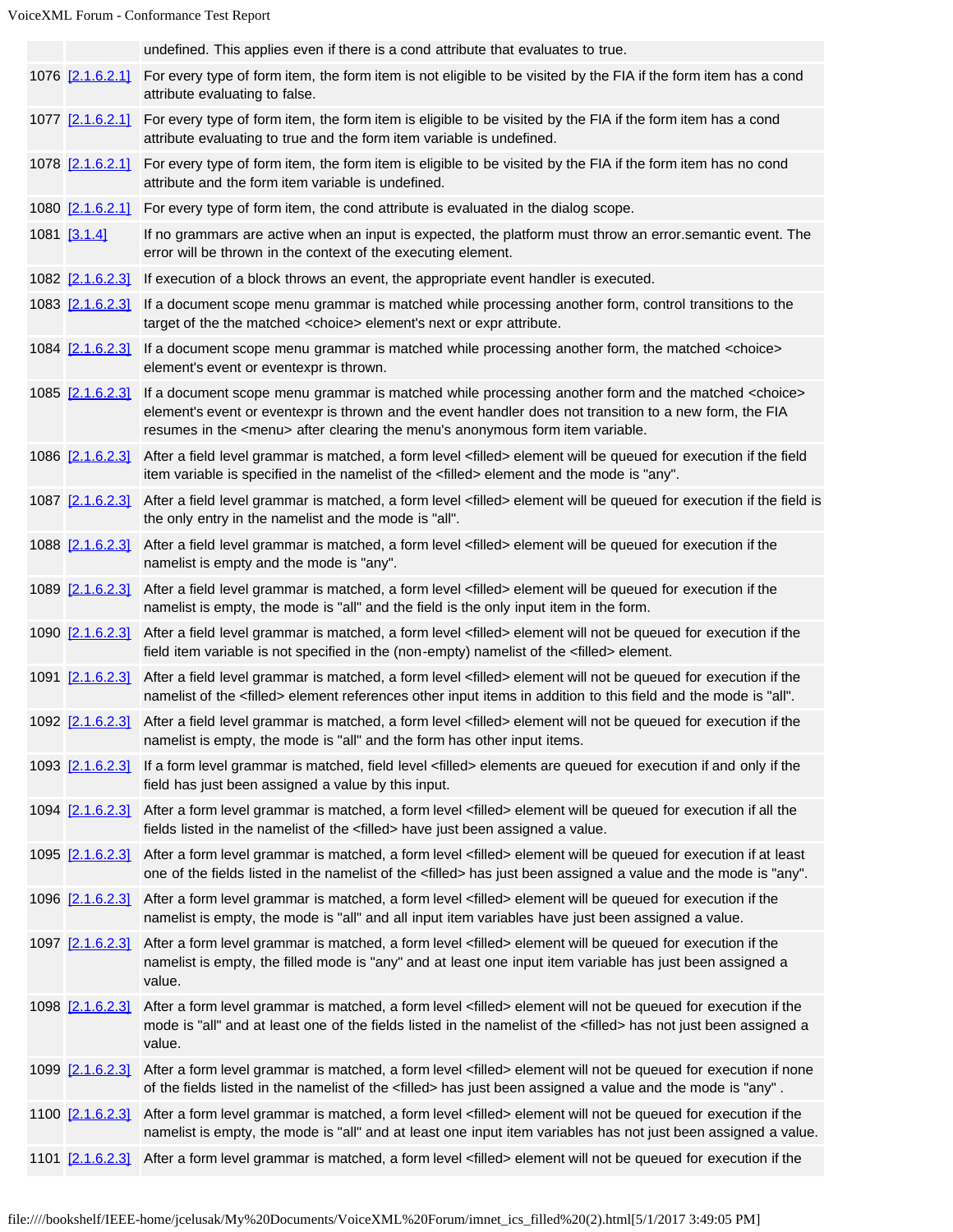|                         | namelist is empty, the filled mode is "any" and no input item variable has just been assigned a value.                                                                                                                                                                                 |
|-------------------------|----------------------------------------------------------------------------------------------------------------------------------------------------------------------------------------------------------------------------------------------------------------------------------------|
| 1102 [2.1.6.2.3]        | If no input items are filled by a user input and no events are thrown, the FIA resumes at the next iteration of                                                                                                                                                                        |
|                         | the main loop.                                                                                                                                                                                                                                                                         |
|                         | 1103 [2.1.6.2.3] <goto nextitem=""> does not reset conditions associated with items in the targeted form.</goto>                                                                                                                                                                       |
| 1104 [2.1.6.2.3]        | <goto nextitem=""> does not reset form item variables in the targeted form item.</goto>                                                                                                                                                                                                |
| 1105 [2.1.6.2.3]        | <goto nextitem=""> will cause the target form item's prompt to be played even if it has already been visited.</goto>                                                                                                                                                                   |
| 1107 [2.3.3]            | If one or more of a form's field item variables are set by user input, then all <initial> form item variables<br/>within the form are set to true, before any <filled> actions are executed.</filled></initial>                                                                        |
| 1108 [2.3.3]            | If an <initial> form item variable has been explicitly cleared after a previous user input, the <initial> form item<br/>variable will only be set when a new grammar match sets a field item variable.</initial></initial>                                                             |
| 1109 [2.3.3]            | Grammars with <field> scope are not active within <initial>.</initial></field>                                                                                                                                                                                                         |
| 1110 [2.3.3]            | Explicit assignment of values to input item variables does not affect the value of an <initial>'s form item<br/>variable.</initial>                                                                                                                                                    |
| 1111 [2.3.3]            | <initial> elements may contain audio prompts, properties, and event handlers.</initial>                                                                                                                                                                                                |
| 1112 [2.3.3]            | When an event is thrown while visiting an <initial> element, the <initial> element is the innermost scope for<br/>finding an appropriate event handler, and therefore events may be caught by event handlers specified within<br/>the <initial> element.</initial></initial></initial> |
| 1113 [2.3.3]            | <initial> elements have event counters that follow the normal event count semantics.</initial>                                                                                                                                                                                         |
| 1114 [2.3.3]            | <initial> elements collect a user input, i.e. they cause queued prompts to be played, grammars to be<br/>activated and a speech recognition process to be started.</initial>                                                                                                           |
| 1115 [3.1.6.3]          | Test of example table: form-level result 'hello'.                                                                                                                                                                                                                                      |
| 1116 [3.1.6.3]          | Test of example table: form-level result '{ x: valueX }'.                                                                                                                                                                                                                              |
| 1117 [3.1.6.3]          | Test of example table: form-level result '{ y: valueY }'.                                                                                                                                                                                                                              |
| 1118 [3.1.6.3]          | Test of example table: form-level result '{ z: valueZ }'.                                                                                                                                                                                                                              |
| 1119 [3.1.6.3]          | Test of example table: form-level result '{ x: valueX, y: valueY, z: valueZ }'.                                                                                                                                                                                                        |
| 1120 [3.1.6.3]          | Test of example table: form-level result '{ a: valueA, b: value B }'.                                                                                                                                                                                                                  |
| 1121 [3.1.6.3]          | Test of example table: field-level X result 'hello'.                                                                                                                                                                                                                                   |
| 1122 3.1.6.3            | Test of example table: field-level X result '{ x: valueX }'.                                                                                                                                                                                                                           |
| 1123 [3.1.6.3]          | Test of example table: field-level X result '{ y: valueY }'.                                                                                                                                                                                                                           |
| 1124 [3.1.6.3]          | Test of example table: field-level X result '{ z: valueZ }'.                                                                                                                                                                                                                           |
| 1125 [3.1.6.3]          | Test of example table: field-level X result '{ x: valueX, y: valueY, z: valueZ }'.                                                                                                                                                                                                     |
| 1126 [3.1.6.3]          | Test of example table: field-level X result '{ a: valueA, b: value B }'.                                                                                                                                                                                                               |
| 1127 [3.1.6.3]          | Test of example table: field-level Z result 'hello'.                                                                                                                                                                                                                                   |
| 1128 [3.1.6.3]          | Test of example table: field-level Z result $\{x: \text{valueX}\}$ .                                                                                                                                                                                                                   |
| 1129 [3.1.6.3]          | Test of example table: field-level Z result '{ y: valueY }'.                                                                                                                                                                                                                           |
| 1130 [3.1.6.3]          | Test of example table: field-level Z result '{ z: valueZ }'.                                                                                                                                                                                                                           |
| 1131 [3.1.6.3]          | Test of example table: field-level Z result '{ x: valueX, y: valueY, z: valueZ }'.                                                                                                                                                                                                     |
| 1132 [3.1.6.3]          | Test of example table: field-level Z result '{ a: valueA, b: value B }'.                                                                                                                                                                                                               |
| 1135 [4.1.3]            | If neither 'src' nor 'expr' are specified on an audio element, an error badfetch event is thrown.                                                                                                                                                                                      |
| 1138 [2.1.6.2.1]        | Assigning a form item's variable to undefined via ECMAScript makes it eligible to be visited by the FIA,<br>without resetting the error counters associated with the item.                                                                                                             |
| 1139 <u>[2.1.6.2.3]</u> | <goto nextitem=""> does not reset event counters associated with items in the targeted form.</goto>                                                                                                                                                                                    |
| 1140 [2.1.6.2.3]        | <goto nextitem=""> does not reset prompt counters associated with items in the targeted form.</goto>                                                                                                                                                                                   |
|                         | 1143 [2.1.6.2.3] While executing a filled, if a submit is encountered the remaining filled actions are skipped.                                                                                                                                                                        |
|                         | 1144 [2.1.6.2.3] While executing a filled, if a disconnect is encountered the remaining filled actions are skipped.                                                                                                                                                                    |
|                         | 1145 [2.1.6.2.3] While executing a filled, if an exit is encountered the remaining filled actions are skipped.                                                                                                                                                                         |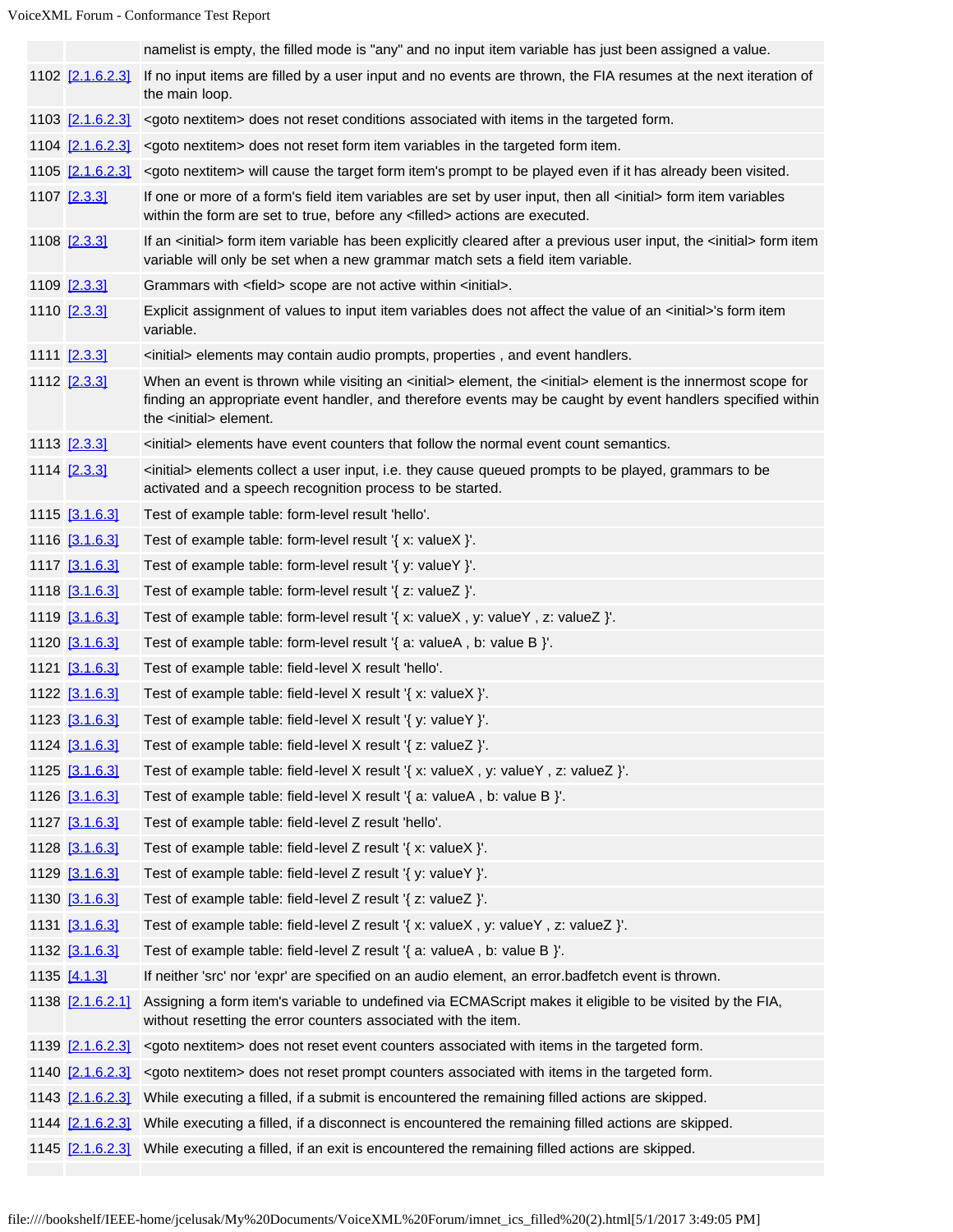|  | 1146 [2.1.6.2.3] | While executing a filled, if a return is encountered the remaining filled actions are skipped.                                                                                                                                            |
|--|------------------|-------------------------------------------------------------------------------------------------------------------------------------------------------------------------------------------------------------------------------------------|
|  | 1147 [2.1.6.2.3] | While executing a filled, if a goto is encountered the remaining filled actions are skipped.                                                                                                                                              |
|  | 1148 [2.1.6.2.3] | While executing a filled, if a throw is encountered the remaining filled actions are skipped.                                                                                                                                             |
|  | 1149 [5.3.8]     | The interpreter throws "error.badfetch.http.404" if the HTTP server returns a 404 before the fetchtimeout. If,<br>however, the fetchtimeout interval elapses before the server returns a 404, the interpreter throws<br>"error.badfetch". |
|  | 1150 [5.3.8]     | If Querystring & namelist variable , both are mentioned with method GET then both values need to be<br>submitted                                                                                                                          |
|  | 1152 [5.3.13]    | The <log> element may contain any combination of text (CDATA) and <value> elements.</value></log>                                                                                                                                         |
|  | 1156 [2.3.4]     | When the subdialog returns, its execution context is deleted. All subdialog context variable bindings are lost.                                                                                                                           |
|  | 1157 [2.3.4]     | If a subdialog URI has a query string and the subdialog has a namelist attribute the namelist variables are<br>additionally submitted.                                                                                                    |
|  | 1158 [2.3.4]     | When there is no fragment, the subdialog invoked is the lexically first dialog in the document.                                                                                                                                           |
|  | 1159 [2.3.4]     | It is a semantic error to attempt to set a form item variable or an undeclared variable using <param/>                                                                                                                                    |
|  | 1161 [5.3.13]    | The label attribute may be used, for example, to indicate the purpose of the log.                                                                                                                                                         |
|  | 1162 [5.3.9]     | The exit element does not throw an "exit" event.                                                                                                                                                                                          |
|  | 1163 [5.3.13]    | When expr is set in a log, the expression evaluated to a string is present in a logging or debug message.                                                                                                                                 |
|  | 1167 [6.1.1]     | If fetchtimeout is not specified, but a non-empty fetchtimeout property exists, then if content is not returned<br>within the specified fetchtimeout property, an error.badfetch event is thrown.                                         |
|  | 1168 [6.1.1]     | If fetchtimeout is not specified, but a non-empty fetchtimeout property exists, then if content is returned within<br>the specified fetchtimeout property, document processing proceeds as normal.                                        |
|  | 1169 [5.3.12]    | The <script></script>                                                                                                                                                                                                                     |

# **Assertions in Dispute**

Note: These assertions identify inconsistencies in VoiceXML or SRGS. As such, there is no "correct" behavior. The observed behavior is indicated here for informational purposes only for the benefit of the application developer. If and when these issues are clarified by the W3C, the VoiceXML Forum will update the test suite.

| If an application root document specifies an<br>[1.5.2]<br>81 | <b>Observed behavior</b> | ID | Spec.<br><b>Reference</b> | <b>Abstract</b>                                    |
|---------------------------------------------------------------|--------------------------|----|---------------------------|----------------------------------------------------|
|                                                               |                          |    |                           | application root element error semantic is thrown. |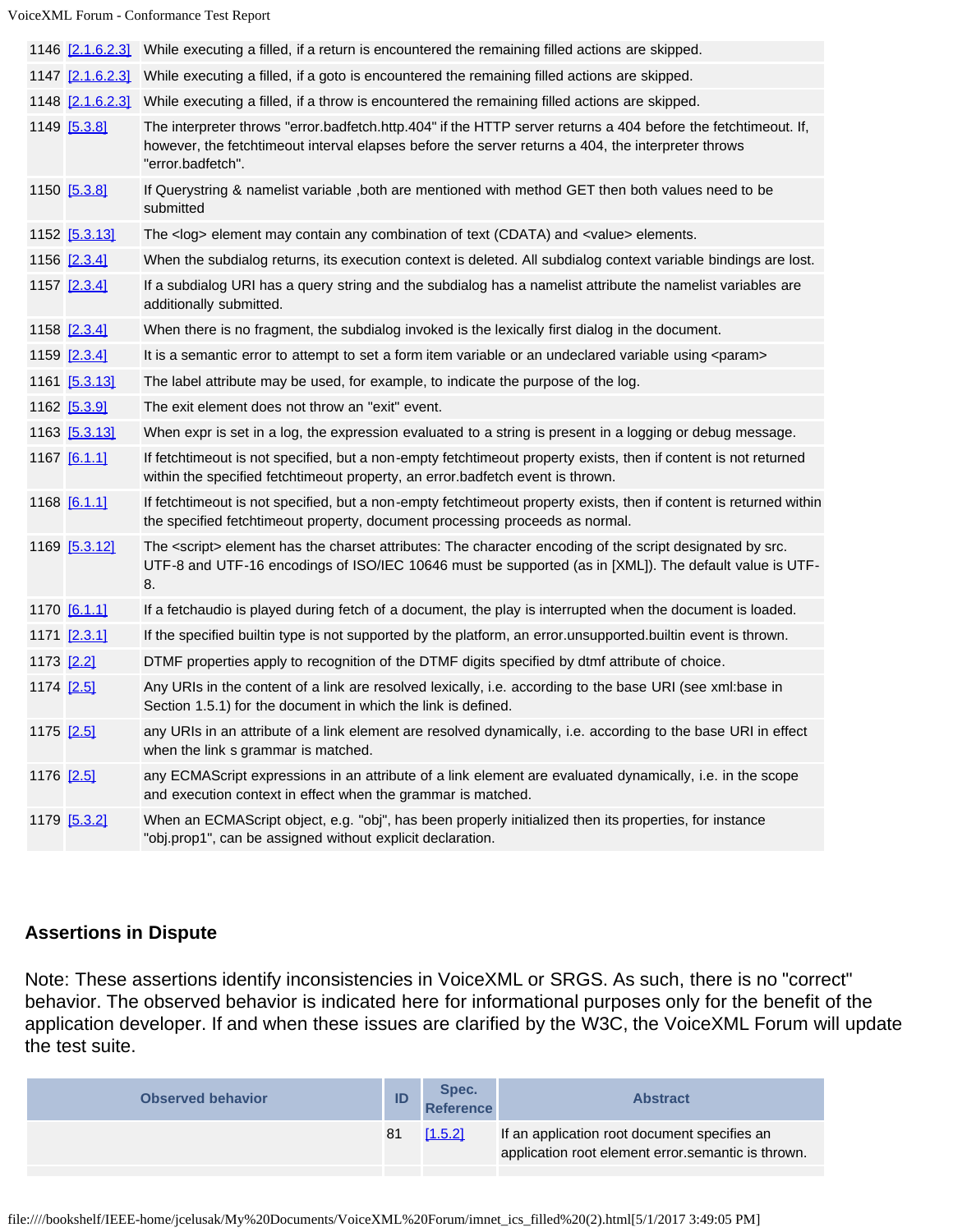|  | 588 [6.2.1]      | If the http-equiv attribute is set to "expires" and the<br>content attribute is set to "0", the interpreter MUST<br>not cache the document.                                   |
|--|------------------|-------------------------------------------------------------------------------------------------------------------------------------------------------------------------------|
|  | 1106 [2.1.6.2.3] | When no <reprompt> is used in conjunction with a<br/><goto nextitem=""> within an error handler, then the<br/>target form item's prompt will not be played.</goto></reprompt> |

# **Untestable assertions**

Note: These assertions were not testable due to equipment limitations.

| Spec.<br>Reference | <b>Abstract</b>                                                                                                                                                                              |
|--------------------|----------------------------------------------------------------------------------------------------------------------------------------------------------------------------------------------|
| 302 <u>[2.3.7]</u> | If the Interpreter is unable to connect to the destination entity when attempting a transfer because network is<br>busy, the transfer name variable is filled with the value 'network_busy'. |
|                    | 306 [2.3.7.2.2] If a transfer is terminated by the network between the interpreter and the destination entity, the transfer name<br>variable is filled with the value 'network disconnect'.  |

# **VoiceXML 2.1 Module**

## **Notes**

## **Optional assertions**

| ID | Spec.<br><b>Reference</b> | <b>Abstract</b>                                                                                                                                             | <b>Reason</b>                                                                                                                                                                  |
|----|---------------------------|-------------------------------------------------------------------------------------------------------------------------------------------------------------|--------------------------------------------------------------------------------------------------------------------------------------------------------------------------------|
| 23 | [sec-data]                | If the name attribute is specified, the interpreter exposes the DOM through<br>the ECMAScript variable corresponding to the value of the name<br>attribute. |                                                                                                                                                                                |
| 42 | doml                      | the DOMException object as specified in DOM Level 2.                                                                                                        |                                                                                                                                                                                |
| 43 | doml                      | property of the Document object as specified in DOM Level 2.                                                                                                |                                                                                                                                                                                |
| 44 | [sec-data-<br>dom]        | The DOM exposed by the <data> tag must support the<br/>getElementsByTagName method of the Document object as specified in<br/>DOM Level 2.</data>           |                                                                                                                                                                                |
| 45 | [sec-data-<br>dom]        | The DOM exposed by the <data> tag must support the<br/>getElementsByTagNameNS method of the Document object as specified<br/>in DOM Level 2.</data>         |                                                                                                                                                                                |
| 46 | [sec-data-<br>doml        | The DOM exposed by the <data> tag must support the getElementById<br/>method of the Document object as specified in DOM Level 2.</data>                     |                                                                                                                                                                                |
| 47 | [sec-data-<br>dom]        | The DOM exposed by the <data> tag must support the nodeName<br/>property of the Node object as specified in DOM Level 2.</data>                             |                                                                                                                                                                                |
| 48 | [sec-data-<br>doml        | The DOM exposed by the <data> tag must support the nodeValue<br/>property of the Node object as specified in DOM Level 2.</data>                            |                                                                                                                                                                                |
| 49 | [sec-data-<br>dom]        | The DOM exposed by the <data> tag must support the nodeType<br/>property of the Node object as specified in DOM Level 2.</data>                             |                                                                                                                                                                                |
|    |                           |                                                                                                                                                             | [sec-data- The DOM exposed by the <data> tag must support the code property of<br/>[sec-data- The DOM exposed by the <data> tag must support the documentElement</data></data> |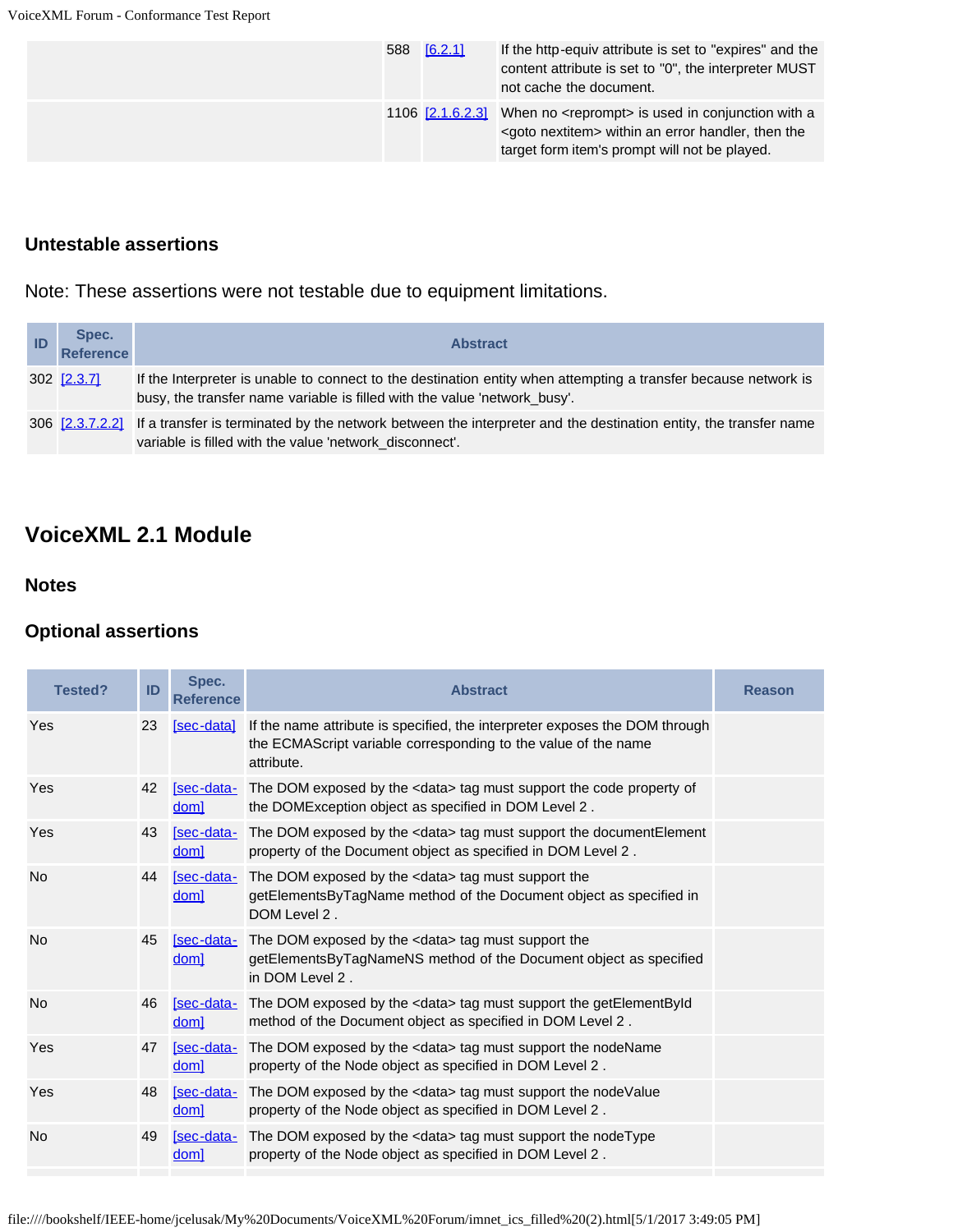| Yes | 50 | dom]                           | [sec-data- The DOM exposed by the <data> tag must support the parentNode<br/>property of the Node object as specified in DOM Level 2.</data>         |  |
|-----|----|--------------------------------|------------------------------------------------------------------------------------------------------------------------------------------------------|--|
| No  | 51 | [sec-data-<br>dom]             | The DOM exposed by the <data> tag must support the childNodes<br/>property of the Node object as specified in DOM Level 2.</data>                    |  |
| Yes | 52 | dom]                           | [sec-data- The DOM exposed by the <data> tag must support the firstChild property<br/>of the Node object as specified in DOM Level 2.</data>         |  |
| Yes | 53 | [sec-data-<br>dom <sub>1</sub> | The DOM exposed by the <data> tag must support the lastChild property<br/>of the Node object as specified in DOM Level 2.</data>                     |  |
| Yes | 54 | dom]                           | [sec-data- The DOM exposed by the <data> tag must support the previousSibling<br/>property of the Node object as specified in DOM Level 2.</data>    |  |
| Yes | 55 | [sec-data-<br>dom]             | The DOM exposed by the <data> tag must support the nextSibling<br/>property of the Node object as specified in DOM Level 2.</data>                   |  |
| No  | 56 | [sec-data-<br>dom]             | The DOM exposed by the <data> tag must support the attributes property<br/>of the Node object as specified in DOM Level 2.</data>                    |  |
| No  | 57 | dom <sub>1</sub>               | [sec-data- The DOM exposed by the <data> tag must support the ownerDocument<br/>property of the Node object as specified in DOM Level 2.</data>      |  |
| No  | 58 | [sec-data-<br>dom]             | The DOM exposed by the <data> tag must support the namespaceURI<br/>property of the Node object as specified in DOM Level 2.</data>                  |  |
| No  | 59 | [sec-data-<br>dom]             | The DOM exposed by the <data> tag must support the prefix property of<br/>the Node object as specified in DOM Level 2.</data>                        |  |
| No  | 60 | dom]                           | [sec-data- The DOM exposed by the <data> tag must support the localName<br/>property of the Node object as specified in DOM Level 2.</data>          |  |
| No  | 61 | [sec-data-<br>dom]             | The DOM exposed by the <data> tag must support the hasChildNodes<br/>method of the Node object as specified in DOM Level 2.</data>                   |  |
| No  | 63 | dom]                           | [sec-data- The DOM exposed by the <data> tag must support the hasAttributes<br/>method of the Node object as specified in DOM Level 2.</data>        |  |
| No  | 64 | [sec-data-<br>dom <sub>1</sub> | The DOM exposed by the <data> tag must support the length property of<br/>the NodeList object as specified in DOM Level 2.</data>                    |  |
| No  | 65 | dom]                           | [sec-data- The DOM exposed by the <data> tag must support the item method of<br/>the NodeList object as specified in DOM Level 2.</data>             |  |
| No  | 66 | dom]                           | [sec-data- The DOM exposed by the <data> tag must support the length property of<br/>the NamedNodeMap object as specified in DOM Level 2</data>      |  |
| No  | 67 | dom]                           | [sec-data- The DOM exposed by the <data> tag must support the getNamedItem<br/>method of the NamedNodeMap object as specified in DOM Level 2.</data> |  |
| No  | 68 | dom]                           | [sec-data- The DOM exposed by the <data> tag must support the item method of<br/>the NamedNodeMap object as specified in DOM Level 2.</data>         |  |
| No  | 69 | [sec-data-<br>dom]             | The DOM exposed by the <data> tag must support the getNamedItemNS<br/>method of the NamedNodeMap object as specified in DOM Level 2.</data>          |  |
| Yes | 70 | dom]                           | [sec-data- The DOM exposed by the <data> tag must support the data property of<br/>the CharacterData object as specified in DOM Level 2.</data>      |  |
| No  | 71 | [sec-data-<br>dom]             | The DOM exposed by the <data> tag must support the length property of<br/>the CharacterData object as specified in DOM Level 2.</data>               |  |
| Yes | 72 | [sec-data-<br>dom]             | The DOM exposed by the <data> tag must support the substringData<br/>method of the CharacterData object as specified in DOM Level 2.</data>          |  |
| No  | 73 | dom]                           | [sec-data- The DOM exposed by the <data> tag must support the name property of<br/>the Attr object as specified in DOM Level 2.</data>               |  |
| No  | 74 | [sec-data-<br>dom]             | The DOM exposed by the <data> tag must support the specified property<br/>of the Attr object as specified in DOM Level 2.</data>                     |  |
| No  | 75 | dom]                           | [sec-data- The DOM exposed by the <data> tag must support the value property of<br/>the Attr object as specified in DOM Level 2.</data>              |  |
| No  | 76 |                                | [sec-data- The DOM exposed by the <data> tag must support the ownerElement</data>                                                                    |  |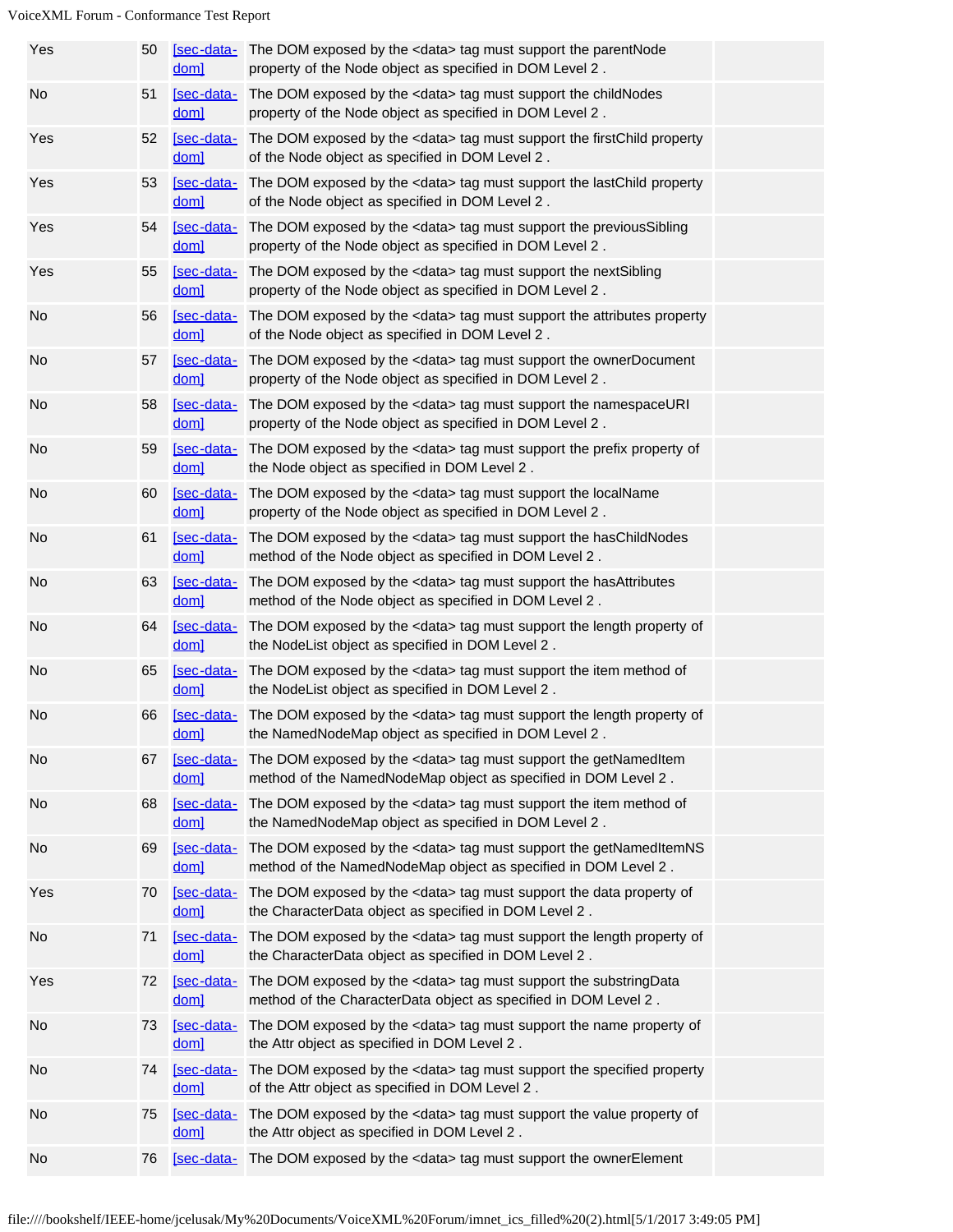|     |    | dom]                                  | property of the Attr object as specified in DOM Level 2.                                                                                                                                                      |  |
|-----|----|---------------------------------------|---------------------------------------------------------------------------------------------------------------------------------------------------------------------------------------------------------------|--|
| Yes | 77 | [sec-data-<br>dom]                    | The DOM exposed by the <data> tag must support the tagName property<br/>of the Element object as specified in DOM Level 2.</data>                                                                             |  |
| Yes | 78 | dom]                                  | [sec-data- The DOM exposed by the <data> tag must support the getAttribute<br/>method of the Element object as specified in DOM Level 2.</data>                                                               |  |
| No  | 79 | doml                                  | [sec-data- The DOM exposed by the <data> tag must support the getAttributeNode<br/>method of the Element object as specified in DOM Level 2.</data>                                                           |  |
| No  | 80 | [sec-data-<br>dom]                    | The DOM exposed by the <data> tag must support the<br/>getElementsByTagName method of the Element object as specified in<br/>DOM Level 2.</data>                                                              |  |
| No  | 81 | [sec-data-<br>doml                    | The DOM exposed by the <data> tag must support the getAttributeNS<br/>method of the Element object as specified in DOM Level 2.</data>                                                                        |  |
| No  | 82 | [sec-data-<br>dom]                    | The DOM exposed by the <data> tag must support the<br/>getAttributeNodeNS method of the Element object as specified in DOM<br/>Level 2.</data>                                                                |  |
| No  | 83 | [sec-data-<br>dom]                    | The DOM exposed by the <data> tag must support the<br/>getElementsByTagNameNS method of the Element object as specified in<br/>DOM Level 2.</data>                                                            |  |
| Yes | 84 | [sec-data-<br>dom]                    | The DOM exposed by the <data> tag must support the hasAttribute<br/>method of the Element object as specified in DOM Level 2.</data>                                                                          |  |
| No  | 85 | [sec-data-<br>dom]                    | The DOM exposed by the <data> tag must support the hasAttributeNS<br/>method of the Element object as specified in DOM Level 2.</data>                                                                        |  |
| No  | 86 | dom]                                  | [sec-data- The DOM exposed by the <data> tag must support the target property of<br/>the ProcessingInstruction object as specified in DOM Level 2.</data>                                                     |  |
| No  | 87 | [sec-data-<br>dom]                    | The DOM exposed by the <data> tag must support the data property of<br/>the ProcessingInstruction object as specified in DOM Level 2.</data>                                                                  |  |
| Yes |    | 102 <b>[sec-</b><br><u>reco</u> recol | <record> may record user utterances while attempting recognition</record>                                                                                                                                     |  |
| No  |    | 112 [sec-<br>transfer]                | If type is specified and bridge not specified, type takes precedence over<br>the default value of the bridge attribute.                                                                                       |  |
| No  |    | 113 [sec-<br>transfer]                | If type="consultation" an outgoing call is attempted to the specified<br>destination.                                                                                                                         |  |
| No  |    | 114 [sec-<br>transfer]                | If type="consultation" and the caller disconnects while the outgoing call is<br>attempted, connection.disconnect.hangup is thrown.                                                                            |  |
| No  |    | 115 [sec-<br>transfer]                | If type="consultation" and the caller cancels the transfer attempt while the<br>outgoing call is attempted by using a DTMF command, the transfer form<br>item variable is filled with near_end_disconnect.    |  |
| No  |    | 116 [sec-<br>transfer]                | If type="consultation" and the caller cancels the transfer attempt while the<br>outgoing call is attempted by using a voice command, the transfer form<br>item variable is filled with near_end_disconnect.   |  |
| No  |    | 117 [sec-<br>transfer]                | If type="consultation" and an outgoing call is attempted to a specified<br>destination that is busy, the transfer form item variable will be filled with<br>busy.                                             |  |
| No  |    | 118 [sec-<br>transfer]                | If type="consultation" and an outgoing call is attempted to a specified<br>destination but an intermediate network is busy, the transfer form item<br>variable will be filled with network_busy.              |  |
| No  |    | 119 [sec-<br>transfer]                | If type="consultation" and the outgoing call is not answered within the<br>time specified by connecttimeout, the transfer attempt terminates, and the<br>transfer form item variable is filled with noanswer. |  |
| No  |    | 120 <b>[sec-</b><br>transfer]         | If type="consultation" and the transfer attempt ends but the reason is not<br>known, the transfer form item variable is filled with unknown.                                                                  |  |
| No  |    | 121 [sec-                             | If type="consultation" and the outgoing call is answered, the platform                                                                                                                                        |  |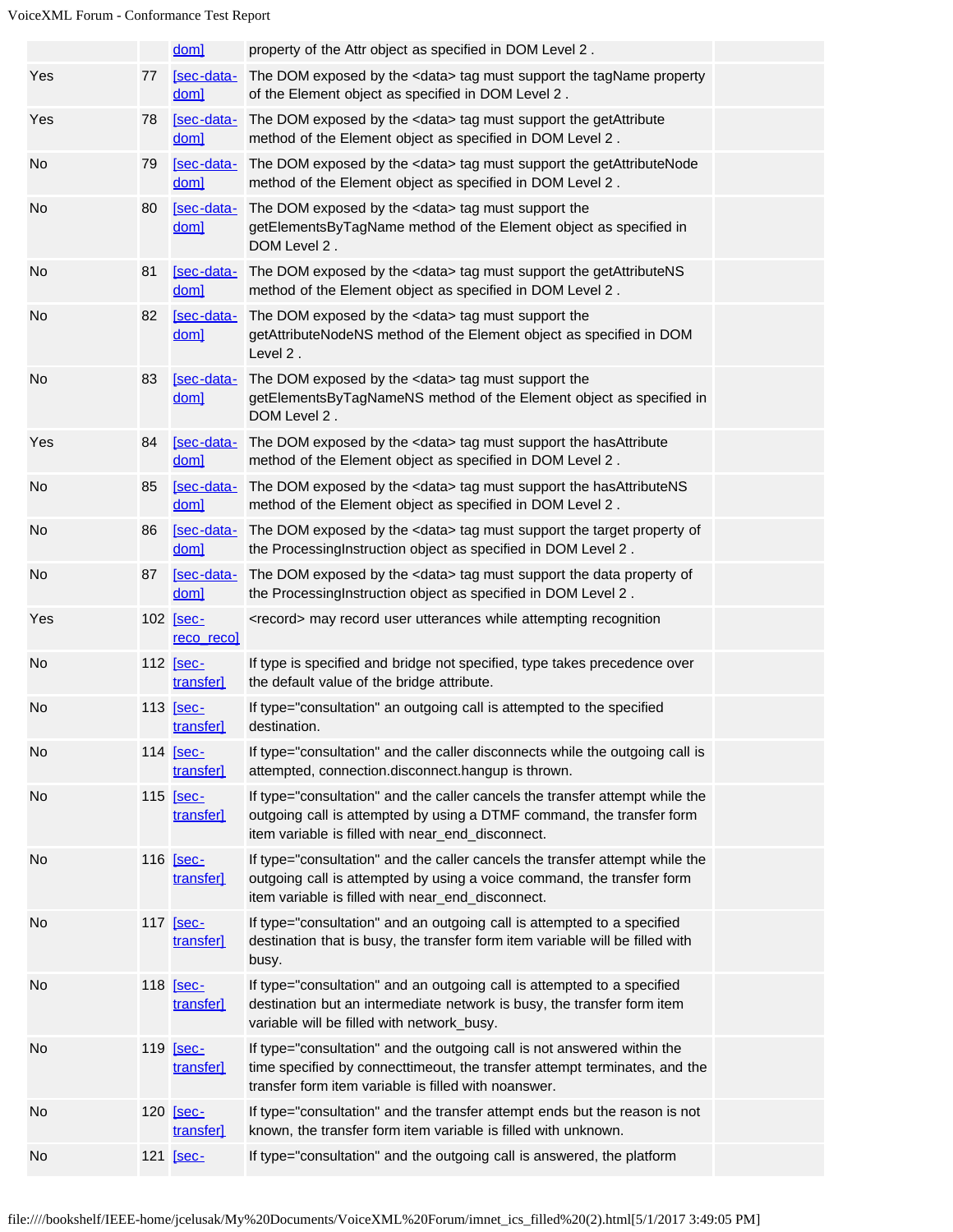|     | transfer]                          | disconnects from the conversation, connection disconnect transfer is<br>thrown, the transfer form item variable is undefined, and the calling and<br>called parties remain connected. |  |
|-----|------------------------------------|---------------------------------------------------------------------------------------------------------------------------------------------------------------------------------------|--|
| No  | 122 [sec-<br>transfer              | If type="consultation" and the platform does not support consultation<br>transfer, error.unsupported.transfer.consultation is thrown.                                                 |  |
| No  | 123 <b>[sec-</b><br>transfer]      | The transfer element's "connecttimeout" value is not honored unless<br>either "bridge" is set to true or "type" is set to "bridge" or "consultation".                                 |  |
| No  | 124 [sec-<br>transfer]             | Exactly one of "bridge" or "type" may be specified; otherwise an<br>error.badfetch event is thrown.                                                                                   |  |
| No  | 125 [sec-<br>transfer]             | The "maxtime" value will only be honored if the "bridge" attribute is set to<br>"true", or the "type" is set to "bridge"                                                              |  |
| No  | 126 <u>[sec-</u><br>transfer       | When "transferaudio" is specified, and the audio file has not completed<br>playing, the audio will cease upon a far-end connection.                                                   |  |
| No  | 130 [sec-<br><u>reco</u> recol     | If recordutterance property is set to false, recording shadow variable will<br>be set to undefined after terminating a <record> with speech</record>                                  |  |
| Yes | 131 <b>[sec-</b><br>reco recol     | If recordutterance property is set to false, recordingsize shadow variable<br>will be set to undefined after termininating a <record> using speech</record>                           |  |
| Yes | 132 <b>[sec-</b><br>reco reco      | If recordutterance property is set to false, recordingduration shadow<br>variable will be set to undefined after terminating a <record> using<br/>speech</record>                     |  |
| No  | 133 [sec-<br>reco recol            | If recordutterance property is set to false, recording shadow variable will<br>be set to undefined after terminating a <transfer> using speech</transfer>                             |  |
| No  | 134 <b>[sec-</b>                   | If recordutterance property is set to false, recordingsize shadow variable<br>reco recol will be set to undefined after terminating a <transfer> using speech</transfer>              |  |
| No  | 135 [sec-<br><u>reco</u> reco      | If recordutterance property is set to false, recordingduration shadow<br>variable will be set to undefined after terminating a <transfer> using<br/>speech</transfer>                 |  |
| No  | 146 <u>[sec-</u><br>reco reco]     | <transfer> may record user utterances while attempting recognition</transfer>                                                                                                         |  |
| Yes | 157 [sec-data-<br>dom <sub>l</sub> | The DOM exposed by the <data> tag must support the data property of<br/>the Comment object as specified in DOM Level 2.</data>                                                        |  |
| No  | dom]                               | 158 [sec-data- The DOM exposed by the <data> tag must support the length property of<br/>the Comment object as specified in DOM Level 2.</data>                                       |  |
| Yes | 159 [sec-data-<br>dom <sub>1</sub> | The DOM exposed by the <data> tag must support the substringData<br/>method of the Comment object as specified in DOM Level 2.</data>                                                 |  |
| Yes | 160 [sec-data-<br>dom]             | The DOM exposed by the <data> tag must support the data property of<br/>the Text object as specified in DOM Level 2.</data>                                                           |  |
| No  | 161 [sec-data-<br>dom]             | The DOM exposed by the <data> tag must support the length property of<br/>the Text object as specified in DOM Level 2.</data>                                                         |  |
| Yes | 162 [sec-data-<br>dom]             | The DOM exposed by the <data> tag must support the substringData<br/>method of the Text object as specified in DOM Level 2.</data>                                                    |  |
| Yes | 163 [sec-data-<br>dom]             | The DOM exposed by the <data> tag must support the data property of<br/>the CDATASection object as specified in DOM Level 2.</data>                                                   |  |
| No  | 164 [sec-data-<br>dom]             | The DOM exposed by the <data> tag must support the length property of<br/>the CDATASection object as specified in DOM Level 2.</data>                                                 |  |
| Yes | 165 [sec-data-<br>dom]             | The DOM exposed by the <data> tag must support the substringData<br/>method of the CDATASection object as specified in DOM Level 2.</data>                                            |  |
| No  | 166 [sec-data-<br>dom]             | The DOM exposed by the <data> tag must support the nodeName<br/>property of the Entity Relationship Node object as specified in DOM Level<br/><math>2</math>.</data>                  |  |
| No  | 167 [sec-data-<br>dom]             | The DOM exposed by the <data> tag must support the nodeValue<br/>property of the Entity Relationship Node object as specified in DOM Level</data>                                     |  |
|     |                                    |                                                                                                                                                                                       |  |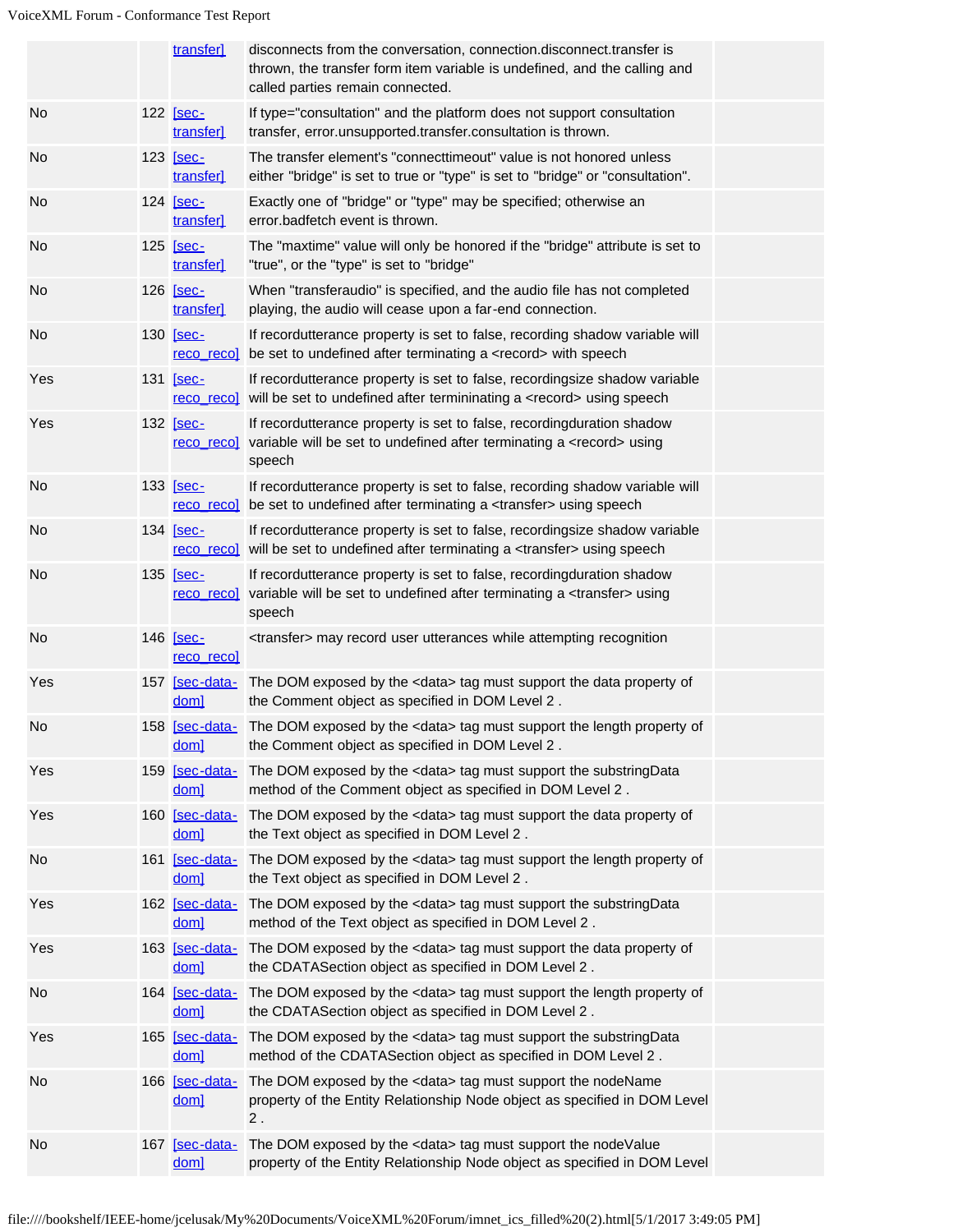|    |                                    | $2$ .                                                                                                                                                                                                                                           |  |
|----|------------------------------------|-------------------------------------------------------------------------------------------------------------------------------------------------------------------------------------------------------------------------------------------------|--|
| No | 168 [sec-data-<br>dom]             | The DOM exposed by the <data> tag must support the nodeType<br/>property of the Entity Relationship Node object as specified in DOM Level<br/>2.</data>                                                                                         |  |
| No | 169 [sec-data-<br>doml             | The DOM exposed by the <data> tag must support the parentNode<br/>property of the Entity Relationship Node object as specified in DOM Level<br/>2.</data>                                                                                       |  |
| No | 170 [sec-data-<br>doml             | The DOM exposed by the <data> tag must support the childNodes<br/>property of the Entity Relationship Node object as specified in DOM Level<br/>2.</data>                                                                                       |  |
| No | 171 [sec-data-<br>dom <sub>1</sub> | The DOM exposed by the <data> tag must support the firstChild property<br/>of the Entity Relationship Node object as specified in DOM Level 2.</data>                                                                                           |  |
| No | <u>doml</u>                        | 172 [sec-data- The DOM exposed by the <data> tag must support the lastChild property<br/>of the Entity Relationship Node object as specified in DOM Level 2.</data>                                                                             |  |
| No | 173 [sec-data-<br>dom <sub>1</sub> | The DOM exposed by the <data> tag must support the previousSibling<br/>property of the Entity Relationship Node object as specified in DOM Level<br/><math>2</math>.</data>                                                                     |  |
| No | 174 [sec-data-<br>dom]             | The DOM exposed by the <data> tag must support the nextSibling<br/>property of the Entity Relationship Node object as specified in DOM Level<br/>2.</data>                                                                                      |  |
| No | 175 [sec-data-<br>dom <sub>1</sub> | The DOM exposed by the <data> tag must support the attributes property<br/>of the Entity Relationship Node object as specified in DOM Level 2.</data>                                                                                           |  |
| No | 176 [sec-data-<br>dom]             | The DOM exposed by the <data> tag must support the ownerDocument<br/>property of the Entity Relationship Node object as specified in DOM Level<br/>2.</data>                                                                                    |  |
| No | 177 [sec-data-<br>doml             | The DOM exposed by the <data> tag must support the hasChildNodes<br/>method of the Entity Relationship Node object as specified in DOM Level<br/>2.</data>                                                                                      |  |
| No | 178 [sec-data-<br>dom]             | The DOM exposed by the <data> tag must support the hasAttributes<br/>method of the Entity Relationship Node object as specified in DOM Level<br/><math display="inline">2</math> .</data>                                                       |  |
| No | 200 [sec-<br>transfer]             | (SIP version of assertion 113) If type="consultation" an outgoing call is<br>attempted to the specified destination.                                                                                                                            |  |
| No | 201 [sec-<br>transfer]             | (SIP version of assertion 119) If type="consultation" and the outgoing call<br>is not answered within the time specified by connecttimeout, the transfer<br>attempt terminates, and the transfer form item variable is filled with<br>noanswer. |  |

# **Required assertions**

| ID | Spec.<br><b>Reference</b>    | <b>Abstract</b>                                                                     |
|----|------------------------------|-------------------------------------------------------------------------------------|
|    | [sec-<br>grammar expr]       | Grammar element may include a srcexpr attribute to dynamically generate grammar URL |
|    | <b>Sec-</b><br>grammar expr] | If both src and srcexpr are included, error badfetch is thrown                      |
|    | [sec-<br>grammar exprl       | If both srcexpr and inline grammar are included, error.badfetch is thrown           |
|    | Isec-<br>grammar exprl       | If none of src, srcexpr nor inline grammar are included, error badfetch is thrown   |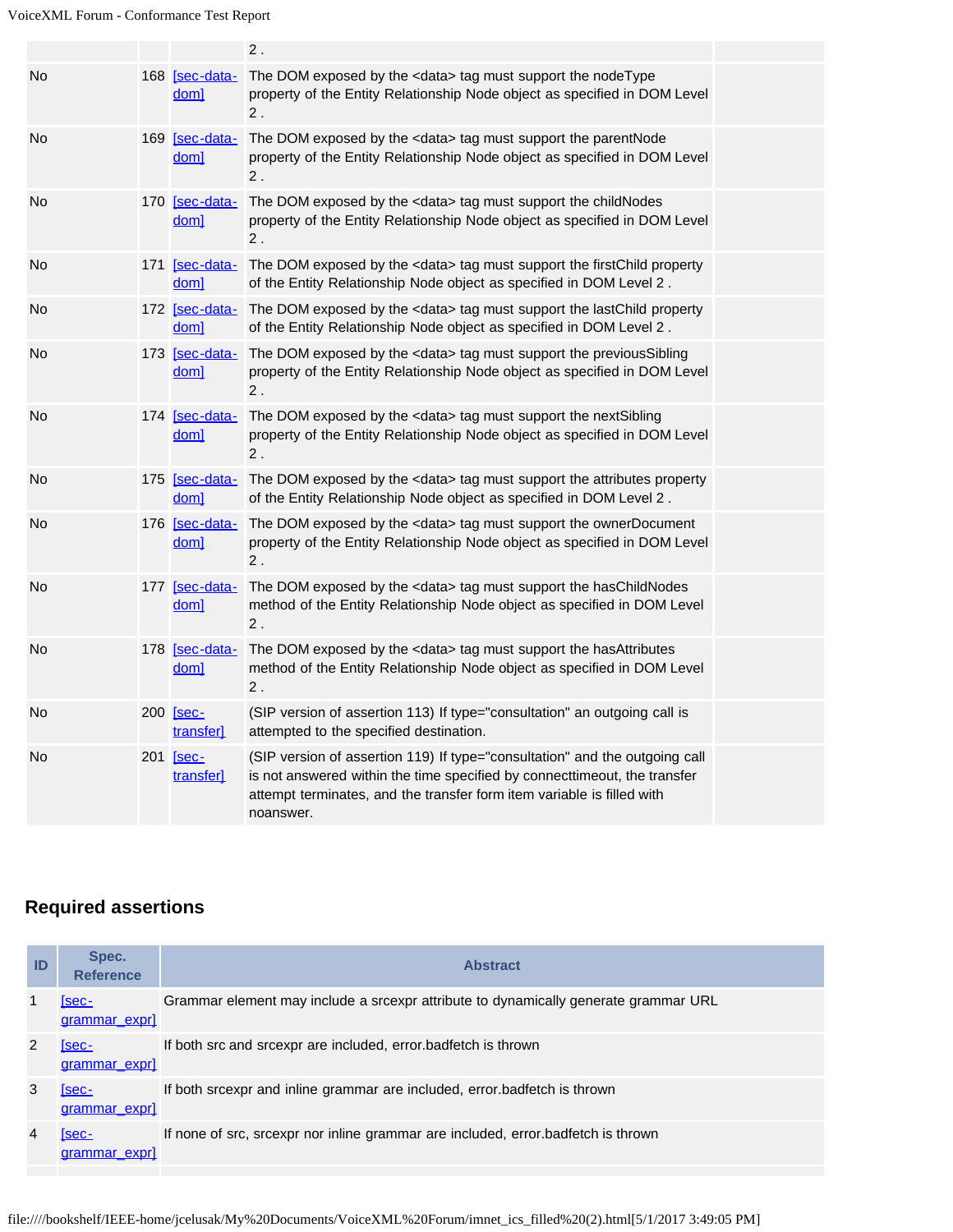| 5               | <u>Sec-</u><br>grammar expr] | srcexpr must be evaluated every time the grammar element needs to be executed                                                                                                                                                                                                                                                          |
|-----------------|------------------------------|----------------------------------------------------------------------------------------------------------------------------------------------------------------------------------------------------------------------------------------------------------------------------------------------------------------------------------------|
| $\overline{7}$  | $[sec-$<br>grammar expr]     | If srcexpr cannot be evaluated, an error.semantic is thrown                                                                                                                                                                                                                                                                            |
| 8               | <u>Sec-</u><br>grammar expr] | If both src and inline grammar are included, error.badfetch is thrown                                                                                                                                                                                                                                                                  |
| 9               | $[sec-$<br>script expr]      | Script element may include an srcexpr attribute to dynamically generate script URL                                                                                                                                                                                                                                                     |
| 10              | [sec-<br>script exprl        | If both src and srcexpr are included, error.badfetch is thrown                                                                                                                                                                                                                                                                         |
| 11              | [sec-<br>script expr]        | If none of src, srcexpr nor inline script are included, error badfetch is thrown                                                                                                                                                                                                                                                       |
| 12 <sup>2</sup> | [sec-<br>script expr]        | srcexpr must be evaluated every time the script element needs to be executed                                                                                                                                                                                                                                                           |
| 13              | [sec-<br>script expr]        | If both srcexpr and inline script are included, error.badfetch is thrown                                                                                                                                                                                                                                                               |
| 14              | $[sec-$<br>script exprl      | If both src and inline script are included, error.badfetch is thrown                                                                                                                                                                                                                                                                   |
| 15              | [sec-<br>script expr]        | If srcexpr cannot be evaluated, an error.semantic is thrown                                                                                                                                                                                                                                                                            |
| 16              | [sec-mark]                   | When a <mark> is executed during the processing of a form item, the interpreter sets shadow variables,<br/>the names of which correspond to the properties of the application.lastresult\$ object. The value of each<br/>shadow variable must be identical to the value of the corresponding application.lastresult\$ property.</mark> |
| 17              | [sec-mark]                   | VoiceXML 2.1 extends the <mark> element to support the nameexpr attribute, which is an ECMAScript<br/>expression that evaluates to the name of the <mark>.</mark></mark>                                                                                                                                                               |
| 18              | [sec-mark]                   | Exactly one of "name" and "nameexpr" must be specified; otherwise, an error.badfetch event is thrown.                                                                                                                                                                                                                                  |
| 19              | [sec-mark]                   | The markname and marktime properties of the application.lastresult\$ object must be set whenever the<br>application.lastresult\$ object is assigned and a <mark> has been executed.</mark>                                                                                                                                             |
| 20              | [sec-mark]                   | If no <mark> was executed, the markname and marktime properties of application.lastresult\$ are<br/>undefined.</mark>                                                                                                                                                                                                                  |
| 21              | [sec-data]                   | If content is not returned within the specified fetchtimeout, an error badfetch event is thrown.                                                                                                                                                                                                                                       |
| 22              | [sec-data]                   | The interpreter fetches the URI specified by the src attribute.                                                                                                                                                                                                                                                                        |
| 24              | [sec-data]                   | If the name attribute is present, and the interpreter doesn't support DOM, the interpreter must throw<br>error.unsupported.data.name.                                                                                                                                                                                                  |
| 25              | [sec-data]                   | The interpreter evaluates the srcexpr attribute as an ECMAScript expression when the <data> element<br/>needs to be executed. The result of evaluating the srcexpr attribute is the URI to be fetched.</data>                                                                                                                          |
| 26              | [sec-data]                   | If srcexpr cannot be evaluated, error semantic is thrown.                                                                                                                                                                                                                                                                              |
| 27              | [sec-data]                   | Exactly one of "src" or "srcexpr" must be specified; otherwise, an error badfetch event is thrown.                                                                                                                                                                                                                                     |
| 28              | [sec-data]                   | Interpreters must support the methods GET and POST when submitting an HTTP request. GET is the<br>default method.                                                                                                                                                                                                                      |
| 29              | [sec-data]                   | Specifying a URL that points to a non-existent resources causes the interpreter to throw a catchable<br>error.badfetch event.                                                                                                                                                                                                          |
| 30              | [sec-data]                   | If the name attribute is specified, the interpreter supports the DOM, and the interpreter retrieves an XML<br>document that is not well-formed, the interpreter must throw a catchable error.badfetch.                                                                                                                                 |
| 31              | [sec-data]                   | The <data> element can occur in executable content or as a child of <form> or <vxml>.</vxml></form></data>                                                                                                                                                                                                                             |
| 32              | [sec-data]                   | The <data> element shares the same scoping rules as the <var> element.</var></data>                                                                                                                                                                                                                                                    |
| 33              | [sec-data]                   | If a <data> element has the same name as a variable already declared in the same scope, the variable is<br/>assigned a reference to the DOM exposed by the <data> element.</data></data>                                                                                                                                               |
| 34              | [sec-data]                   | If use of the DOM causes a DOMException to be thrown, but the DOMException is not caught by an<br>ECMAScript catch handler, the VoiceXML interpreter throws error.semantic.                                                                                                                                                            |
|                 |                              |                                                                                                                                                                                                                                                                                                                                        |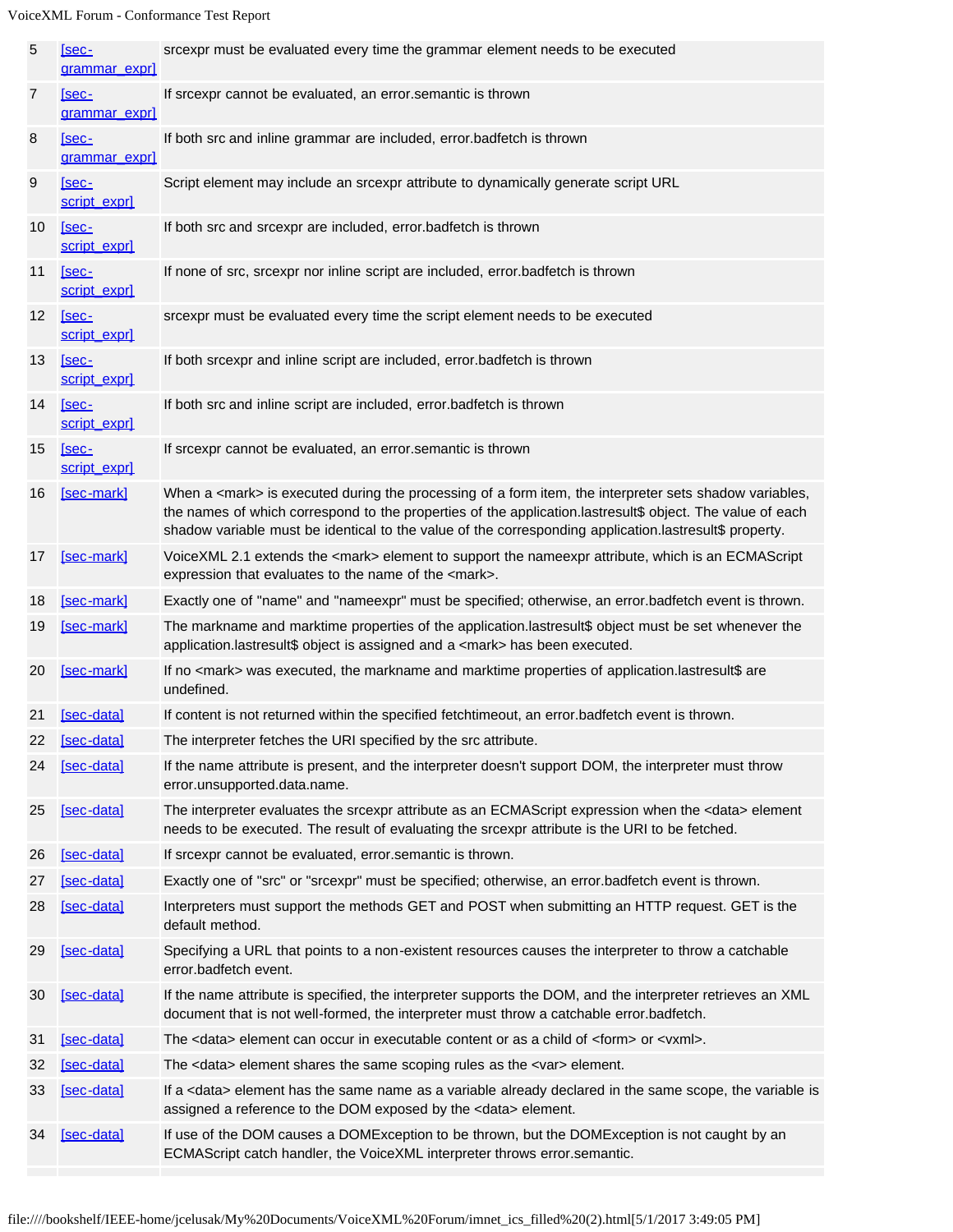| 35 | [sec-data]                              | When an ECMAScript variable is submitted to the server its value is first converted into a string before<br>being submitted.                                                                                                                                                              |
|----|-----------------------------------------|-------------------------------------------------------------------------------------------------------------------------------------------------------------------------------------------------------------------------------------------------------------------------------------------|
| 36 | [sec-data]                              | The default encoding type of the submitted document is "application/x-www-form-urlencoded".                                                                                                                                                                                               |
| 37 | [sec-data]                              | If the enctype attribute is set to "multipart/form-data", the interpreters must submit the document using<br>that encoding type.                                                                                                                                                          |
| 38 | [sec-data]                              | If the namelist is not specified, no variables are submitted.                                                                                                                                                                                                                             |
| 39 | [sec-data]                              | If <data> has a namelist attribute, all and only those variables are submitted.</data>                                                                                                                                                                                                    |
| 40 | [sec-data]                              | If a namelist is supplied, it may contain individual variable references which are submitted with the same<br>qualification used in the namelist.                                                                                                                                         |
| 41 | [sec-data]                              | If specified, fetchaudio plays during a long fetch.                                                                                                                                                                                                                                       |
| 88 | [sec-foreach]                           | The <foreach> element can occur as a child of a <prompt> element.</prompt></foreach>                                                                                                                                                                                                      |
| 89 | [sec-foreach]                           | The array attribute must be an ECMAScript expression that evaluates to an array; otherwise an<br>error.semantic is thrown.                                                                                                                                                                |
| 90 | [sec-foreach]                           | The item variable stores each array item upon iteration of the loop. A new variable will be declared if it is<br>not already defined within the parent's scope.                                                                                                                           |
| 92 | [sec-<br>reco reco                      | When the "recordutterance" property is set to true, the "recording" shadow variable of an input item (e.g.<br>field) stores a reference to the recording when audio is collected from the user. Utterance recordings can<br>be played back using the expr attribute of the audio element. |
| 94 | [sec-<br>reco recol                     | when property "recordutterance" is set to true, an input item has been filled and has its shadow variables<br>assigned, "recordingsize" must be set in the shadow variable for that input item variable                                                                                   |
| 95 | [sec-<br><u>reco</u> recol              | When the shadow variable "recordingsize" is set, it must contain the size of the recorded audio in bytes                                                                                                                                                                                  |
| 96 | [sec-<br>reco recol                     | when property "recordutterance" is set to true, an input item has been filled and has its shadow variables<br>assigned, "recordingduration" must be set in the shadow variable for that input item variable                                                                               |
| 97 | [sec-<br><u>reco</u> recol              | When the shadow variable "recordingduration" is set, it must contain the duration of the recorded audio in<br>milliseconds                                                                                                                                                                |
| 98 | [sec-<br>reco recol                     | application.lastresult\$ must have the shadow variable "recording" set to the same value as the form item<br>shadow variable                                                                                                                                                              |
| 99 | [sec-<br>reco recol                     | application.lastresult\$ must have the shadow variable "recordingsize" set to the same value as the form<br>item shadow variable                                                                                                                                                          |
|    | 100 [sec-<br>reco recol                 | application.lastresult\$ must have the shadow variable "recordingduration" set to the same value as the<br>form item shadow variable                                                                                                                                                      |
|    | 101 <b>[sec-</b><br>reco recol          | In the case of <link/> and <menu>, the interpreter only sets the application.lastresult\$ properties.</menu>                                                                                                                                                                              |
|    | 103 <b>[sec-</b><br>reco reco]          | enctype must be "multipart/form-data" when sending the recording on the namelist                                                                                                                                                                                                          |
|    | 104 [sec-<br><u>reco</u> recol          | type must be "POST" when sending the recording on the namelist                                                                                                                                                                                                                            |
|    | 105 [sec-<br>reco reco-<br>type]        | set the media format of recorded audio during recognition using the recordutterancetype property                                                                                                                                                                                          |
|    | 106 <u>[sec-</u><br>reco reco-<br>type] | The platform must support the audio file format 'audio/basic' as specified in Appendix E of the VoiceXML<br>2.0 specification.                                                                                                                                                            |
|    | 108 [sec-<br>disconnect]                | The default for namelist of a disconnect element is to return no variables; this means the interpreter<br>context will receive an empty ECMAScript object.                                                                                                                                |
|    | 109 [sec-<br>disconnect]                | The variables specified in the namelist attribute of the disconnect element are returned to the interpreter<br>context. (The precise mechanism by which these variables are made available to the interpreter context<br>is platform specific.)                                           |
|    | 111 [sec-<br>disconnect]                | If the namelist attribute of a disconnect element contains one or more undeclared variables, the<br>interpreter throws error.semantic.                                                                                                                                                    |
|    |                                         |                                                                                                                                                                                                                                                                                           |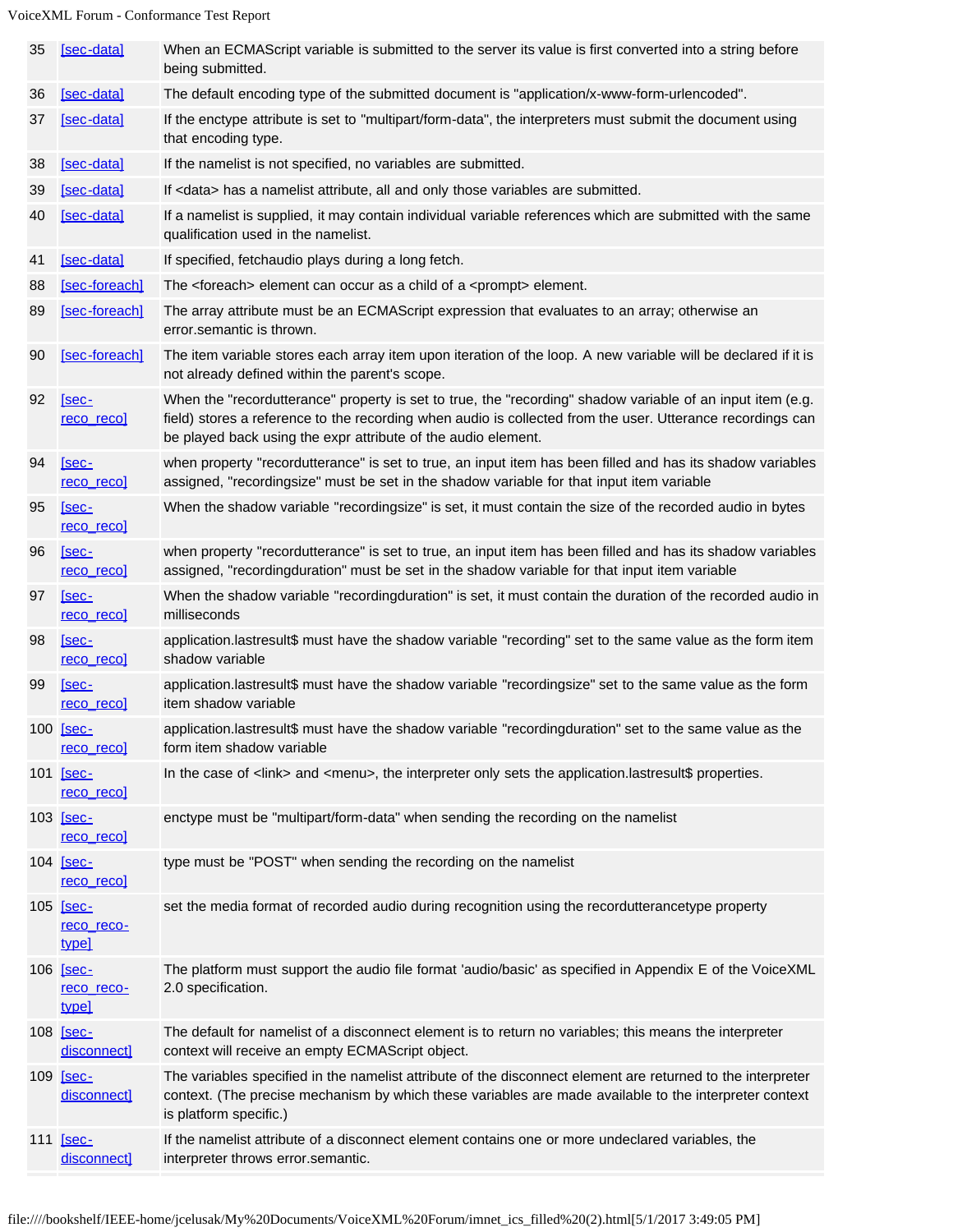| 127 <b>Sec-</b><br><u>reco</u> recol  | If recordutterance property is set to false, recording shadow variable will be set to undefined after filling a<br><field> using speech input</field>                                                                                                                                                                                                                                                     |
|---------------------------------------|-----------------------------------------------------------------------------------------------------------------------------------------------------------------------------------------------------------------------------------------------------------------------------------------------------------------------------------------------------------------------------------------------------------|
| 128 <u>[sec-</u><br>reco recol        | If recordutterance property is set to false, recordingsize shadow variable will be set to undefined after<br>filling a <field> using speech input</field>                                                                                                                                                                                                                                                 |
| 129 <b>[sec-</b><br><u>reco</u> recol | If recordutterance property is set to false, recordingduration shadow variable will be set to undefined after<br>filling a <field> using speech input</field>                                                                                                                                                                                                                                             |
| 136 <u>[sec-</u><br><u>reco</u> recol | Recorded utterance may be posted using <submit></submit>                                                                                                                                                                                                                                                                                                                                                  |
| 137 <u>[sec-</u><br><u>reco</u> recol | Recorded utterance may be posted using <subdialog></subdialog>                                                                                                                                                                                                                                                                                                                                            |
| 138 <u>[sec-</u><br><u>reco</u> recol | Recorded utterance may be posted using <data></data>                                                                                                                                                                                                                                                                                                                                                      |
| 141 [sec-mark]                        | If nameexpr cannot be evaluated, an error.semantic event is thrown.                                                                                                                                                                                                                                                                                                                                       |
| 142 [sec-data]                        | If the datafetchhint property is set to "safe", content of that type is never fetched until it is needed                                                                                                                                                                                                                                                                                                  |
| 143 [sec-data]                        | A cached data resource must be reloaded if the datamaxage property for its type is less than its current<br>age.                                                                                                                                                                                                                                                                                          |
| 144 [sec-data]                        | A cached data resource must be reloaded if the datamaxstale property for its type is less than its current<br>staleness.                                                                                                                                                                                                                                                                                  |
| 145 [sec-<br>disconnect]              | The <disconnect> namelist and the <exit> namelist are processed independently. If the interpreter<br/>executes both a <disconnect> namelist and an <exit> namelist, both sets of variables are available to the<br/>interpreter context. (The precise mechanism by which these variables are made available to the<br/>interpreter context is platform specific.)</exit></disconnect></exit></disconnect> |
| 147 [sec-<br>reco reco-<br>type]      | platform must support audio file format audio/x-alaw-basic from VXML 2.0                                                                                                                                                                                                                                                                                                                                  |
| 148 [sec-<br>reco reco-<br>type]      | platform must support audio file format audio/x-wav from VXML 2.0                                                                                                                                                                                                                                                                                                                                         |
| 149 [sec-foreach]                     | The array attribute must evaluate to an ECMAScript Array; otherwise, an error.semantic event is thrown.<br>(Tests various data types from foreach appearing within a block.)                                                                                                                                                                                                                              |
| 150 [sec-foreach]                     | The array attribute must evaluate to an ECMAScript Array; otherwise, an error.semantic event is thrown.<br>(Tests various data types from foreach appearing within a prompt in a block.)                                                                                                                                                                                                                  |
| 151 [sec-foreach]                     | The array attribute must evaluate to an ECMAScript Array; otherwise, an error.semantic event is thrown.<br>(Tests various data types from foreach appearing within a prompt in a field.)                                                                                                                                                                                                                  |
| 152 [sec-foreach]                     | The assigned value could be undefined for a sparse array. (Tests sparse array handling.)                                                                                                                                                                                                                                                                                                                  |
| 153 [sec-foreach]                     | The foreach element operates on a shallow copy of the array specified by the array attribute.                                                                                                                                                                                                                                                                                                             |
| 154 [sec-foreach]                     | A shallow copy of the corresponding array element is assigned to the item variable.                                                                                                                                                                                                                                                                                                                       |
| 155 [sec-foreach]                     | Executable content is not allowed within foreach contained within a prompt. (This tests a prompt inside<br>block.)                                                                                                                                                                                                                                                                                        |
| 156 [sec-foreach]                     | Executable content is not allowed within foreach contained within a prompt (this test includes the prompt<br>in a field).                                                                                                                                                                                                                                                                                 |

## **Assertions in Dispute**

Note: These assertions identify inconsistencies in VoiceXML or SRGS. As such, there is no "correct" behavior. The observed behavior is indicated here for informational purposes only for the benefit of the application developer. If and when these issues are clarified by the W3C, the VoiceXML Forum will update the test suite.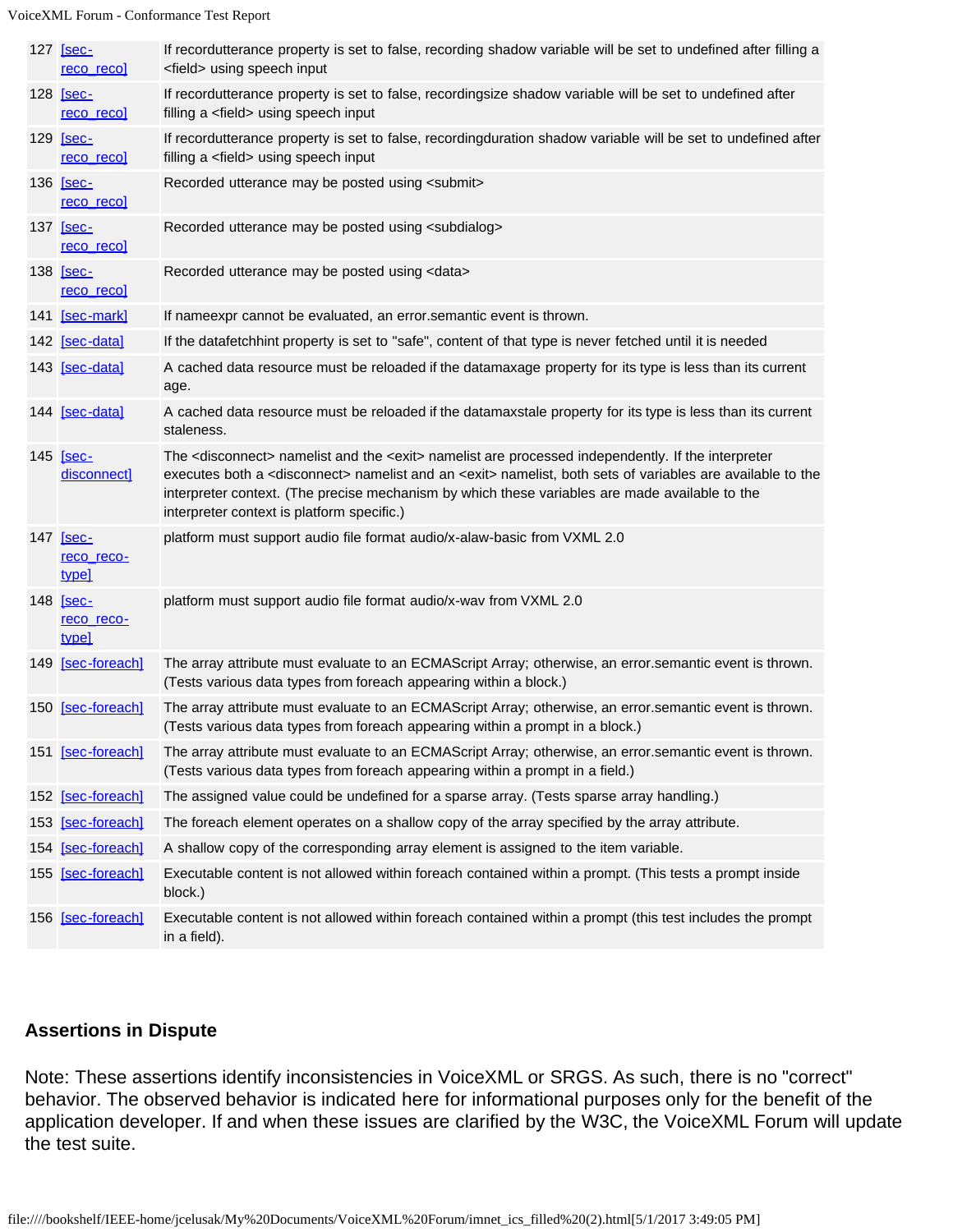| <b>Observed behavior</b> | <b>Spec. Reference</b> |  |
|--------------------------|------------------------|--|
|                          |                        |  |

#### **Untestable assertions**

Note: These assertions were not testable due to equipment limitations.

| ID | <b>Spec. Reference</b> | <b>Abstract</b> |
|----|------------------------|-----------------|
|----|------------------------|-----------------|

# **SRGS 1.0 Module**

## **Notes**

## **Optional assertions**

| <b>Tested?</b> | ID | <b>Spec. Reference</b> | <b>Abstract</b>                                            | <b>Reason</b> |
|----------------|----|------------------------|------------------------------------------------------------|---------------|
| Yes            | 55 | [AppE]                 | DTMF grammar with alternatives and sequences (external)    |               |
| No             | 56 | [AppE]                 | DTMF grammar with alternatives and sequences (external)    |               |
| Yes            | 57 | [AppE]                 | DTMF grammar with alternatives and sequences (inline)      |               |
| No             | 58 | [AppE]                 | DTMF grammar with alternatives and sequences (inline)      |               |
| Yes            | 59 | [AppE]                 | DTMF grammar with "pound" and "star" as symbols (external) |               |
| No             | 60 | [AppE]                 | DTMF grammar with "pound" and "star" as symbols (external) |               |
| Yes            | 61 | [AppE]                 | DTMF grammar with "pound" and "star" as symbols (inline)   |               |
| <b>No</b>      | 62 | [AppE]                 | DTMF grammar with "pound" and "star" as symbols (inline)   |               |
| Yes            | 63 | [AppE]                 | simple DTMF grammar with a sequence (external)             |               |
| No             | 64 | [AppE]                 | simple DTMF grammar with a sequence (external)             |               |
| Yes            | 65 | [AppE]                 | simple DTMF grammar with a sequence (inline)               |               |
| No             | 66 | [AppE]                 | simple DTMF grammar with a sequence (inline)               |               |
| Yes            | 67 | [AppE]                 | simple DTMF grammar with one character (external)          |               |
| No             | 68 | [AppE]                 | simple DTMF grammar with one character (external)          |               |
| Yes            | 69 | [AppE]                 | simple DTMF grammar with one character (inline)            |               |
| <b>No</b>      | 70 | [AppE]                 | simple DTMF grammar with one character (inline)            |               |
| Yes            | 95 | [4.5]                  | language declaration ignored for mode="dtmf" (external)    |               |
| <b>No</b>      | 96 | [4.5]                  | language declaration ignored for mode="dtmf" (external)    |               |
| Yes            | 97 | [4.5]                  | language declaration ignored for mode="dtmf" (inline)      |               |
| No.            | 98 | [4.5]                  | language declaration ignored for mode="dtmf" (inline)      |               |
| No             |    | 103 [4.5]              | other language declaration for mode="voice" (external)     |               |
| No             |    | 104 [4.5]              | other language declaration for mode="voice" (external)     |               |
| No             |    | 105 [4.5]              | other language declaration for mode="voice" (inline)       |               |
| <b>No</b>      |    | 106 [4.5]              | other language declaration for mode="voice" (inline)       |               |
| Yes            |    | 131 [4.6]              | mode declaration dtmf (external)                           |               |
| No             |    | 132 [4.6]              | mode declaration dtmf (external)                           |               |
|                |    |                        |                                                            |               |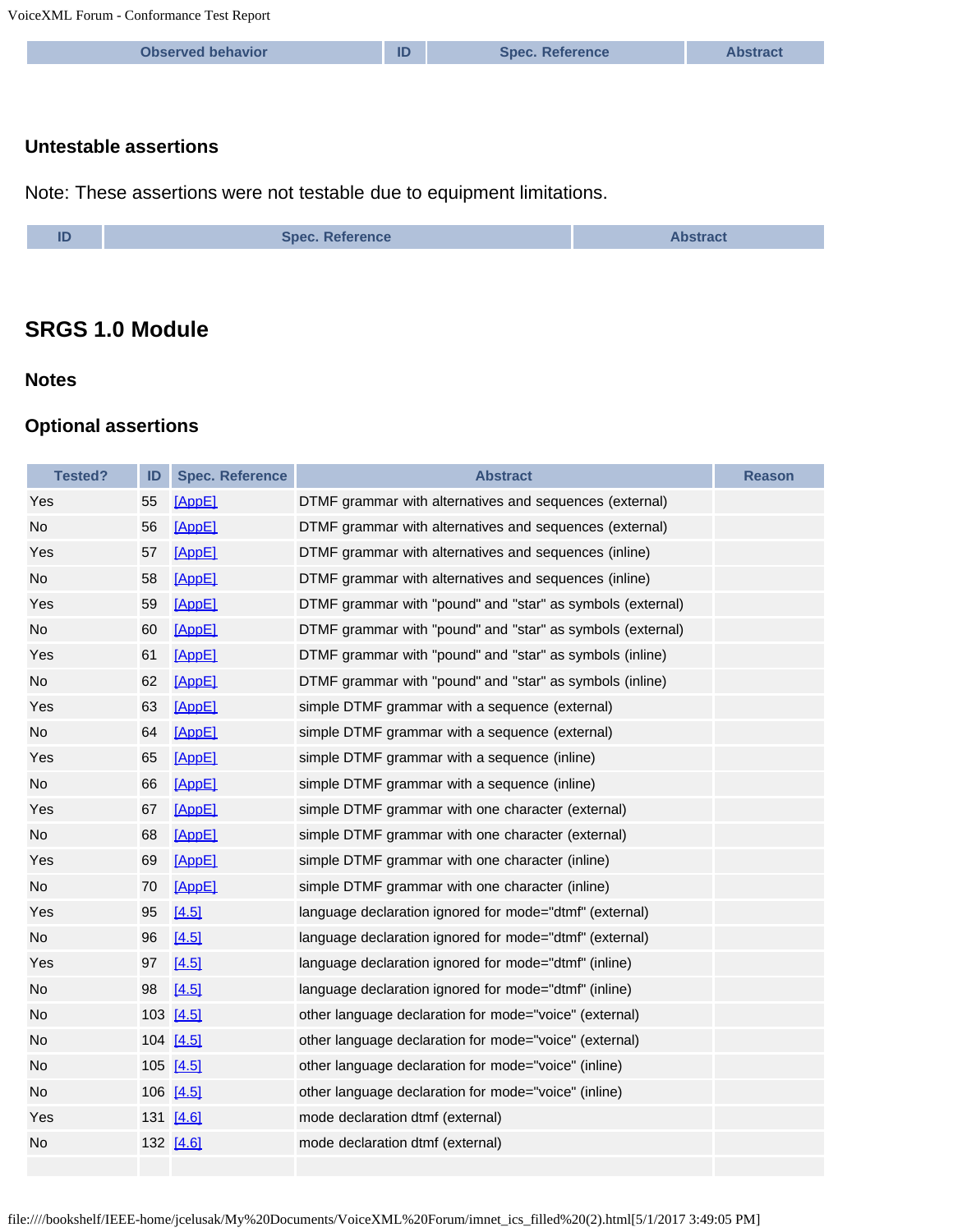| Yes | $133$ [4.6]      | mode declaration dtmf (inline) |
|-----|------------------|--------------------------------|
| No  | 134 <u>[4.6]</u> | mode declaration dtmf (inline) |

# **Required assertions**

| ID                        | Spec.<br><b>Reference</b> | <b>Abstract</b>                                                                             |
|---------------------------|---------------------------|---------------------------------------------------------------------------------------------|
| 1                         | [2.4]                     | alternative reference to NULL (external)                                                    |
| $\overline{c}$            | [2.4]                     | alternative reference to NULL (external)                                                    |
| $\ensuremath{\mathsf{3}}$ | [2.4]                     | alternative reference to NULL (inline)                                                      |
| 4                         | [2.4]                     | alternative reference to NULL (inline)                                                      |
| 5                         | [2.4]                     | one-of element containing a single item (external)                                          |
| 6                         | [2.4]                     | one-of element containing a single item (external)                                          |
| 7                         | [2.4]                     | one-of element containing a single item (inline)                                            |
| 8                         | [2.4]                     | one-of element containing a single item (inline)                                            |
| 9                         | [2.4]                     | alternative reference to a single tag (external)                                            |
| 10                        | [2.4]                     | alternative reference to a single tag (external)                                            |
| 11                        | [2.4]                     | alternative reference to a single tag (inline)                                              |
| 12                        | [2.4]                     | alternative reference to a single tag (inline)                                              |
| 13                        | [2.4]                     | a set of alternatives with a legal weight on every alternative (external)                   |
| 14                        | [2.4]                     | a set of alternatives with a legal weight on every alternative (external)                   |
| 15                        | [2.4]                     | a set of alternatives with a legal weight on every alternative (inline)                     |
| 16                        | [2.4]                     | a set of alternatives with a legal weight on every alternative (inline)                     |
| 17                        | [2.4]                     | a set of alternatives with no weights (external)                                            |
| 18                        | [2.4]                     | a set of alternatives with no weights (external)                                            |
| 19                        | [2.4]                     | a set of alternatives with no weights (inline)                                              |
| 20                        | $[2.4]$                   | a set of alternatives with no weights (inline)                                              |
| 21                        | [2.4]                     | a single alternative without a weight (external)                                            |
| 22                        | [2.4]                     | a single alternative without a weight (external)                                            |
| 23                        | $[2.4]$                   | a single alternative without a weight (inline)                                              |
| 24                        | [2.4]                     | a single alternative without a weight (inline)                                              |
| 25                        | $[2.4]$                   | a single alternative with a weight (external)                                               |
|                           | 26 [2.4]                  | a single alternative with a weight (external)                                               |
| 27                        | $[2.4]$                   | a single alternative with a weight (inline)                                                 |
| 28                        | [2.4]                     | a single alternative with a weight (inline)                                                 |
| 29                        | [2.4]                     | a set of alternatives with legal weights on one or many but not all alternatives (external) |
| 30                        | [2.4]                     | a set of alternatives with legal weights on one or many but not all alternatives (external) |
| 31                        | [2.4]                     | a set of alternatives with legal weights on one or many but not all alternatives (inline)   |
| 32                        | [2.4]                     | a set of alternatives with legal weights on one or many but not all alternatives (inline)   |
| 33                        | [4.9]                     | base uri declaration (external)                                                             |
| 34                        | $[4.9]$                   | base uri declaration (external)                                                             |
| 35                        | [4.9]                     | base uri declaration (inline)                                                               |
| 36                        | [4.9]                     | base uri declaration (inline)                                                               |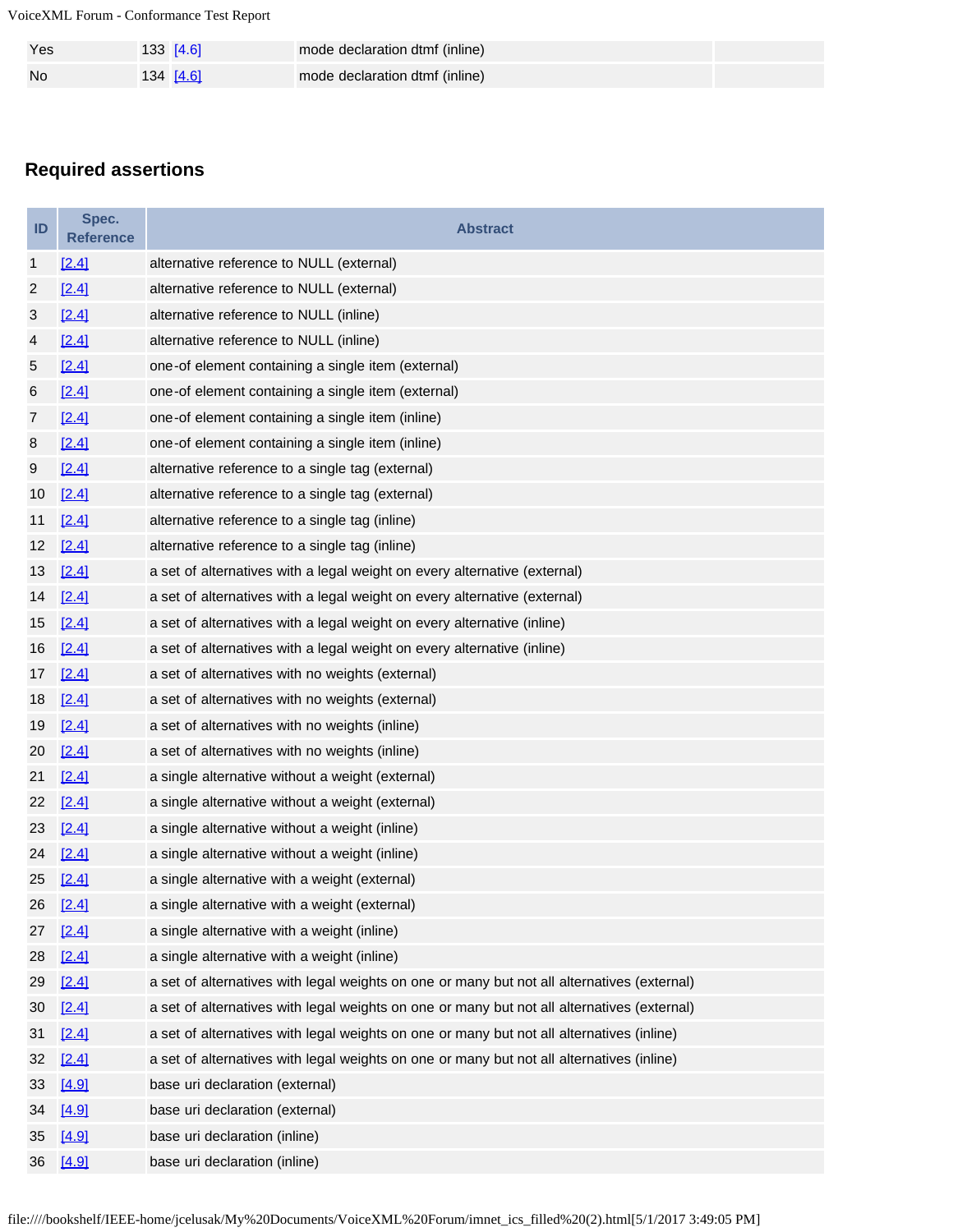| 37 | [4.9.1]      | base uri precedence (external)                                                                                                                          |
|----|--------------|---------------------------------------------------------------------------------------------------------------------------------------------------------|
| 38 | [4.9.1]      | base uri precedence (external)                                                                                                                          |
| 39 | [4.9.1]      | base uri precedence (inline)                                                                                                                            |
| 40 | [4.9.1]      | base uri precedence (inline)                                                                                                                            |
| 41 | [4.12]       | comments (external)                                                                                                                                     |
| 42 | [4.12]       | comments (external)                                                                                                                                     |
| 43 | [4.12]       | comments (inline)                                                                                                                                       |
| 44 | [4.12]       | comments (inline)                                                                                                                                       |
| 45 | [5.4]        | activate root, single public rule, set of public rules or roots of one or many grammars directly or indirectly<br>referenced (same language) (external) |
| 46 | [5.4]        | activate root, single public rule, set of public rules or roots of one or many grammars directly or indirectly<br>referenced (same language) (external) |
| 47 | [2.1]        | basic tokens (external)                                                                                                                                 |
| 48 | [2.1]        | basic tokens (external)                                                                                                                                 |
| 49 | [5.4]        | inform hosting environment if unable to process content (external)                                                                                      |
| 50 | [5.4]        | inform hosting environment if unable to process content (inline)                                                                                        |
| 71 | $[2.2]$      | duplicate rulenames (external)                                                                                                                          |
| 72 | $[2.2]$      | duplicate rulenames (inline)                                                                                                                            |
| 73 | $[2.2]$      | redefining special rulenames (external)                                                                                                                 |
| 74 | $[2.2]$      | redefining special rulenames (inline)                                                                                                                   |
| 75 | [AppJ.1]     | Example 1 XML (external)                                                                                                                                |
| 76 | [AppJ.1]     | Example 1 XML (external)                                                                                                                                |
| 77 | [AppJ.1]     | Example 1 XML (inline)                                                                                                                                  |
| 78 | [AppJ.1]     | Example 1 XML (inline)                                                                                                                                  |
| 79 | [AppJ.2]     | Example 2 booking (external)                                                                                                                            |
| 80 | [AppJ.2]     | Example 2 booking (external)                                                                                                                            |
| 81 | $\mathbf{u}$ | example 2 booking (external)                                                                                                                            |
| 82 | п            | example 2 booking (external)                                                                                                                            |
| 83 | [AppJ.2]     | Example 2 places (external)                                                                                                                             |
| 84 | [AppJ.2]     | Example 2 places (external)                                                                                                                             |
| 85 | [AppJ.2]     | Example 2 places (inline)                                                                                                                               |
| 86 | [AppJ.2]     | Example 2 places (inline)                                                                                                                               |
| 87 | [3.3]        | example phrases (external)                                                                                                                              |
| 88 | [3.3]        | example phrases (external)                                                                                                                              |
| 89 | [3.3]        | example phrases (inline)                                                                                                                                |
| 90 | [3.3]        | example phrases (inline)                                                                                                                                |
| 91 | [4.4]        | no character encoding (external)                                                                                                                        |
| 92 | [4.4]        | no character encoding (external)                                                                                                                        |
| 93 | [4.4]        | no character encoding (inline)                                                                                                                          |
| 94 | [4.4]        | no character encoding (inline)                                                                                                                          |
| 99 | [4.5]        | language declaration of en-US for mode="voice" (external)                                                                                               |
|    | 100 [4.5]    | language declaration of en-US for mode="voice" (external)                                                                                               |
|    | 101 [4.5]    | language declaration of en-US for mode="voice" (inline)                                                                                                 |
|    | 102 [4.5]    | language declaration of en-US for mode="voice" (inline)                                                                                                 |
|    | 123 [4.11]   | meta declarations (external)                                                                                                                            |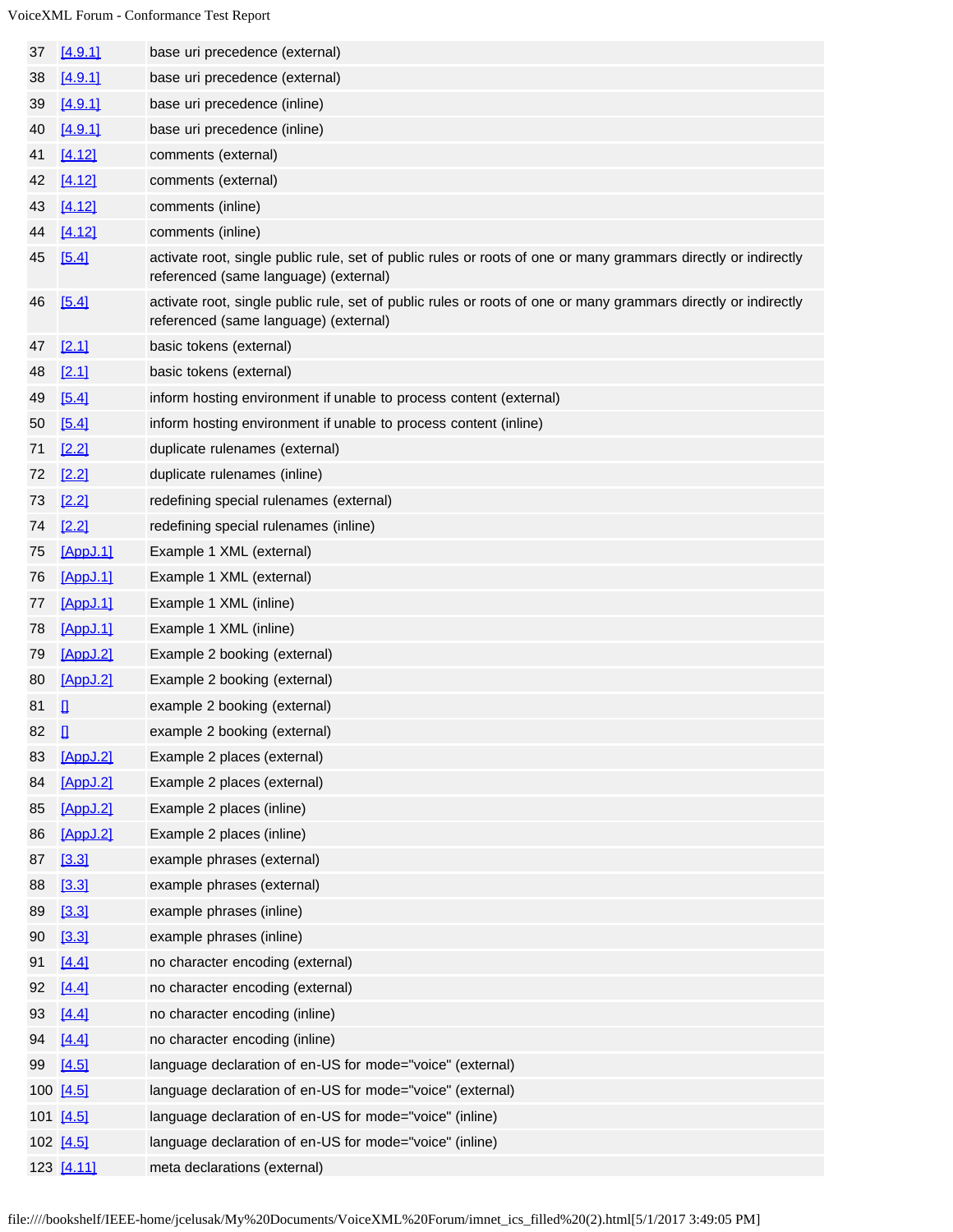|         | 124 [4.11] | meta declarations (external)                                   |
|---------|------------|----------------------------------------------------------------|
|         | 125 [4.11] | HTTP response headers (external)                               |
|         | 126 [4.11] | HTTP response headers (external)                               |
|         | 127 [4.11] | HTTP response headers (inline)                                 |
|         | 128 [4.11] | HTTP response headers (inline)                                 |
|         | 129 [4.11] | meta declarations (inline)                                     |
|         | 130 [4.11] | meta declarations (inline)                                     |
|         | 135 [4.6]  | no mode declaration implies (external)                         |
|         | 136 [4.6]  | no mode declaration implies (external)                         |
|         | 137 [4.6]  | no mode declaration implies (inline)                           |
|         | 138 [4.6]  | no mode declaration implies (inline)                           |
|         | 139 [4.6]  | mode declaration (external)                                    |
|         | 140 [4.6]  | mode declaration (external)                                    |
|         | 141 [4.6]  | mode declaration (inline)                                      |
|         | 142 [4.6]  | mode declaration (inline)                                      |
| 143 [4] |            | XML grammar with no DOCTYPE (external)                         |
| 144 [4] |            | XML grammar with no DOCTYPE (external)                         |
| 145 [4] |            | XML grammar with no DOCTYPE (inline)                           |
| 146 [4] |            | XML grammar with no DOCTYPE (inline)                           |
| 149 [4] |            | Grammar with no version (external)                             |
| 150 [4] |            | Grammar with no version (inline)                               |
|         | 151 [2.5]  | zero repetitions never matched (external)                      |
|         | 152 [2.5]  | zero repetitions never matched (external)                      |
|         | 153 [2.5]  | zero repetitions never matched (inline)                        |
|         | 154 [2.5]  | zero repetitions never matched (inline)                        |
|         | 155 [2.5]  | any number of NULL's is equivalent to a single NULL (external) |
|         | 156 [2.5]  | any number of NULL's is equivalent to a single NULL (external) |
|         | 157 [2.5]  | any number of NULL's is equivalent to a single NULL (inline)   |
|         | 158 [2.5]  | any number of NULL's is equivalent to a single NULL (inline)   |
|         | 159 [2.5]  | repeat an expansion between "n" and "m" times (external)       |
|         | 160 [2.5]  | repeat an expansion between "n" and "m" times (external)       |
|         | 161 [2.5]  | repeat an expansion between "n" and "m" times (inline)         |
|         | 162 [2.5]  | repeat an expansion between "n" and "m" times (inline)         |
|         | 163 [2.5]  | repeat an expansion "m" or more times (external)               |
|         | 164 [2.5]  | repeat an expansion "m" or more times (external)               |
|         | 165 [2.5]  | repeat an expansion "m" or more times (inline)                 |
|         | 166 [2.5]  | repeat an expansion "m" or more times (inline)                 |
|         | 167 [2.5]  | 2.5 repeat an expansion exactly "n" times (external)           |
|         | 168 [2.5]  | 2.5 repeat an expansion exactly "n" times (external)           |
|         | 169 [2.5]  | 2.5 repeat an expansion exactly "n" times (inline)             |
|         | 170 [2.5]  | 2.5 repeat an expansion exactly "n" times (inline)             |
|         | 171 [2.5]  | optional expansion (external)                                  |
|         | 172 [2.5]  | optional expansion (external)                                  |
|         | 173 [2.5]  | optional expansion (inline)                                    |
|         |            |                                                                |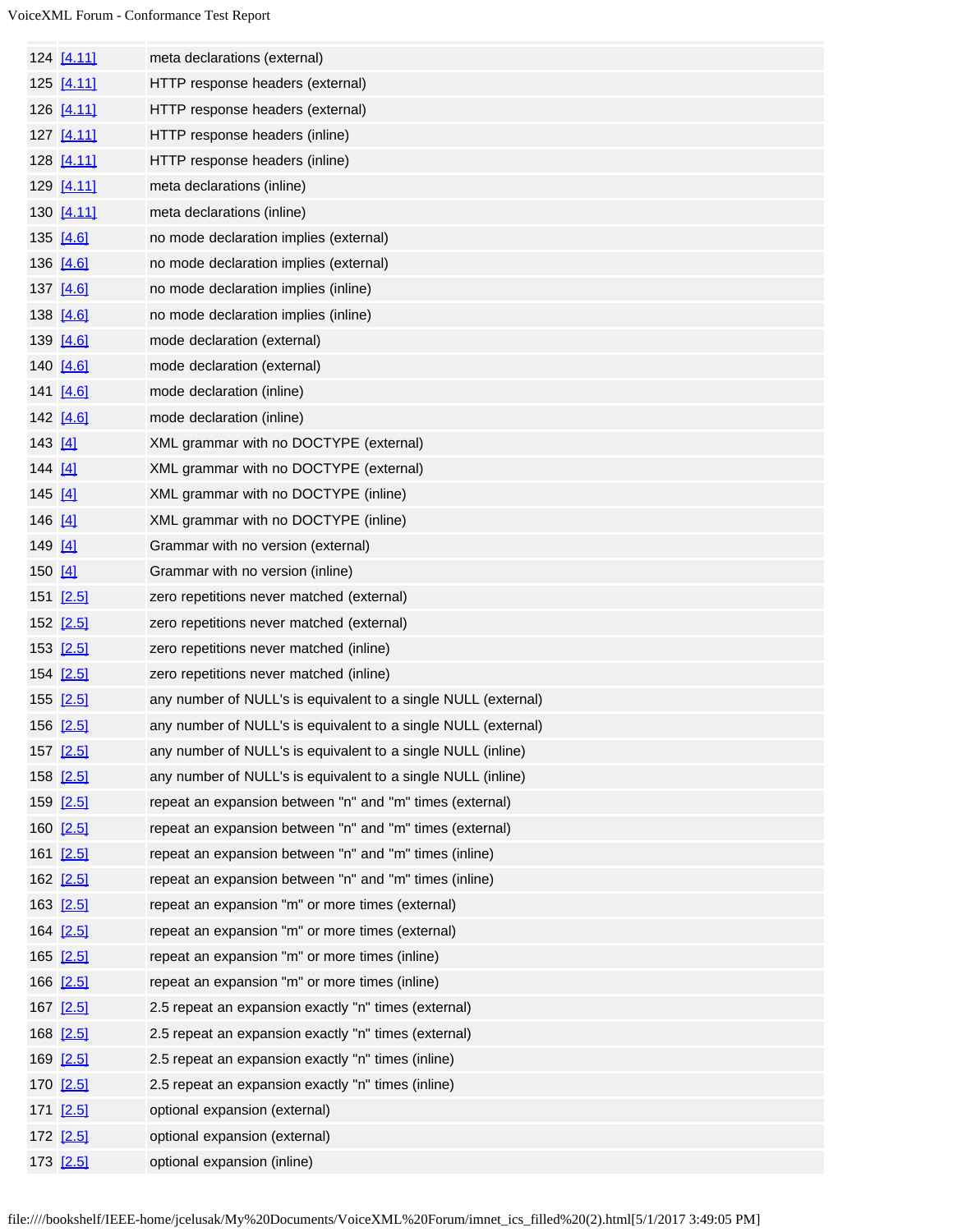| 174 [2.5]   | optional expansion (inline)                                                              |
|-------------|------------------------------------------------------------------------------------------|
| 175 [2.5]   | optional VOID equivalent to NULL (external)                                              |
| 176 [2.5]   | optional VOID equivalent to NULL (external)                                              |
| 177 [2.5]   | optional VOID equivalent to NULL (inline)                                                |
| 178 [2.5]   | optional VOID equivalent to NULL (inline)                                                |
| 179 [2.5]   | repeat probabilities (external)                                                          |
| 180 [2.5]   | repeat probabilities (external)                                                          |
| 181 [2.5]   | repeat probabilities (inline)                                                            |
| 182 [2.5]   | repeat probabilities (inline)                                                            |
| 183 [4.7]   | root rule declaration (external)                                                         |
| 184 [4.7]   | root rule declaration (external)                                                         |
| 185 [4.7]   | root rule declaration (inline)                                                           |
| 186 [4.7]   | root rule declaration (inline)                                                           |
| 187 [3.1]   | rule definition (external)                                                               |
| 188 [3.1]   | rule definition (external)                                                               |
| 189 [3.1]   | rule definition (inline)                                                                 |
| 190 [3.1]   | rule definition (inline)                                                                 |
| 191 [3.1]   | empty item expansion (external)                                                          |
| 192 [3.1]   | empty item expansion (external)                                                          |
| 193 [3.1]   | empty item expansion (inline)                                                            |
| 194 [3.1]   | empty item expansion (inline)                                                            |
| 195 [3.1]   | no empty expansions (external)                                                           |
| 196 [3.1]   | no empty expansions (inline)                                                             |
| 197 [3.1]   | NULL expansion (external)                                                                |
| 198 [3.1]   | NULL expansion (external)                                                                |
| 199 [3.1]   | NULL expansion (inline)                                                                  |
| 200 [3.1]   | NULL expansion (inline)                                                                  |
| 201 [3.2]   | declaration of private rule (external)                                                   |
| 202 [3.2]   | declaration of private rule (external)                                                   |
| 203 [3.2]   | declaration of private rule (inline)                                                     |
| 204 [3.2]   | declaration of private rule (inline)                                                     |
| 205 [3.2]   | declaration of public rule (external)                                                    |
| 206 [3.2]   | declaration of public rule (external)                                                    |
| 207 [3.2]   | declaration of public rule (inline)                                                      |
| 208 [3.2]   | declaration of public rule (inline)                                                      |
| 209 [3.2]   | external reference to private root rule (external)                                       |
| 210 [3.2]   | external reference to private root rule (external)                                       |
| 211 [3.2]   | declaration of private rule (external)                                                   |
| 212 [3.2]   | declaration of private rule (external)                                                   |
| 213 [2.2.2] | reference to the root rule of a grammar identified by a URI with a Media Type (external) |
| 214 [2.2.2] | reference to the root rule of a grammar identified by a URI with a Media Type (external) |
| 215 [2.2.2] | reference to the root rule of a grammar identified by URI with a Media Type (inline)     |
| 216 [2.2.2] | reference to the root rule of a grammar identified by URI with a Media Type (inline)     |
| 217 [2.2.2] | reference to a named rule of a grammar identified by a URI (external)                    |
|             |                                                                                          |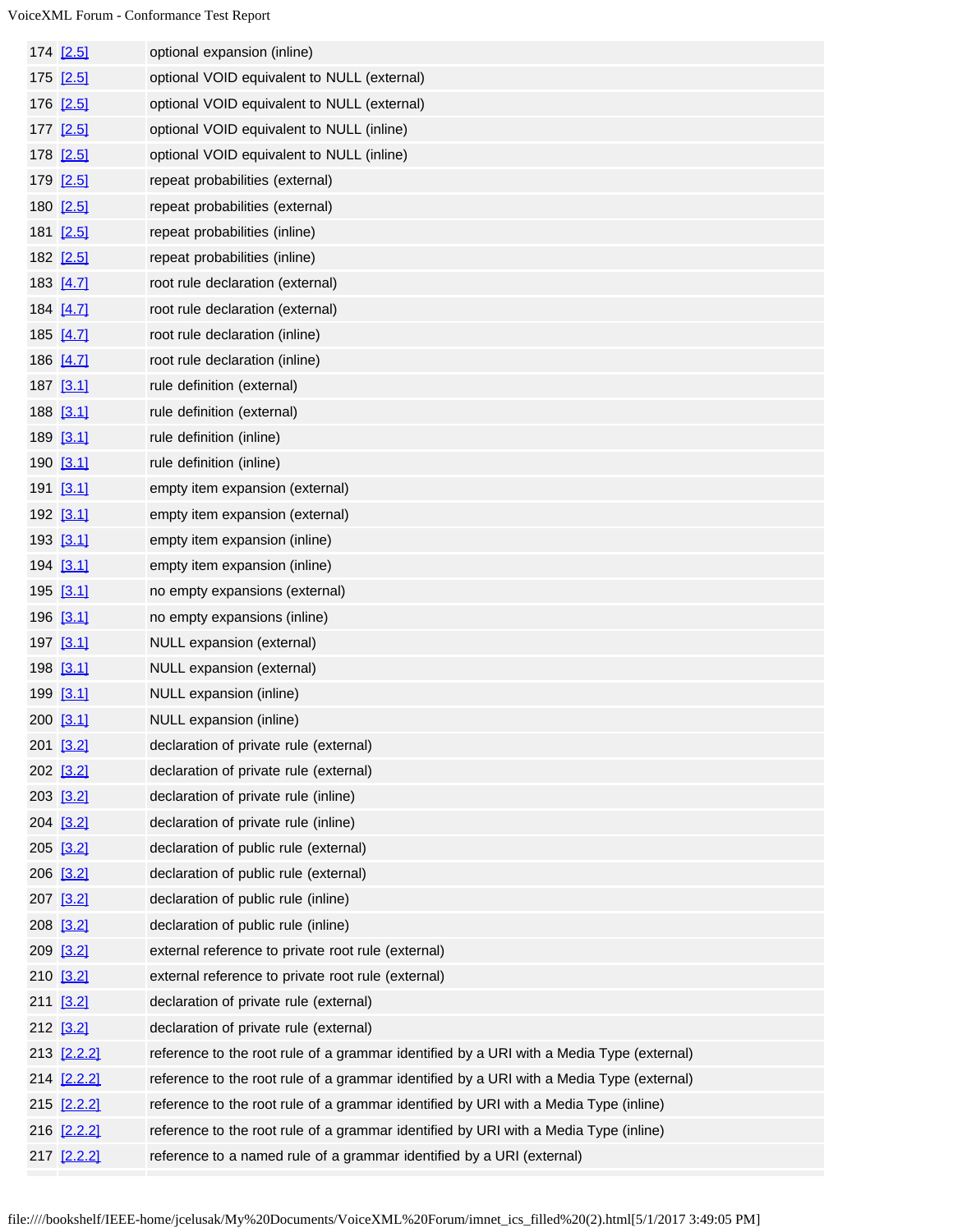| 218 [2.2.2]   | reference to a named rule of a grammar identified by a URI (external)                   |
|---------------|-----------------------------------------------------------------------------------------|
| 219 [2.2.2]   | reference to a named rule of a grammar identified by URI (inline)                       |
| 220 [2.2.2]   | reference to a named rule of a grammar identified by URI (inline)                       |
| 221 [2.2.2]   | reference to a named rule of a grammar identified by a URI with a Media Type (external) |
| 222 [2.2.2]   | reference to a named rule of a grammar identified by a URI with a Media Type (external) |
| 223 [2.2.2]   | reference to a named rule of a grammar identified by a URI with a Media Type (inline)   |
| 224 [2.2.2]   | reference to a named rule of a grammar identified by a URI with a Media Type (inline)   |
| 225 [2.2.1]   | local rule reference (external)                                                         |
| 226 [2.2.1]   | local rule reference (external)                                                         |
| 227 [2.2.1]   | local rule reference (inline)                                                           |
| 228 [2.2.1]   | local rule reference (inline)                                                           |
| 229 [2.2.2]   | media type specified does not match actual content (external)                           |
| 230 [2.2.2]   | media type specified does not match actual content (inline)                             |
| 231 [2.2.2]   | modes do not agree between rulerefs (external)                                          |
| 232 [2.2.2]   | reference to grammar with mismatched mode                                               |
| 233 [2.2]     | reference to a non-existent local rule reference (external)                             |
| 234 [2.2]     | reference to a non-existent local rule reference (inline)                               |
| 235 [3.1]     | single tag expansion (external)                                                         |
| 236 [3.1]     | single tag expansion (external)                                                         |
| 237 [3.1]     | single tag expansion (inline)                                                           |
| $238$ [3.1]   | single tag expansion (inline)                                                           |
| 239 [2.3]     | empty item element (external)                                                           |
| 240 [2.3]     | empty item element (external)                                                           |
| 241 [2.3]     | empty item element (inline)                                                             |
| 242 [2.3]     | empty item element (inline)                                                             |
| 243 [2.3]     | element containing only whitespace (external)                                           |
| 244 [2.3]     | element containing only whitespace (external)                                           |
| 245 [2.3]     | element containing only whitespace (inline)                                             |
| 246 [2.3]     | element containing only whitespace (inline)                                             |
| 247 [2.3]     | sequence of rule references (external)                                                  |
| 248 [2.3]     | sequence of rule references (external)                                                  |
| 249 [2.3]     | sequence of rule references (inline)                                                    |
| 250 [2.3]     | sequence of rule references (inline)                                                    |
| 251 [2.3]     | sequence of tokens and rule references (external)                                       |
| 252 [2.3]     | sequence of tokens and rule references (external)                                       |
| 253 [2.3]     | sequence of tokens and rule references (inline)                                         |
| 254 [2.3]     | sequence of tokens and rule references (inline)                                         |
| 255 [2.3]     | sequence of tokens (external)                                                           |
| 256 [2.3]     | sequence of tokens (external)                                                           |
| 257 [2.3]     | sequence of tokens (inline)                                                             |
| $258$ $[2.3]$ | sequence of tokens (inline)                                                             |
| 259 [2.2.3]   | special rule definitions (\$GARBAGE) (external)                                         |
| 260 [2.2.3]   | special rule definitions (\$GARBAGE) (external)                                         |
| 261 [2.2.3]   | special rule definitions (\$GARBAGE) (inline)                                           |
|               |                                                                                         |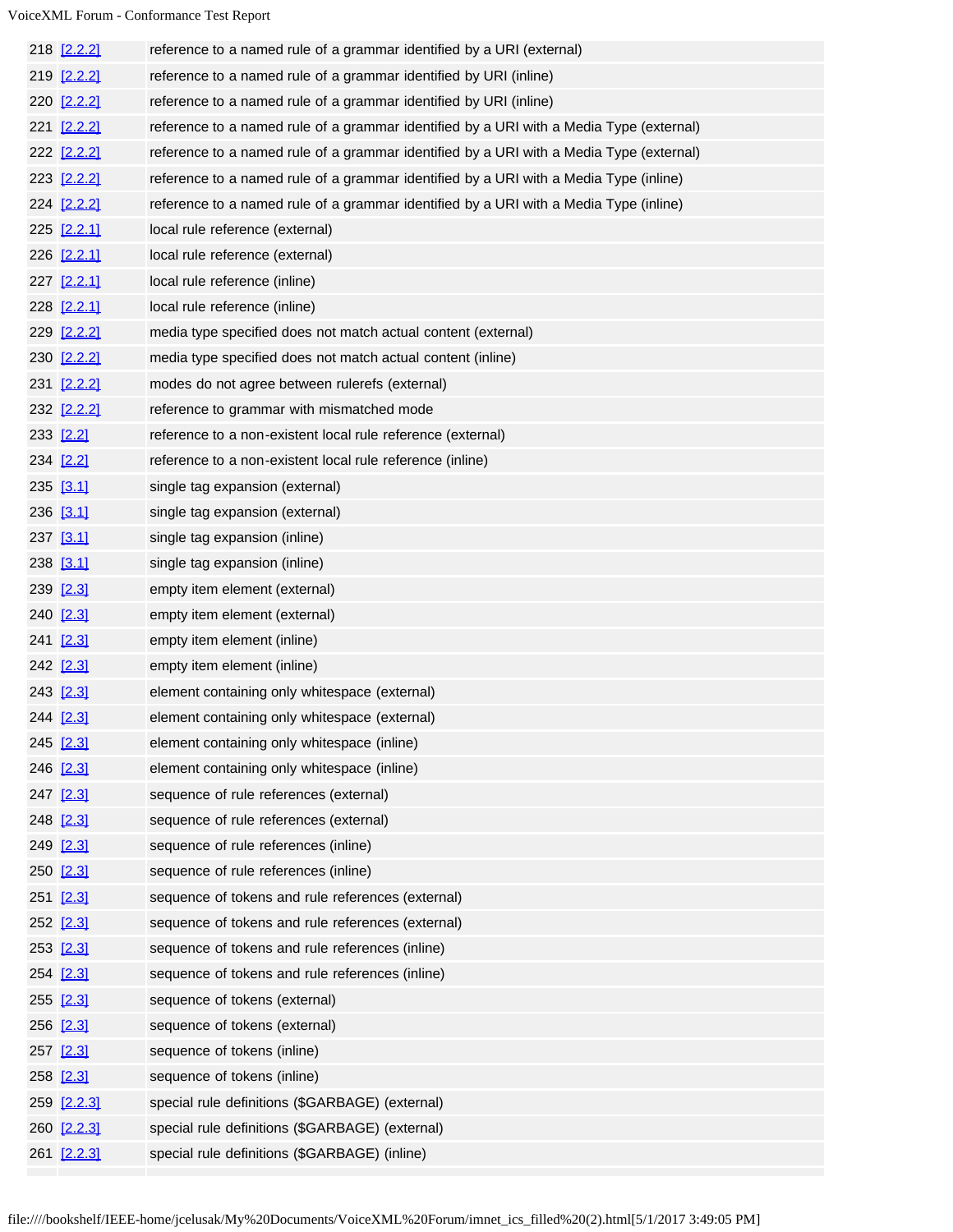|              | 262 <u>[2.2.3]</u> | special rule definitions (\$GARBAGE) (inline)                                               |
|--------------|--------------------|---------------------------------------------------------------------------------------------|
|              | 263 [2.2.3]        | special rule definitions (\$NULL) (external)                                                |
|              | 264 [2.2.3]        | special rule definitions (\$NULL) (external)                                                |
|              | 265 [2.2.3]        | special rule definitions (\$NULL) (inline)                                                  |
|              | 266 [2.2.3]        | special rule definitions (\$NULL) (inline)                                                  |
|              | 267 [2.2.3]        | special rule definitions (\$VOID) (external)                                                |
|              | 268 [2.2.3]        | special rule definitions (\$VOID) (external)                                                |
|              | 269 [2.2.3]        | special rule definitions (\$VOID) (inline)                                                  |
|              | 270 [2.2.3]        | special rule definitions (\$VOID) (inline)                                                  |
|              | 271 [4.8]          | tag format declaration (external)                                                           |
|              | 272 [4.8]          | tag format declaration (external)                                                           |
|              | 273 [4.8]          | tag format declaration (inline)                                                             |
|              | 274 [4.8]          | tag format declaration (inline)                                                             |
|              | 275 [2.6]          | any number of tags may be included (external)                                               |
|              | 276 [2.6]          | any number of tags may be included (external)                                               |
|              | 277 [2.6]          | any number of tags may be included (inline)                                                 |
|              | 278 [2.6]          | any number of tags may be included (inline)                                                 |
|              | 283 [2.6]          | standalone tags are legal (external)                                                        |
|              | 284 [2.6]          | standalone tags are legal (external)                                                        |
|              | 285 [2.6]          | standalone tags are legal (inline)                                                          |
|              | 286 [2.6]          | standalone tags are legal (inline)                                                          |
|              | 287 [2.1]          | basic tokens (external)                                                                     |
|              | 288 [2.1]          | basic tokens (external)                                                                     |
|              | 289 [2.1]          | basic tokens (inline)                                                                       |
|              | 290 [2.1]          | basic tokens (inline)                                                                       |
|              | 291 [2.1]          | quoted tokens (external)                                                                    |
|              | 292 [2.1]          | quoted tokens (external)                                                                    |
|              | 293 [2.1]          | quoted tokens (inline)                                                                      |
|              | 294 [2.1]          | quoted tokens (inline)                                                                      |
|              | 295 [2.1]          | Unicode tokens (external)                                                                   |
|              | 296 [2.1]          | Unicode tokens (external)                                                                   |
|              | 297 [2.1]          | Unicode tokens (inline)                                                                     |
|              | 298 [2.1]          | Unicode tokens (inline)                                                                     |
|              | 299 [4.7]          | reference to undefined root rule (external)                                                 |
|              | 300 [4.7]          | reference to undefined root rule (inline)                                                   |
|              | 305 [4.7]          | grammar ref with no fragment and no root rule (external)                                    |
| 306 日        |                    | Cannot refer to an undefined rule without fragment with a uri; referring grammar (external) |
| 307 日        |                    | duplicated special rule names (inline)                                                      |
| 308 日        |                    | duplicated special rule names (inline)                                                      |
| $309$ $\Box$ |                    | Need to add description and spec reference                                                  |
| 310 日        |                    | Need to add description and spec reference                                                  |
| 311 Ⅱ        |                    | Need to add description and spec reference                                                  |
| 312 Ⅱ        |                    | Need to add description and spec reference                                                  |
| 315 Ⅱ        |                    | Need to add description and spec reference                                                  |
|              |                    |                                                                                             |